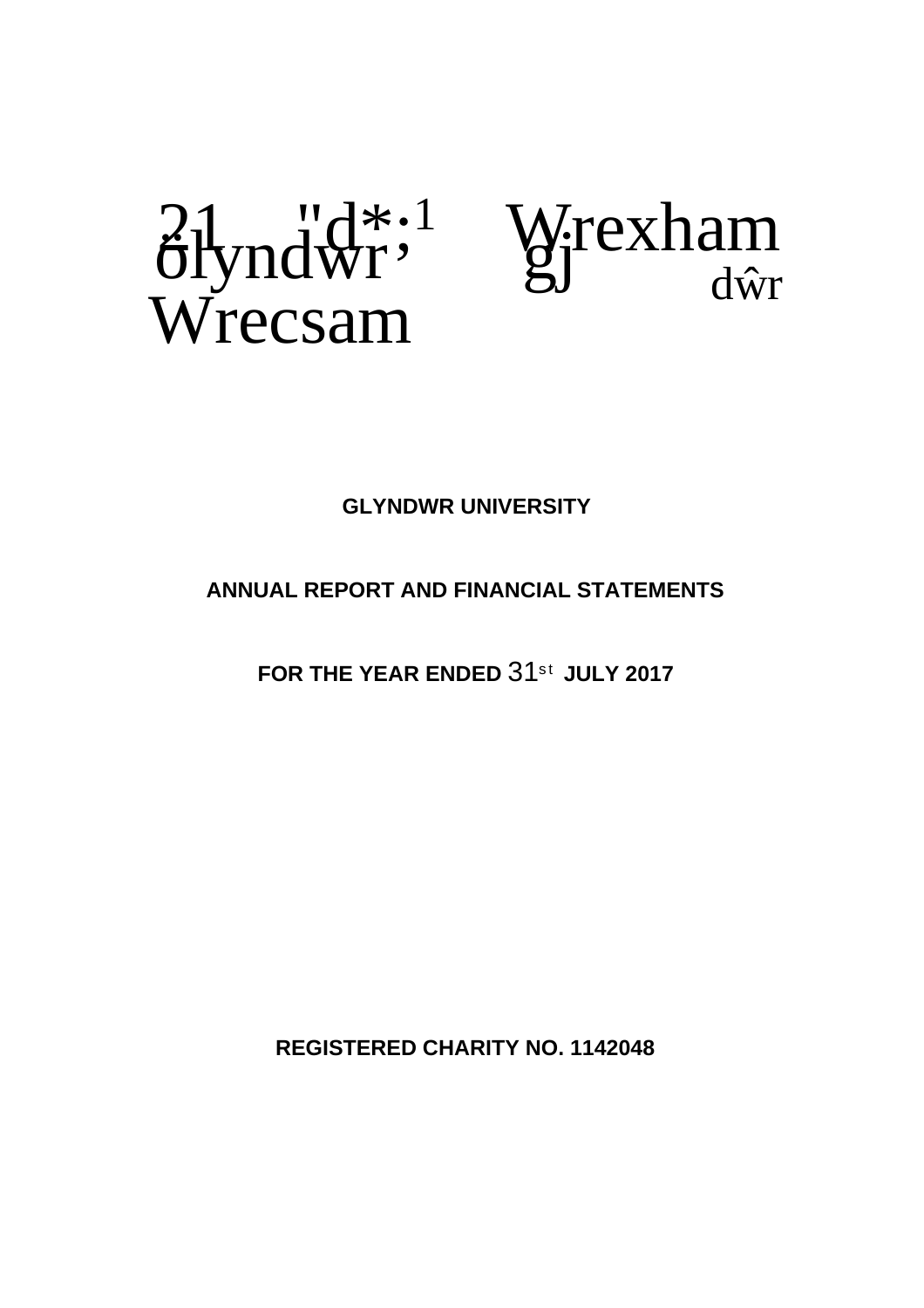# **CONTENTS**

| Foreword                                   | $\overline{2}$ |
|--------------------------------------------|----------------|
| <b>Welcome from the Vice Chancellor</b>    | 3              |
| University highlights in brief             | 5              |
| Charity information                        | 8              |
| Report from the Board of Governors         |                |
| ® Operational and Financial Review         | 9              |
| <sup>®</sup> Public Benefit Statement      | 12             |
| Responsibilities of the Board of Governors | 15             |
| <b>Corporate Governance Statement</b>      | 16             |
| Governors and Trustees of the University   | 20             |
| <b>Independent Auditors Report</b>         | 21             |
| Statement of principle accounting policies | 23             |
| <b>Financial Statements</b>                | 30             |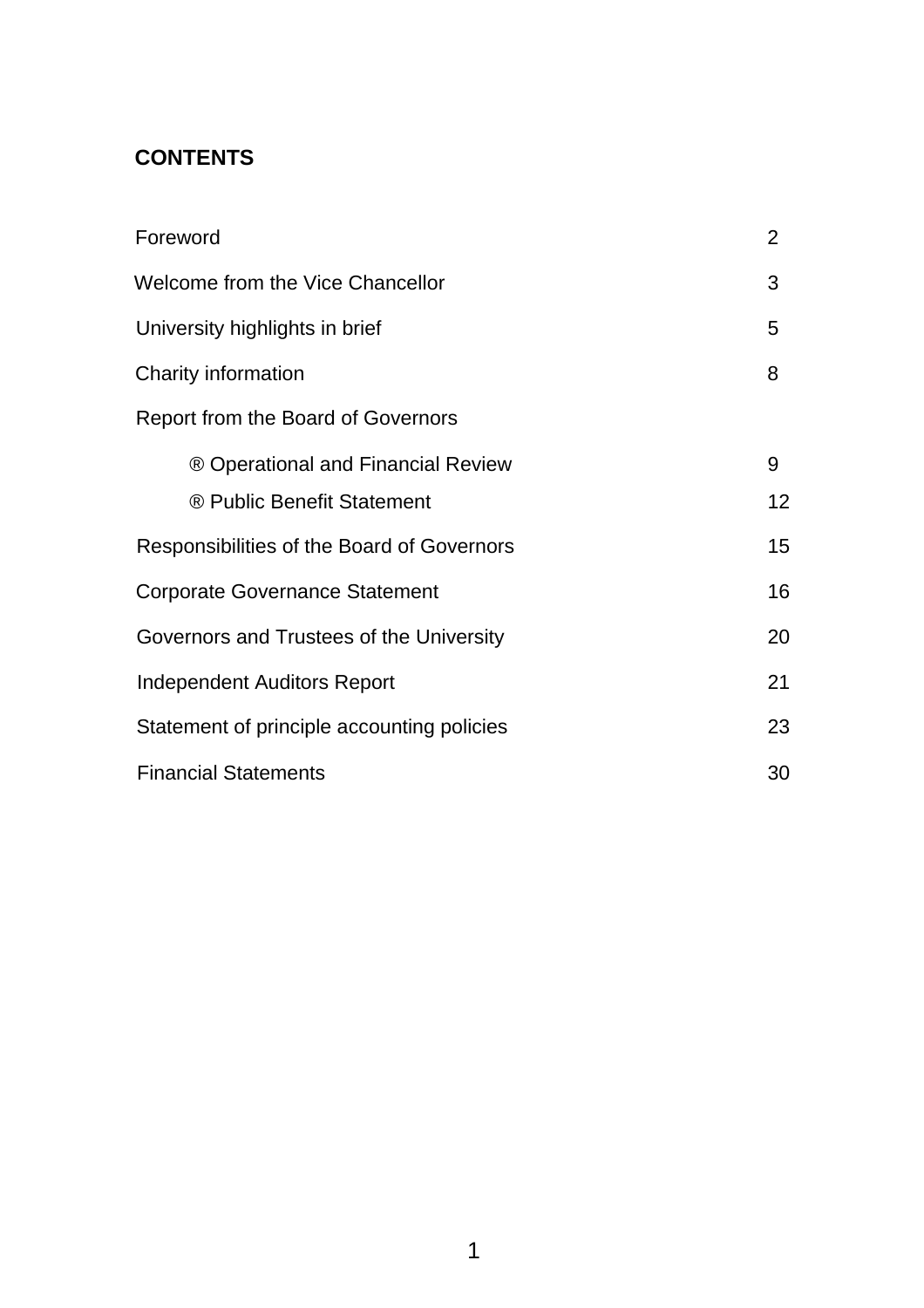## <span id="page-2-0"></span>FOREWORD

Wrexham Glynd r University is an entrepreneurial and community-based university dedicated to the social and economic development of North East Wales and to promoting the success and employability of its graduates. It seeks to contribute to the economic prosperity of the region while ensuring that the opportunities afforded by higher education are available to all who are able to *benefit from it.*

The University has built upon last years' success and this year 2016/17 returned a surplus position for the second year running; and we continue to be positive about our future financial outlook. This positive result is due to the hard work and commitment of the Vice Chancellor and her team. In addition to maintaining a focus on financial sustainability the University continues to keep under review its curriculum *offering to ensure that its programmes remain* attractive to potential students and to ensure that our graduates are equipped with the skills that employers need.

There were many highlights during the year of which we are proud, and which are outlined later in this document; among them was the achievement of a Silver award in the Teaching Excellence Framework which found the institution "encourages high levels of *student* engagement, technology-enhanced learning and industry relevance in the curriculum".

The University's graduation ceremonies provide a regular reminder to me of the real purpose of the University. The hundreds of graduates who cross the stage each year have invested considerable time, effort and money into earning their awards. Seeing their expressions of pride and those of their families and friends is one of the highlights of my year.

Behind the success of the University lie the commitment and efforts of its staff, students and governors and I would like to pay tribute to them all for their hard work over the year.

**Maxine Penlington** Chair of Governors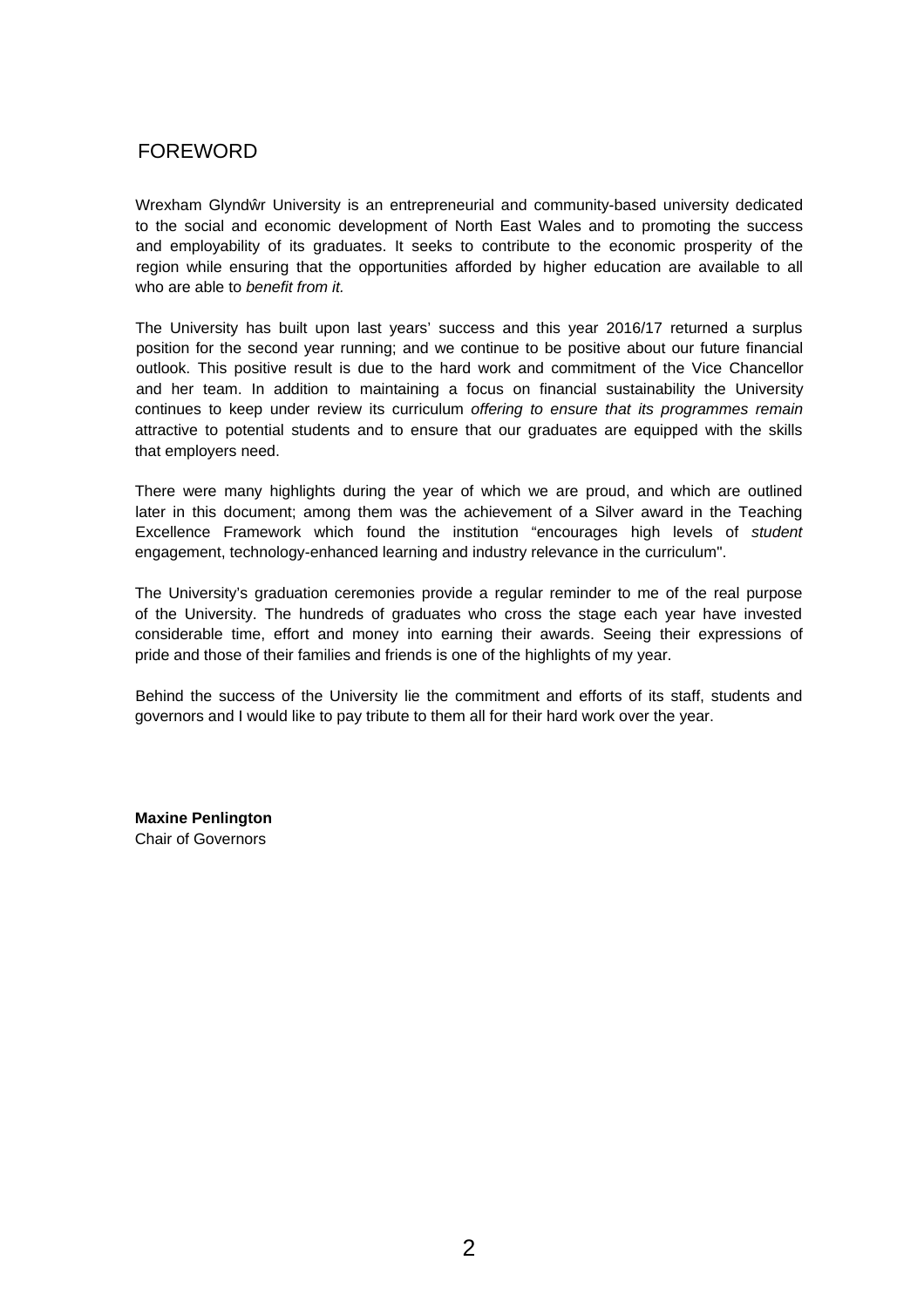# **WELCOME FROM THE VICE CHANCELLOR**

Having joined the University in 2016,1 experienced my first full academic year of 2016-17 as an exciting and challenging time. I have been delighted to continue developing professional relationships with people, organisations and political and civic leaders across Wales and the UK.

These are times of unprecedented change for UK universities, with specific additional challenges for Welsh universities as higher education is a devolved matter. Significant shifts in the landscape with a direct impact on the University include: the Brexit referendum and uncertainty regarding its consequences for the economy and demographics in our region; a new funding regime in Wales ('Diamond'); a proposed new architecture of Higher Education ('HE') and Further Education ('FE') system governance in Wales ('Hazelkorn'); strengthened regional collaboration ('North Wales Growth Bid'); full implementation of the Teaching Excellence Framework (TEF) as a key quality measure of universities; declining student enrolments in our sector and increased competition since the lifting of the cap on student numbers in England. With the University's operating environment so much in flux, we are continuously challenged to adapt and be resilient.

Within the University itself, a range of new appointments to the BoardofGovernorsand at senior management level have contributed to new thinking and new developments, such as Campus 2025 which aims to transform the student learning environment and a root-and-branch review of our programme portfolio. Professional services areas have also been reviewed during the past year, to ensure that they remain lean and fit for purpose. Staff are to be commended for the manner in which they have responded to these reviews and have embraced opportunities to improve services offered to students and to colleagues. The ethos of the university as an anchor institution for the region remains as strong as ever, and so does our distinctive identity as a university with an applied focus, offering a supportive community to our learners. However, we are now finding sharper ways to articulate and deliver on this distinctive identity, with new emerging underlying *strategies for teaching and learning, enterprise engagement,* internationalisation, research, staff development, technology resources and so on.

In the year under review we have significantly increased our academic partnerships. These include exchange of know-how with other universities, collaborative provision with colleges within the UK, progression agreements with a wide range of feeder schools and colleges and a number of new international partnerships for franchised delivery overseas as well as articulation routes into undergraduate or post-graduate degree programmes offered in Wrexham.

We fully subscribe to the principles enshrined in the Well-Being of Future Generations Act 2015 and the *cali upon universities made by Minister Kirsty* Williams (Education) to be rooted firmly in the community and engage with its needs. Developments on a number of fronts have been taken forward, building on the developments of prior years but also on *brand new initiatives.* The public benefit statement in this annual review presents further details. The University also took the important step to sign up to Welsh Government's Code for Ethical Employment in Supply Chains.

Changes in Higher Education and the political, economic, social, technological, and legal environment, as well as our own progress have highlighted the need to develop a refreshed Strategic Plan to take us beyond the scope of the original Strategic Framework 2015 - 2020. In the coming year we wiJJ reflect on our strategic objectives, retaining those key ones within the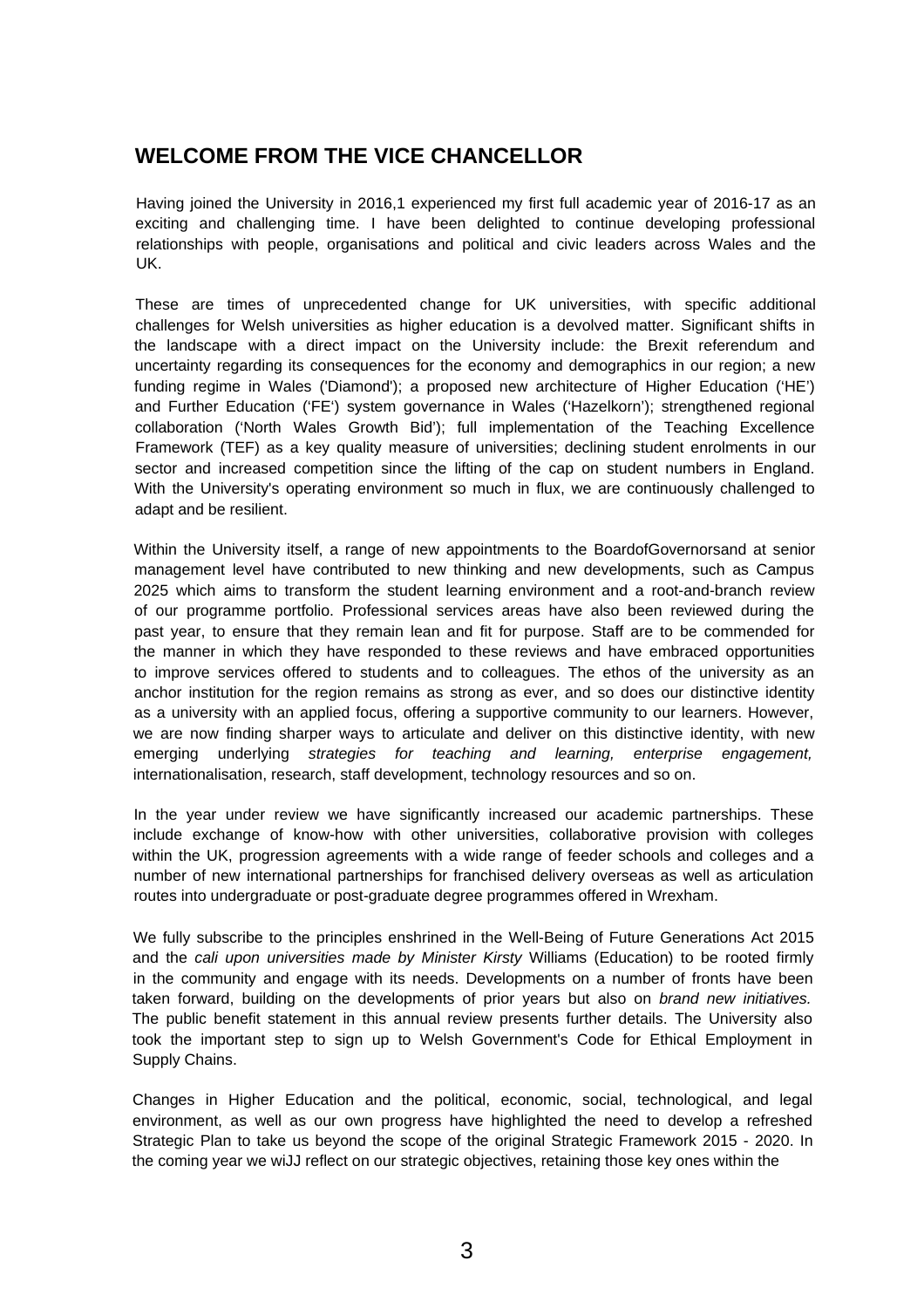# **WELCOME FROM THE VICE CHANCELLOR (Cont.)**

current Strategic Framework and developing new ones to reflect our vision and ambitions towards 2025. We will consult with staff, students and external stakeholders on our revised Strategic Plan which will support the University' continuing fulfilment of its mission to work to inspire and educate our students and enable social and economic success.

We can look back on a successful year 2016/17 and I am confident we will build on this in the coming years.

**Professor Maria Hinfelaar** Vice-Chancellor and Chief Executive Glynd r University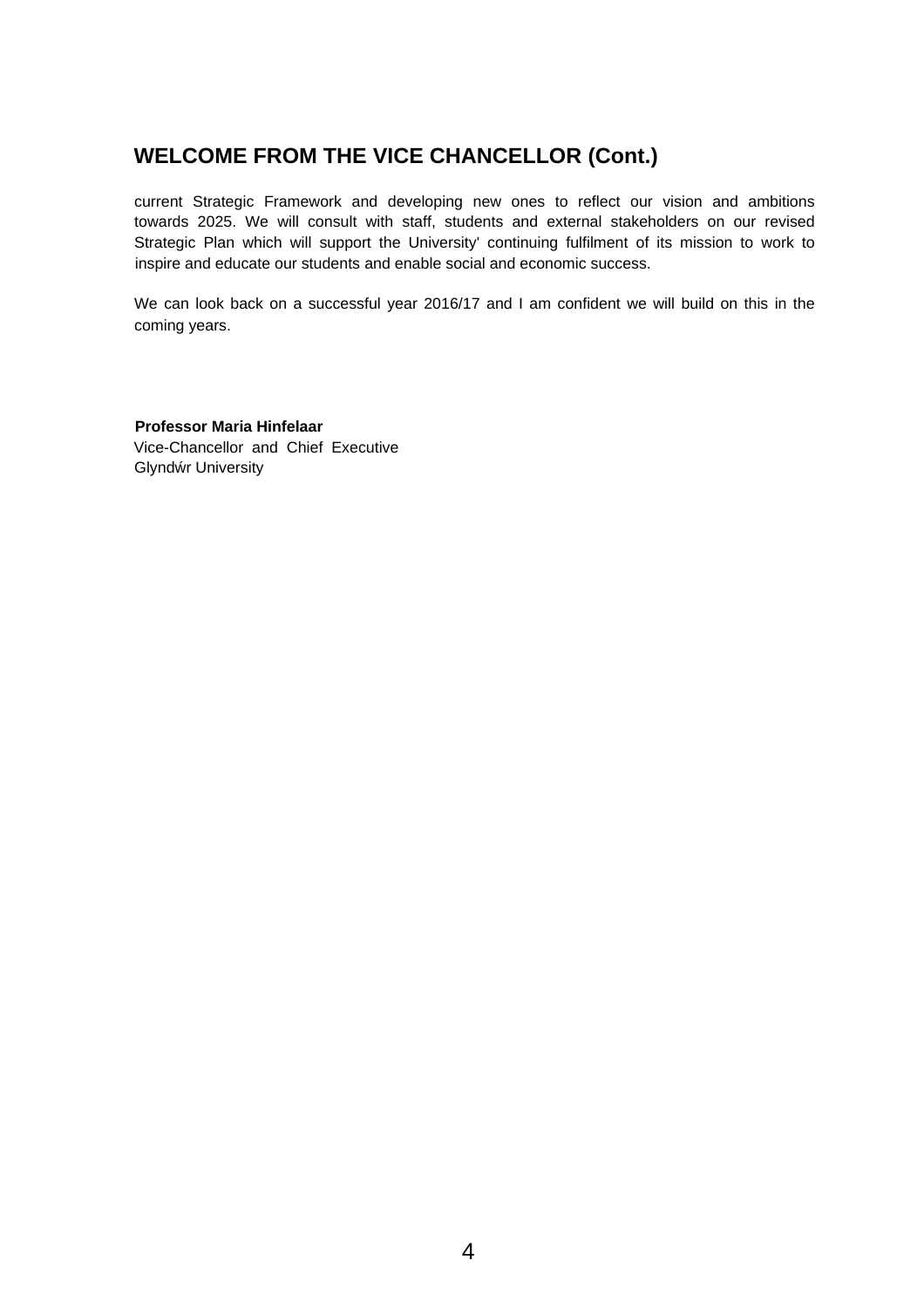# **UNIVERSITY HIGHLIGHTS IN BRIEF**

Excellent work has been undertaken during the last academic year and some of the achievements both institutional and individual are highlighted here.

The University received a Silver award for the quality of our teaching in the prominent UK-wide Teaching Excellence Framework (TEF). The independent study found the institution "encourages high levels of student engagement, technology-enhanced learning and industry relevance in the curriculum." A panel comprised of students, academics, widening participation experts and employers determined the assessment outcomes and judged that Wrexham Glynd r University "delivers high quality teaching, learning and outcomes for its students" and "consistently exceeds" rigorous national quality requirements for UK higher education.

There was also positive news in the National Student Survey, where overall satisfaction was 82%, based on the experiences of final year students, with 85% student satisfaction with teaching. Some courses, such as in the Planning (urban, rural and regional) subject area achieved scores of 100%. Overall satisfaction in management studies and mechanical, production and manufacturing engineering programmes was the highest in Wales. We were top in Wales for learning opportunities in finance and accounting subjects and subjects allied to medicine; and top in Wales for assessment and feedback in computer science, among many highlights from the survey.

We reached the top 10 shortlist in the Courses and Lecturers category of the WhatUni Student Choice Awards 2017, a survey of more than 26,000 students; and were 15th in the UK in the Student Support Category. In the Destination of Leavers Survey, employability among graduates within six months of completing their studies rose to 93%, thereby strengthening our position as number one in North Wales for preparing students for employment. The University was also number one in Wales and tenth in the UK for part-time students in employment, with 99.1% graduating and securing a job or participating in further study within six months.

These results were reinforced by the Department for Education's Longitudinal Education Outcomes (LEO) dataset, which included Welsh universities for the first time in 2016/17. The LEO report focuses on the employment and earnings outcomes in the tax year 2014/15 for those who graduated with an undergraduate degree in 2008/09, 2010/11 and 2012/13 from a higher education institution in Great Britain. The study found that Built environment, Engineering and Technology graduates from Wrexham Glynd r University were more likely to be in employment and earning higher salaries than counterparts from other Welsh universities five years after graduation.

In March the University unveiled its vision for the Wrexham campus which will see dramatic improvements to the social and learning environment for our students into the future. "Campus 2025" will include new student accommodation, upgrading of academic and research space and transformation of buildings. The first phase of implementation of this ambitious strategy was unveiled when food services company Aramark announced it would be joining forces with the University and making a £200,000 investment to revamp catering facilities at the Wrexham and Regent Street campuses. Global brands have been introduced, and the United Kitchen food court now offers healthier options and a more diverse menu at affordable prices, welcomed by the Students' Union.

Other Campus improvements that have commenced include a transformed showcase learning space, a new social learning zone open to students on a flexible basis, a dedicated WGU Student Newsroom for media and journalism programmes, a refurbished training suite for both nursing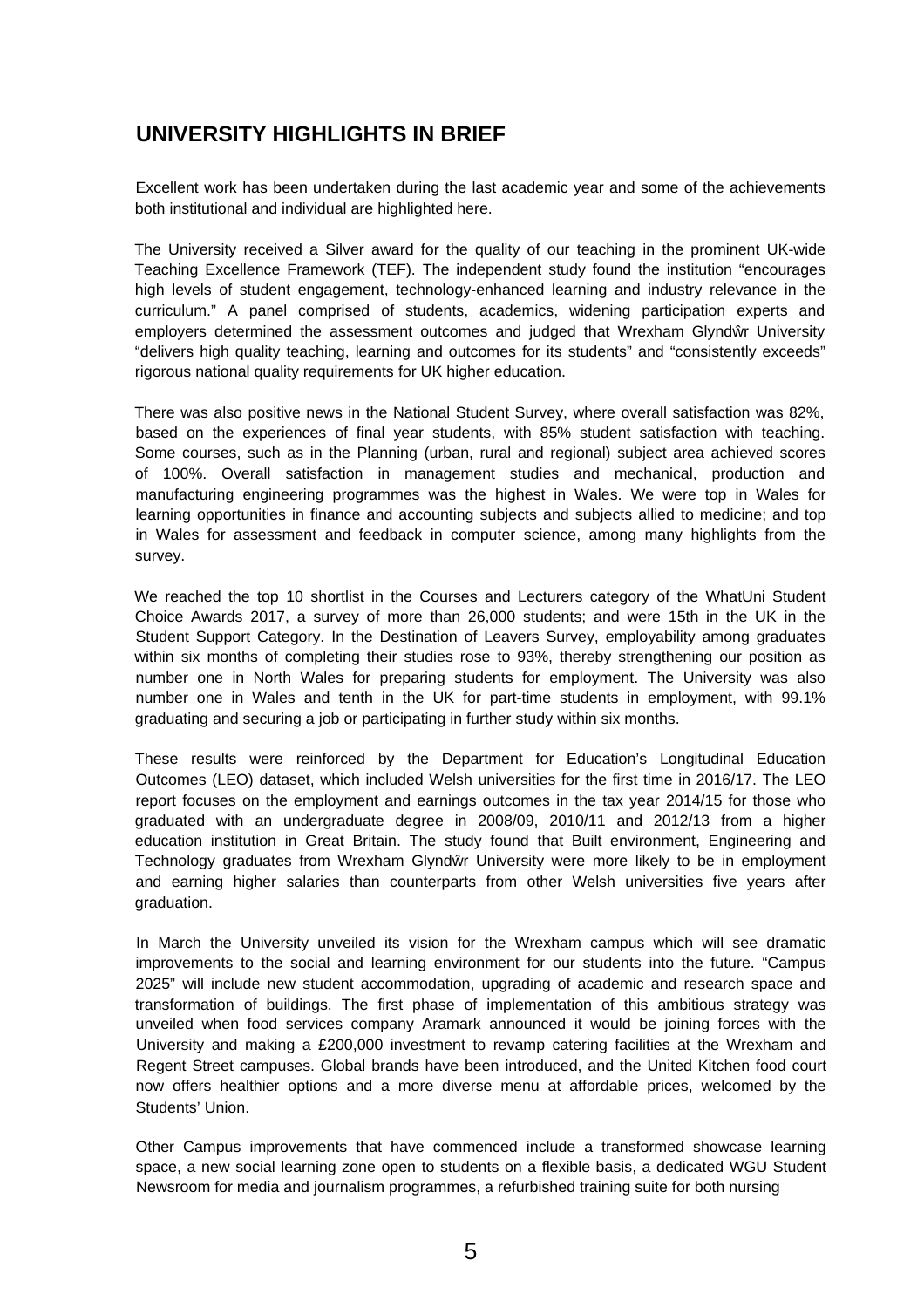# **UNIVERSITY HIGHLIGHTS IN BRIEF (Cont.)**

and complementary therapies and a virtual reality lab and 3D printing room for computing students. All these new facilities are coming on stream during 2017/18.

There have been many personal achievements, among them Health lecturers Alison Williams and Chris O'Grady who were formally honoured with the title of Queen's Nurse at a ceremony in London last November. Colleague Tracy Ross was also lauded for her work, receiving the Royal College of *Nursing's (RCN) Wales Nurse of* the Year prize *for* 2016 (Education category). The University's Welsh Translator was named feature writer of the year at the Wales Media Awards for three pieces which offered a valuable female voice within Welsh.

Examples of the University's pioneering strides in research and development were also on show throughout the year, and never more apparent than when teaming up with SymIConnect Ltd and Betsi Cadwaldr University Health Board to develop an app to help people with acquired brain injuries in Wales live independently by assisting in everyday tasks such as cooking and making hot drinks. The app was designed by experts from the Computer Science and Occupational Therapy departments, in collaboration and consultation with practising NHS occupational therapists and their service users.

New partnerships included a ground-breaking union between Computing scientists and Myddelton College in Denbigh, to deliver innovative virtual and augmented reality scenarios in an education setting as part of the Microsoft Showcase Schools initiative.

Sporting legend Colin Jackson was among the distinguished names receiving a Fellowship during the University's autumn graduation sessions, and more high-profile visitors to the University followed, notably Wales' Cabinet Secretary for Education, Kirsty Williams. Mrs Williams met academic staff involved in innovative work in Social Enterprise and she congratulated the Students' Union on winning the prize for Small and Specialist SU of the Year at the NUS Wales Awards 2016, before returning in the Spring to witness the signing of a Memorandum of Understanding between Wrexham Glyndwr University and AVOW (Association of Voluntary Organisations in Wrexham).

The Students' Union also won the NUS UK Education Award 2017 for the development and implementation of a course representative Advocacy Module created in partnership with academics in the School of Social and Life Sciences.

Wales' Minister for Skills and Science, Julie James, experienced first-hand the successful partnerships at play in the University during a tour of the OpTIC Centre in St Asaph, and praised the facility for its "cutting-edge" vision and nurturing of start-up firms, encouraging collaboration between industry and academia in the fields of precision engineering, surface metrology and composites.

Over at Techniquest Glynd r, the science discovery centre in North Wales, based at the University, the team had another record-breaking year after doubling visitor numbers. The rise included an influx of youngsters from primary and secondary schools across North Wales and North-West England, engaging in interactive demonstrations and workshops covering all aspects of the STEM (Science, Technology, Engineering and Maths) curriculum, as well as games, puzzles and fun exhibits.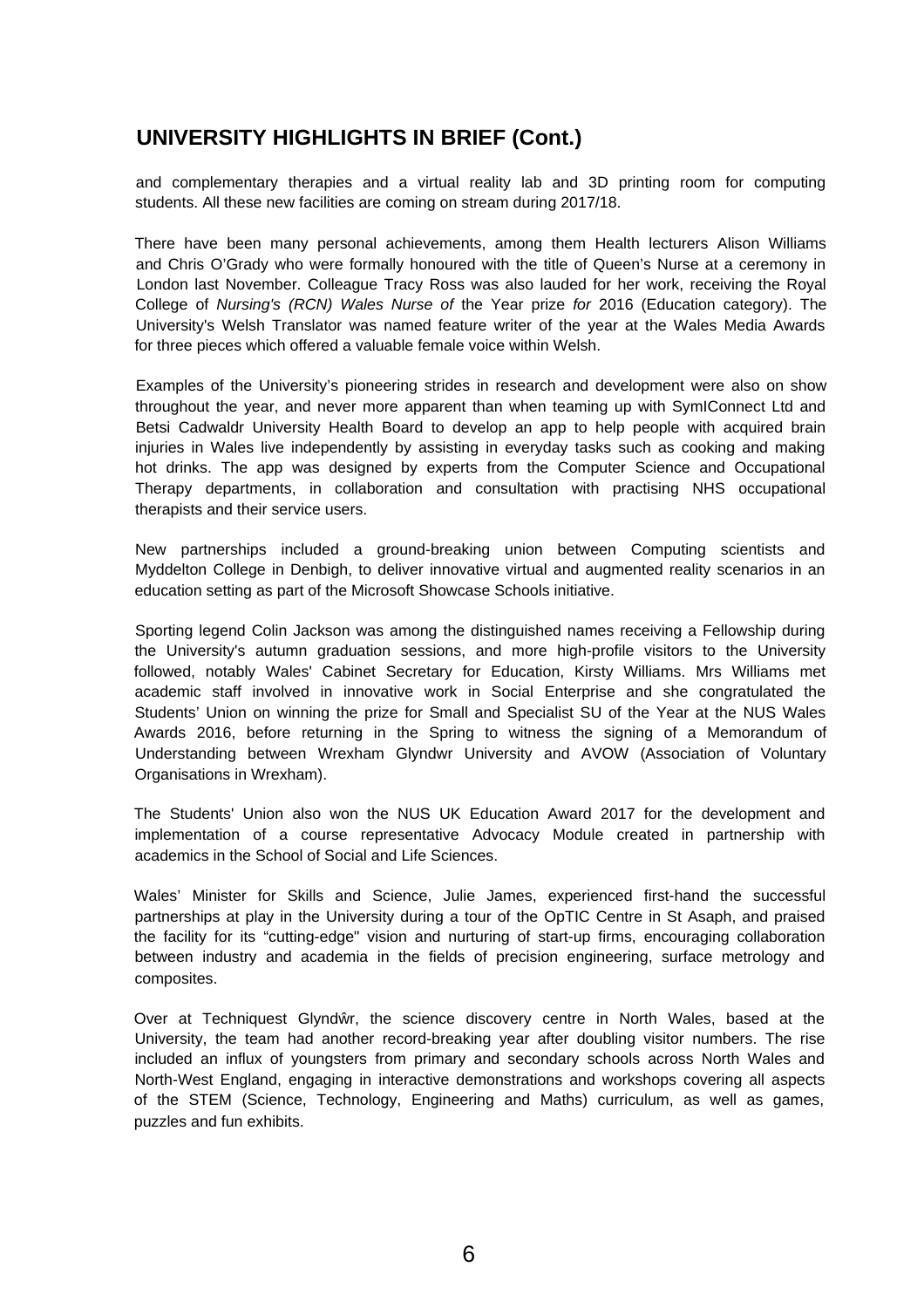# **UNIVERSITY HIGHLIGHTS IN BRIEF (Cont.)**

The University continues to offer a vibrant, friendly and supportive community with a personal tutor system to help individuals to reach their potential through academic excellence. It is the contributions from across the whole university, from individual staff members and our graduates that create the successes of the University.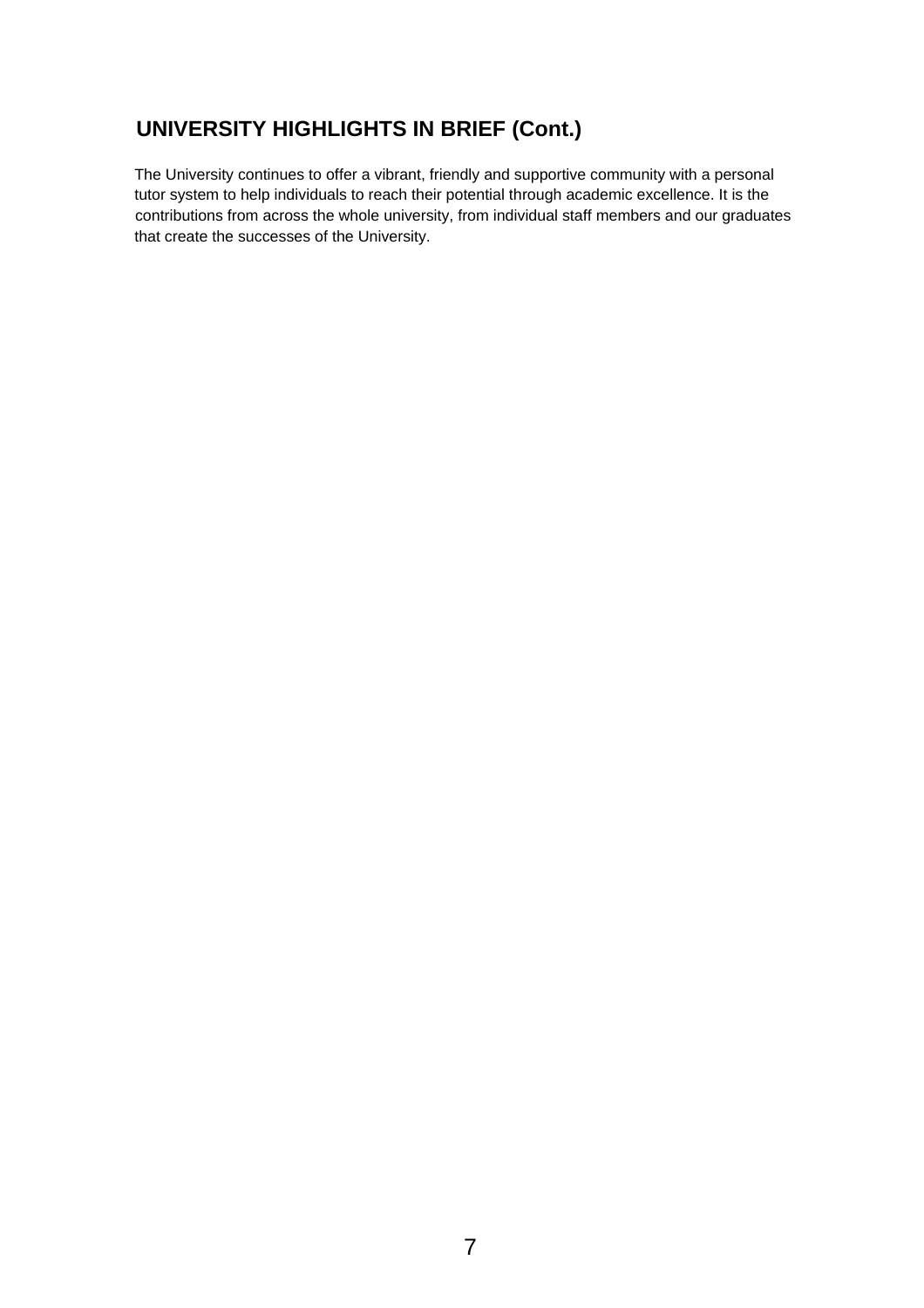## REPORT OF THE BOARD OF GOVERNORS

# **CHARITY INFORMATION**

Glynd r University is a registered charity under the terms of the Charities Act 2011 (charity registration number 1142048)

## **Registered Office**

Mold Road

Wrexham

LL11 2AW

## **Banker**

National Westminster Bank pic.

33 Lord Street

Wrexham

LL11 1LP

## **Externai Auditor**

KPMG LLP

1 Sovereign Square

Leeds

LS1 4DA

## **internal Auditor**

RSM LLP

Festival Way

Festival Park

Stoke-on-Trent

ST15BB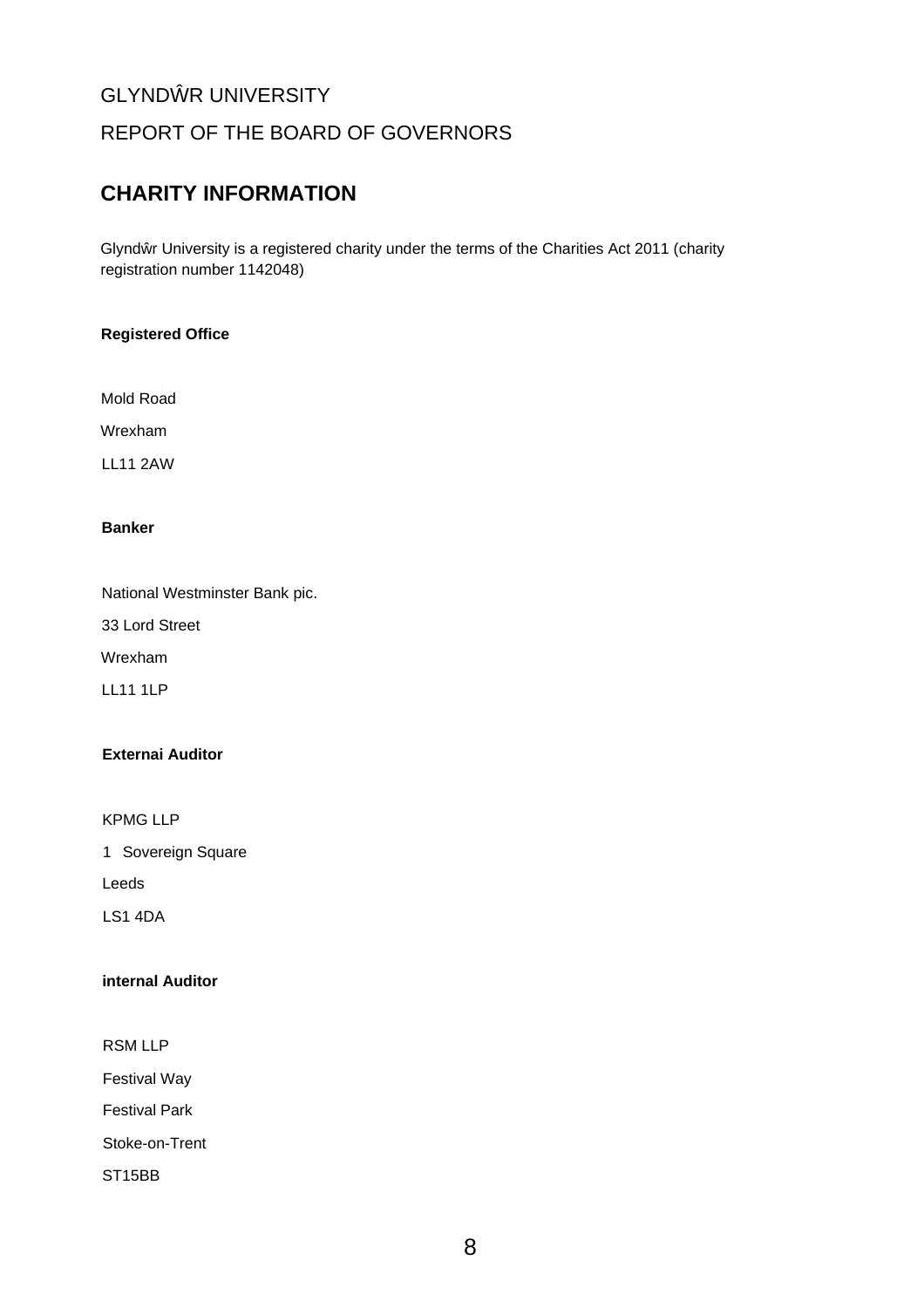# GLYND R UNIVERSITY REPORT OF THE BOARD OF GOVERNORS

# **OPERATING AND FINANCIAL REVIEW**

# Financial Review

## **Steady financial performance**

The 2016/17 year has seen the University Group continue its financial recovery having generated a second consecutive year of operating surplus. The University continues to build a solid base for future sustainability.

The year was always going to be challenging with student numbers remaining similar to 2015/16 but income witnessing a £1 m reduction in the fee base compared to the previous year's level. This required the careful management of costs and a continued emphasis on efficiency.

An operational surplus of £0.548m was achieved, and the University Group has ended the year with more than £2.8m of cash.

Cash has been utilised to repay liabilities from previous years and the year has seen the continuation of initiatives to close off non-operational or loss making activities. The final surplus figures are impacted by accounting entries to remove previously held liabilities from the balance sheets of the University and its subsidiaries.

## **Historical income & expenditure profile**

|                                                                            | 2017      | 2016      | 2015      | 2014      |
|----------------------------------------------------------------------------|-----------|-----------|-----------|-----------|
|                                                                            | £000*S    | £000's    | £000's    | £000'S    |
| Total academic income                                                      | 29,486    | 31,864    | 33,888    | 39,807    |
| Total non-academic income                                                  | 6,230     | 7,590     | 8,507     | 8,988     |
| Total gross income                                                         | 35,716    | 39,454    | 42,395    | 48,795    |
| Total Pay costs excluding additional LGPS staff pension costs              | (22, 559) | (23, 493) | (24, 883) | (27, 318) |
| Total Non pay costs                                                        | (11, 425) | (14, 424) | (17, 796) | (21, 755) |
| Total expenditure excluding additional LGPS staff pension costs            | (33,984)  | (37, 917) | (42, 679) | (49,073)  |
| Operating surplus/ (deficit) excluding additional LGPS staff pension costs | 1,732     | 1,537     | (284)     | (278)     |
| LGPS Pension Costs excluding employer contributions                        | (1, 140)  | (670)     |           |           |
| Loss on disposal of fixed asset to finance lease                           | (44)      |           |           |           |
| <b>Exceptional costs</b>                                                   |           | ٠         | (1,760)   | (3,848)   |
| Net surplus/(deficit)                                                      | 548       | 867       | (2,044)   | (4, 126)  |

LGPS Pension costs excluding employer contributions are included within the net surplus / (deficit) from 2016 as a consequence of the adoption of FRS 102.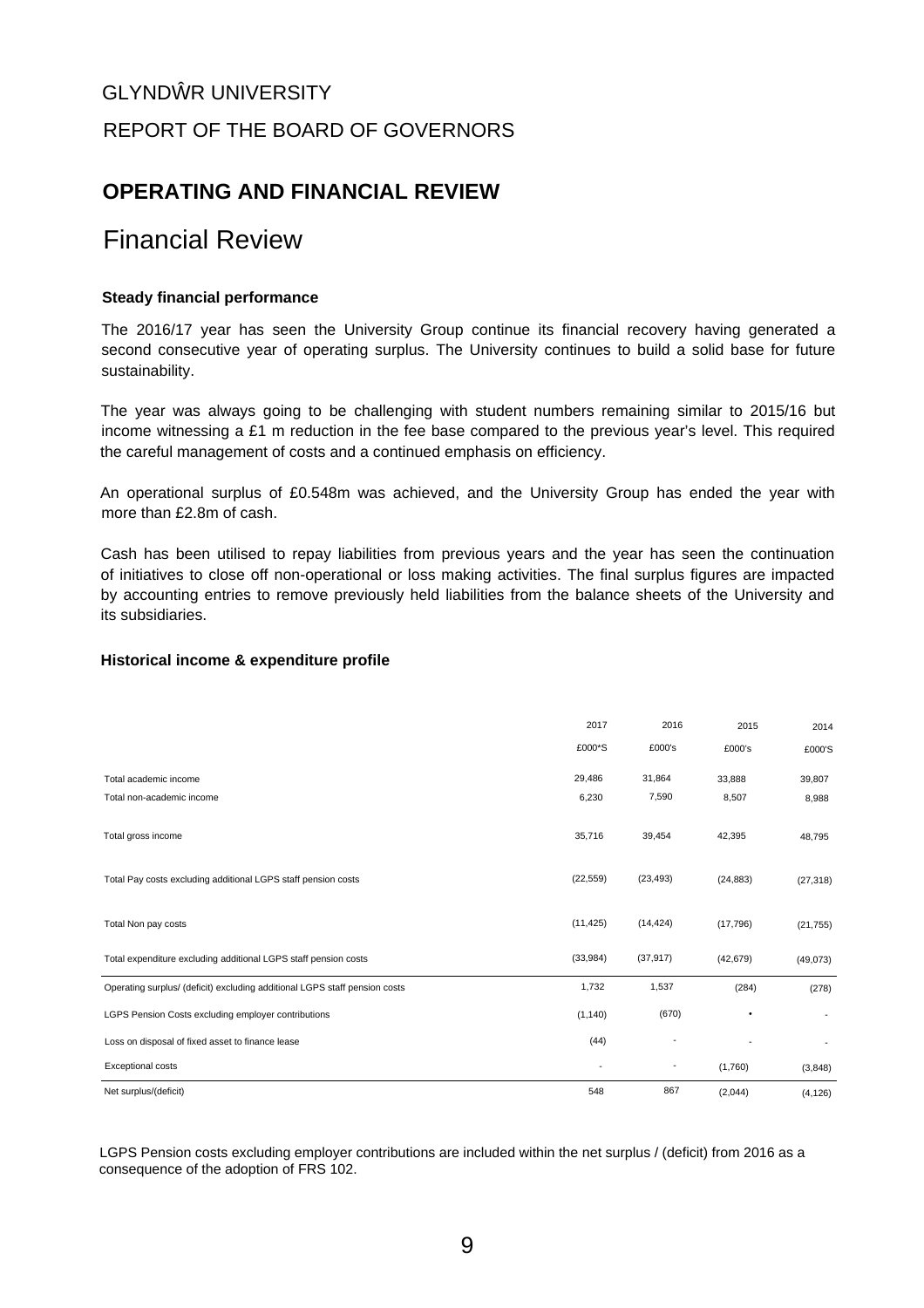# REPORT OF THE BOARD OF GOVERNORS

## **Financial key performance indicators**

Financial Key Performance Indicators

|                                                                                  | 2017   | 2016   | 2015      | 2014      |
|----------------------------------------------------------------------------------|--------|--------|-----------|-----------|
| Total Income                                                                     | 35.716 | 39.454 | 42.395    | 48.795    |
| Net surplus / (deficit) as a % of total income                                   | 1.5%   | 2.2%   | $(4.8\%)$ | $(8.5\%)$ |
| Cash balance (£000's)                                                            | 2.827  | 3.238  | 704       | 486       |
| Staff costs including additional LGPS staff pension costs as a % of gross income | 64.4%  | 59.4%  | 58.7%     | 56.0%     |

#### **Income levels**



## **Analysis of Group Turnover**

« runding body grants : Tuition feesand education contracts Research grants and contracts % Other income

Total group income decreased by 9.5% to £35.7m in 2016/17. This was driven by the divestment process, including the scaling back of the operations in London.

The University's main source of revenue continues to be derived from tuition fees and education contracts which grew from 68% to 72% of total group income in 2016/17.

## **Student numbers**

Overall full-time student numbers were relatively stable, if somewhat reduced from 15/16, with 3,222 students. There was a continued but not unexpected decline in international enrolments at the London Campus down to 143, as teach out arrangements come to close; international students now comprise just 8% of the student body (this was 12% in 2015/16 and 14% in 2014/15).

First degree UK enrolments increased slightly to 2,654 and non-UK enrolments experienced a small decline to 195, whilst new entrants enrolled onto Foundation Year courses remained stable at 304. If these students are able to stay with their course of study, they are at the University for four years, but the challenges of assuring retention amongst this cohort are recognised.

In terms of post-graduate (taught) enrolments over the year were 91 full-time post graduate taught UK/EU enrolments in 2016/17. This represented a fall from 2015/16 but an increase from 2014/15.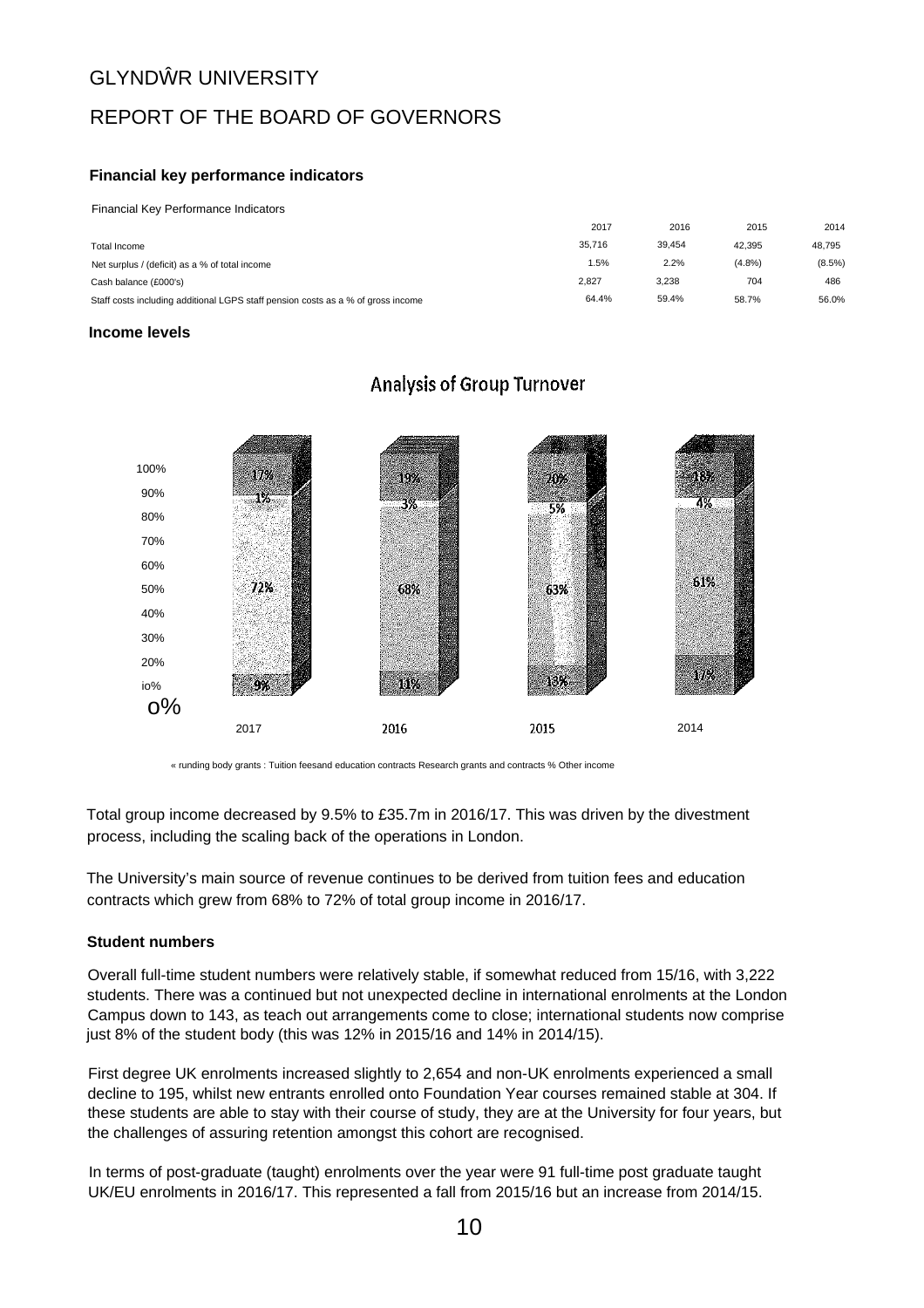## REPORT OF THE BOARD OF GOVERNORS

Part-time enrolments remained stable at 3,394.

#### **Operating expenditure controlled**

Operating expenditure decreased by £3.9m to £34.Om in 2016/17. Staff costs reduced by £0.2m to £23.2m showing the continued impact of the restructuring undertaken in 2013/14. Staff costs represented 64.4% of total group revenue (2015/16: 59.4%).

Non-staff costs have reduced by £3.0m in the year (excluding depreciation and interest costs), this decrease reflects the lower level of activity in the current year following the divestment process.

#### **Net Assets increase**

The Group pension liability has also reduced by £6.1m to £26.1m at 31 July 2017. The resulting impact being largely responsible for a net increase of £7.7m to net assets of the group, which are now valued at £23.1m, as opposed to £15.5m last year. This significant increase in the value of Net Assets is largely the product of market conditions prevalent at the time of the valuation of the LGPS fund.

#### **Liquidity**

Significant progress has continued to be made in reducing the core level of trade debtors throughout the year and cost control has resulted in creditors having also reduced. The closing cash position was £2.8m at 31 July 2017 which shows a slight reduction on last year's closing cash of £3.2m. This position reflects the decision to make cash repayments against previous year's liabilities and the University Group's continued focus on maximising and monitoring cash receipts through improved credit control procedures along with contained and focused minimised expenditure.

#### **Financial outlook is positive**

The University is an important economic driver of success for the North Wales Economy and supports regional and national skills development. The University has in recent times experienced financial challenges but with the support of its key stakeholders, it has continued to re-establish itself with a second successive year of operating surplus. The ongoing implementation of the strategic framework will see it return to sustained financial health and continue on its important mission.

The key financial objectives of the strategic framework are to:

- 1 Ensure the long term financial sustainability of the University Group.
- 2 Ensure funds are available to meet both existing and future operational requirements.
- 3 Undertake appropriate financial planning and risk management activities.
- 4 Ensure appropriate financial control and provide information that encourages financial autonomy and accountability.
- 5 Ensure compliance with the legal and statutory requirements detailed in the HEFCW financial memorandum.
- 6 Ensure appropriate procurement procedures and monitor value for money.

The Group has continued to produce an operating surplus during 2016/17 and the start of the new academic year's student recruitment and financial performance indicates a continued upward trajectory towards a sustainable future.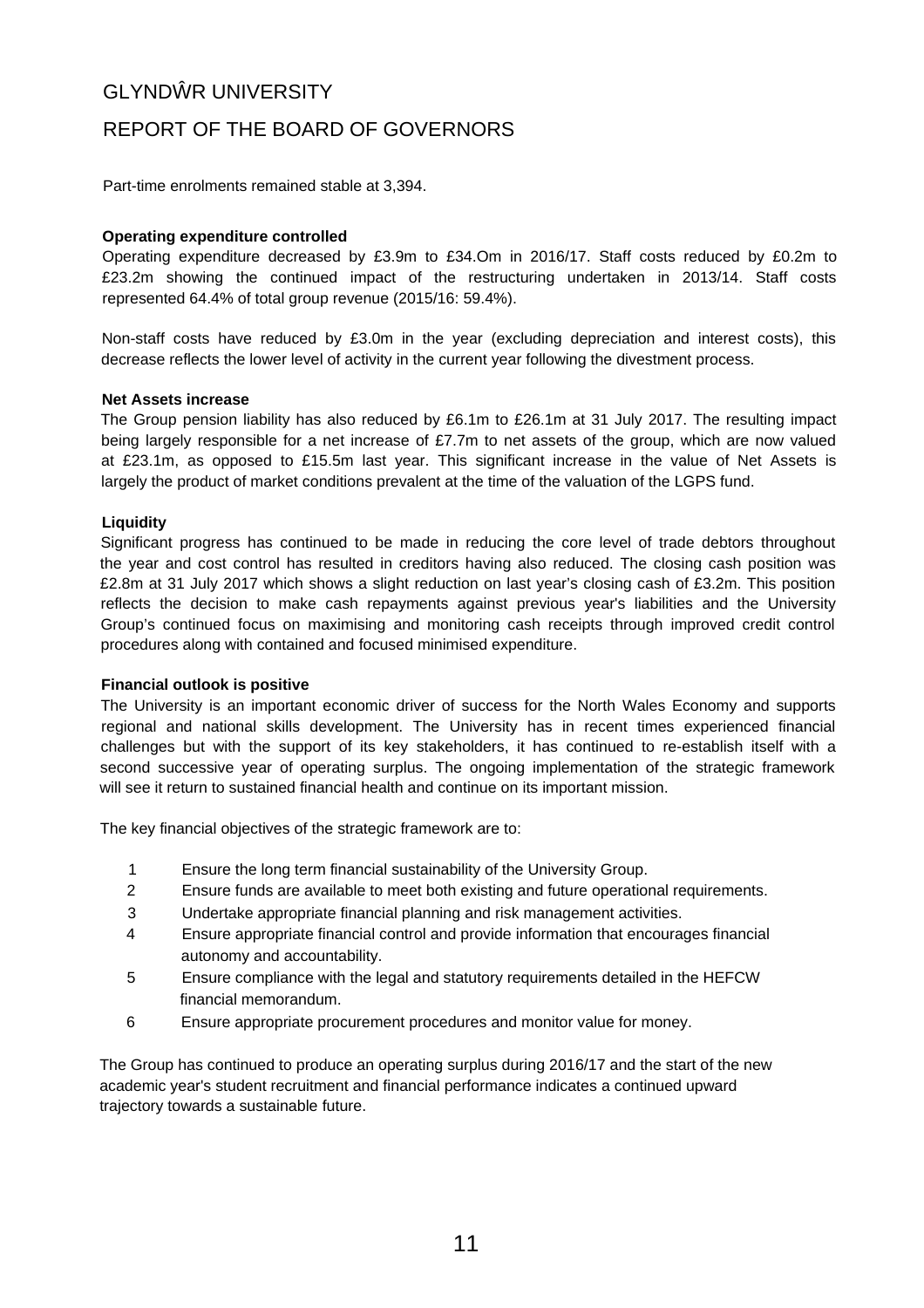# GLYND R UNIVERSITY REPORT OF THE BOARD OF GOVERNORS

# **PUBLIC BENEFIT STATEMENT**

Glynd r University is a registered charity which seeks to provide and advance higher education in North East Wales, Wales, the UK and overseas. Its mission is to work in partnership to inspire and educate our students and enable social and economic success. The University's charitable objectives are to provide higher education and carryout research: and the benefit of these objectives is derived from individuals' participation in research-informed and industry-led courses to provide career-ready professionals who support and meet the needs of the regional, national and international economy. The beneficiaries are the public at large to whom education is open.

Widening access is an integral part of the character of the University founded on a commitment to provide socially inclusive, fair and supportive access to higher education, and to breaking down barriers to assessing Higher Education for people from all sectors of society. The University is the 2nd in the UK for the number of young, full-time entrants from state schools and 4th most inclusive university for the proportion of students from low-participation neighbourhoods. Mature students, over the age of 25, make up 47% of the student population.

The University offers courses in a range of subject areas including creative and applied arts, built environment, engineering, computing, health sciences and applied social sciences. Over 30 professional bodies accredit the University's courses.

Much of the University's funded research is intended to produce a public benefit, whether in terms of communities of interest or of place. Of 22 externally funded research projects active in 2016/17, 14 were commissioned by public sector and voluntary organisations to support their own public benefit objectives. These organisations included Barnardo's, Addaction, and Forces in Mind Trust, the Ministry of Justice, The Welsh Government and Wrexham County Borough Council. The research itself covered a range of topics including parenting, domestic abuse, sexual exploitation, alcohol misuse, and support for armed forces veterans, youth work provision and homelessness.

Staff at the University benefit through their engagement in the research and scholarly activities of the University. This helps to ensure their knowledge and skills are kept up to date and their academic and professional reputations within the UK and internationally are enhanced. The staff also benefit from collaboration with academics in other universities within the UK and internationally. There are also benefits to staff at the partner institutions from engagement with University staff.

Below are examples of specific activity that was undertaken during 2016/17.

- A partnership between Wrexham County Borough Council, the Community at Plas Madoc and Students studying Architectural Design Technology at Wrexham Glynd r University was created to engage council tenants with the extensive housing improvements project on the Plas Madoc Estate and involved students creating models and 3D computer generated videos to show tenants how the estate could potentially look after improvements have been made.
- As part of its widening access programme an open-to-all taster week was held across the Wrexham, Northop and Regent Street campuses to give prospective students a chance to become involved in free lectures and workshops that highlighted the wide variety of degrees available at the University.
- Through its partnership with AVOW (Association of Voluntary Organisations in Wrexham) the University engaged in a new Dragontale project a National Lottery-Funded project that sees recovering drug and alcohol users capturing the biggest collection of stories of people's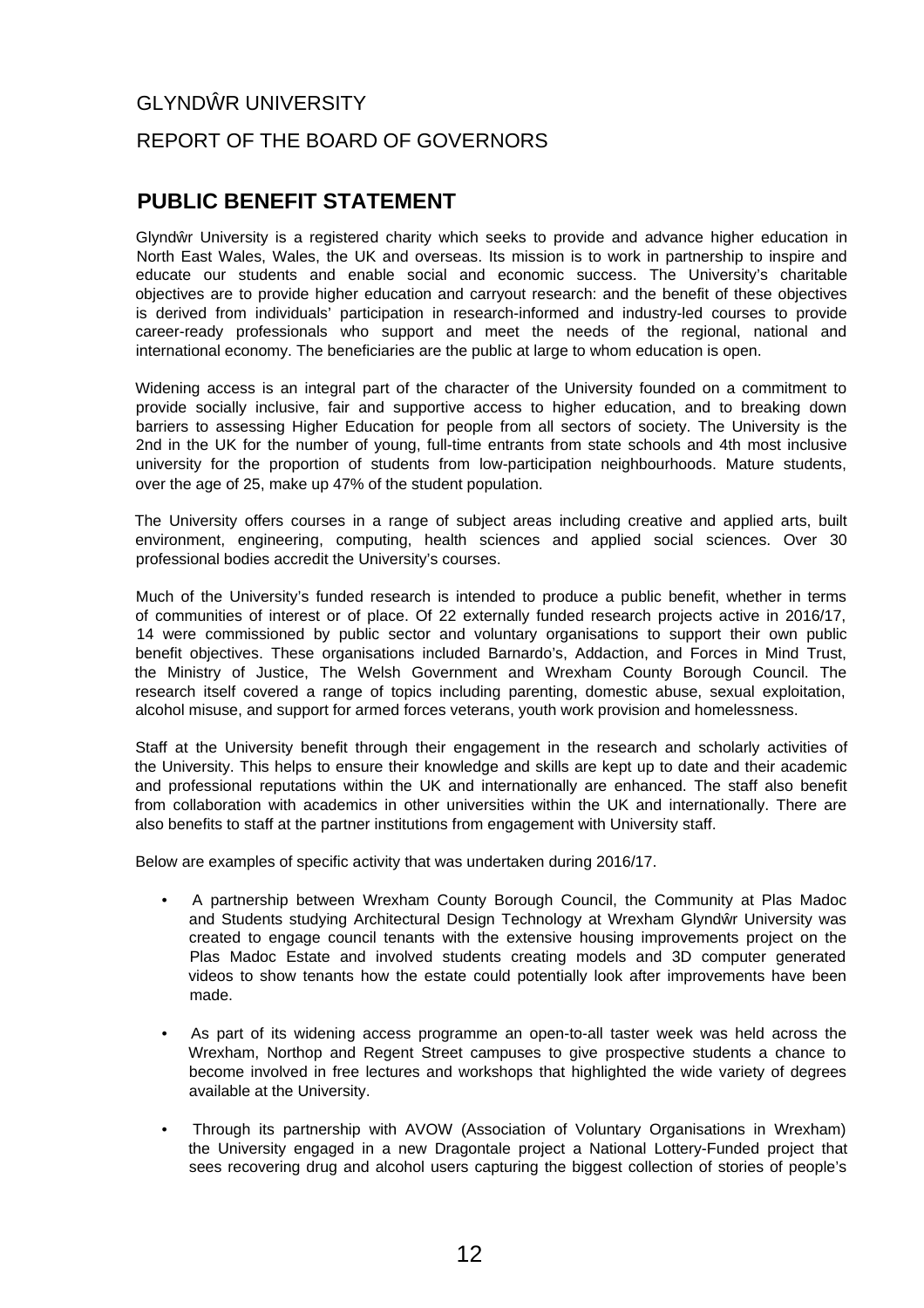## REPORT OF THE BOARD OF GOVERNORS

lives in North Wales through radio, using a purpose-built purple van kitted out with professional broadcasting equipment.

- A series of professorial and public lectures were open to the general public.
- Nursing and Computing lecturers joined forces with a US toy giant to conduct research into how robotic companion pets can have a positive impact on people suffering with dementia.
- Engineering and Computing staff attended the Royal Welsh Show to offer a dynamic experience with hands on demonstrations and were awarded runner up for Best Exhibit for Educational and Instructional Value.
- Computing staff supported a Wrexham-based charity Dynamic in an innovative approach to exercise for children and young adults with disabilities using virtual reality technology.
- A variety of musical and comedy events and concerts were held as part of the University's public events programme in the William Aston Hall.
- Through its charitable subsidiary Techniquest Glyndwr several events were held including a family fun day with an engineering theme aimed at engaging the public through activities led by local engineers and inspiring them to think about the relevance of engineering, especially linked to adventure locally.
- The University chaplaincy organised a food bank collection for the Salvation Army to distribute to local families struggling to buy basics provisions.
- Second year students on the Education and Childhood Studies Course worked with Techniquest Glynd r to develop creative and engaging science workshops for primary age children as an element of their "Creativity, Science and Technological Thinking" module; and year 1 and year 4 students from St Giles School took part in the workshops devised by the students.
- The Widening Access team took part in the Annual Careers Day hosted at the Stiwt Theatre in Rhos to provide an interactive day for 150 year 5, 7 and 10 pupils from five local Welsh Schools to inspire them to think about their careers and their futures.
- Art exhibitions were hosted in the Oriel Sycharth Gallery and were open to the public.
- The public were welcomed onto an inaugural Easter Football College to develop an understanding of football coaching and participation methods.
- The University was involved in a knowledge transfer partnership between Denbighshire County Council and its community groups to develop an environmental improvement tool kit which could be used by community groups to help them identify how they could improve their environment and bid for funds to enable them to do so.
- Its sports facilities were used to run a summer time crime scene investigation short course which attracted over 40 students largely from the local community.
- The University worked in partnership with local authorities to influence regional policy on local issues which impact people's lives in areas such as a review of community facilities in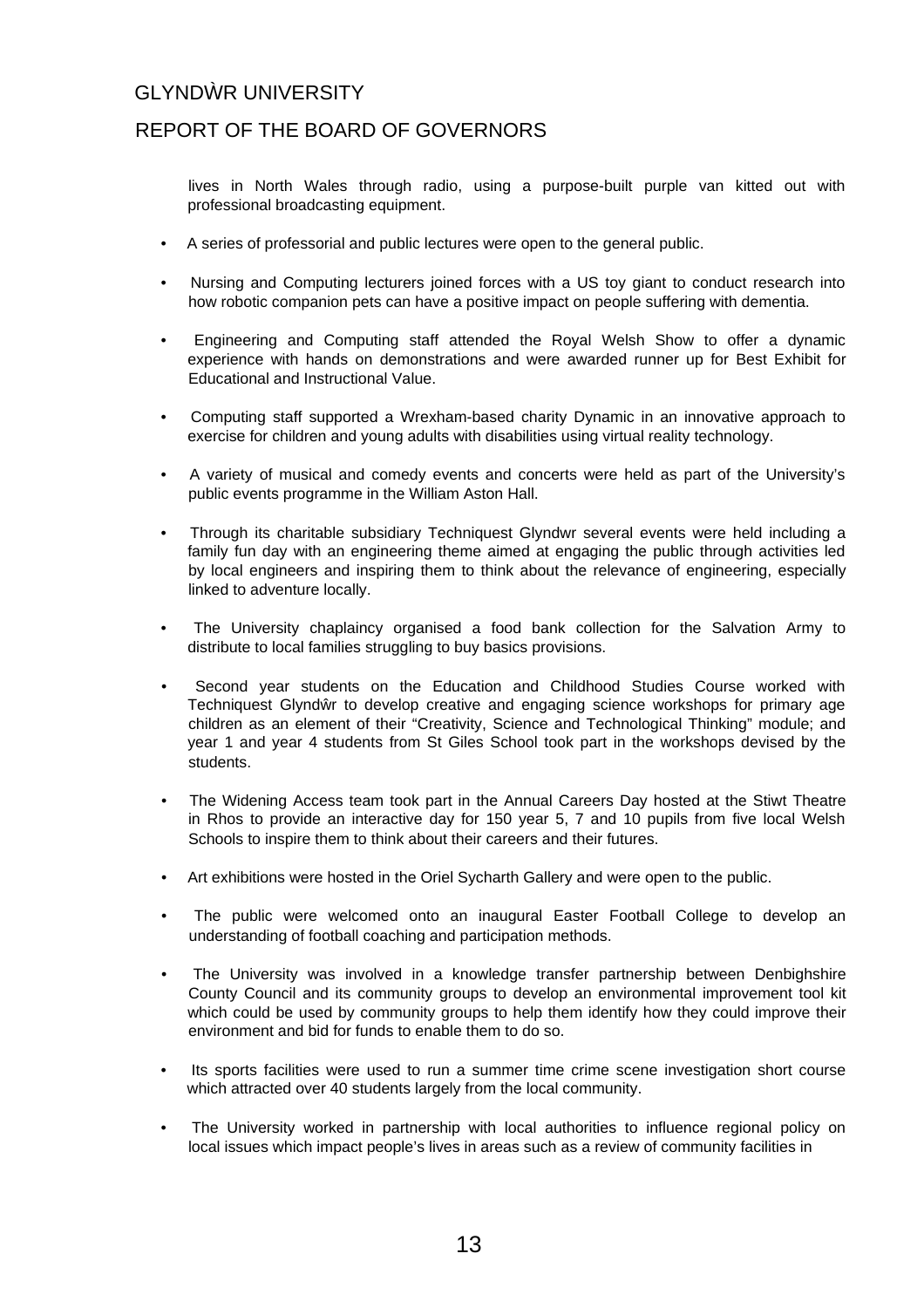## REPORT OF THE BOARD OF GOVERNORS

Corwen, an evaluation of the supporting people pathway in Denbighshire and the development of a single access route to housing across Flintshire, Denbighshire and Conwy.

- The University's 'Outside In' project is a group of individuals from local communities who have experienced receiving social and healthcare services and which supports the running of the BA(Hons) Social Work by providing a welcoming, respectful, trusting, secure, nonjudgemental, inclusive, and accessible environment for the planning and implementation of key participation tasks.
- The University continued its Out and About campaigns throughout the year which particularly focussed on effective engagement with people from Communities First areas and Low Participation Neighbourhoods as well as those with disabilities and other protected characteristics.

Wrexham Glynd r University attracts 48% of its student population from the North Wales region. Full time Welsh domiciled undergraduate students have access to the Welsh Government Learning Grant and may apply for special support grants and maintenance loans to support their studying. English Students have access to Maintenance Loans. The University itself has a range of other schemes including bursaries and scholarships to help students into higher education including a discretionary fund to help those needing financial assistance to continue their studies. The University is committed to helping young people in and leaving care and provides financial and support packages which can include guaranteed on campus accommodation at a discounted rate for their first year. The University also administers the Thomas Howell Educational Trust fund which can be accessed by students domiciled in North Wales in their first year of study.

The University is governed by a non-remunerated Board of GovemorsATrustees in common with other charitable higher education corporations in the UK. The majority of governors are independent of the University, and there are staff and student governors

## **Conclusion**

The University has a specific role in society which involves a deep engagement with its region and community. The University's role is clearly articulated not only in its vision and mission, but more particularly in all its actions. Its concentration on vocationally relevant programmes and applied research brings significant public benefit through its core activities, and its role in the community through public events and specific initiatives provide benefit to the wider community through its secondary activities.

The University's Board of Governors as trustees of the University have complied with the duty in section 17 of the Charities Act 2011 having had due regard to the Charity Commission's guidance on the reporting of public benefit.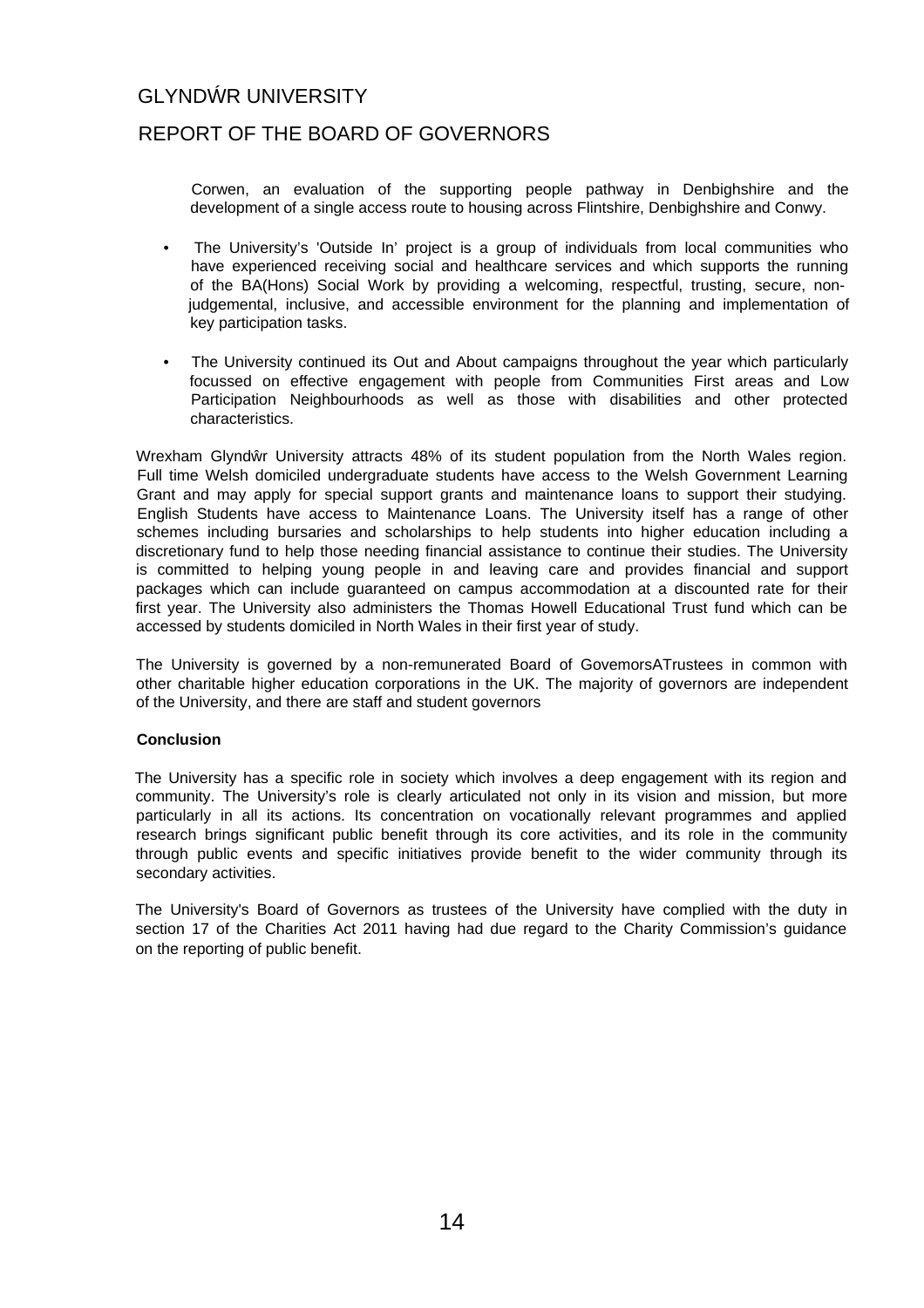# GLYND R UNIVERSITY REPORT OF THE BOARD OF GOVERNORS

# **RESPONSIBILITIES OF THE UNIVERSITY'S BOARD OF GOVERNORS**

In accordance with the Education Reform Act 1988 and the University's Memorandum of Assurance and Accountability the Board of Governors of Glynd r University is responsible for the administration and management of the affairs of the University and Group and is required to present audited financial statements for each financial year.

The Board of Governors is responsible for ensuring that proper accounting records are kept, which disclose with reasonable accuracy at any time, the financial position of the University and Group and to enable it to ensure that the financial statements are prepared in accordance, with the Statement of Recommended Practice (SORP) on Accounting in Further and Higher Education Institutions and other relevant accounting standards. In addition, within the terms and conditions of a Memorandum of Assurance and Accountability agreed between the Higher Education Funding Council for Wales and the Board of Governors of the University, the Board, through its accountable office holder, is required to prepare financial statements for each financial year which give a true and fair view of the state of affairs of the University and Group and of the surplus or deficit, total recognised gains or losses and and cash flows for that year.

In causing the financial statements to be prepared, the Board of Governors has ensured that:

- suitable accounting policies are selected and applied consistently;
- judgements and estimates are made that are reasonable and prudent;
- applicable accounting standards have been followed, subject to any material departures disclosed and explained in the financial statements;
- financial statements are prepared on the going concern basis unless it is inappropriate to presume that the University and Group will continue in operation.

The Board of Governors has taken reasonable steps to:

- ensure that funds from the Higher Education Funding Council for Wales are used only for the purposes for which they have been given and in accordance with the Financial Memorandum and any other conditions, which the Funding Council may from time to time prescribe;
- ensure that there are appropriate financial and management controls in place to safeguard public funds and funds from other sources;
- safeguard the assets of the University and prevent and detect fraud;
- secure the economical, efficient and effective management of the University's resources and expenditure.

## **Professor Maria Hinfelaar**

Vice-Chancellor and Chief Executive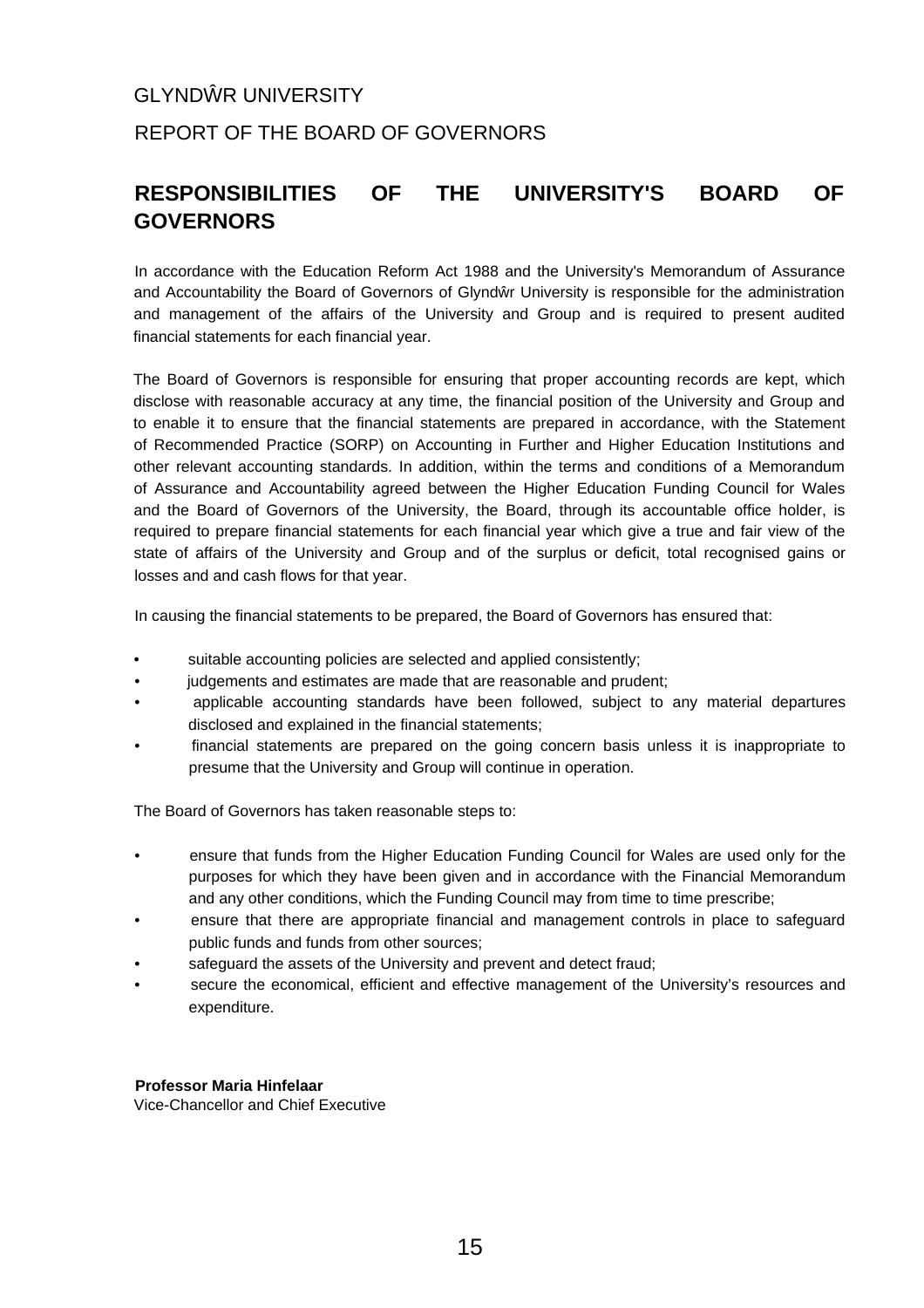# GLYND R UNIVERSITY REPORT OF THE BOARD OF GOVERNORS

# **CORPORATE GOVERNANCE STATEMENT**

Wrexham Glynd r University is committed to demonstrating best practice in all aspects of corporate governance. This summary describes the manner in which the University has applied the principles of good governance in the year and up to the date of the approval of the financial statements.

The University has a duty to conduct affairs in a responsible and transparent way, and to take into account the requirements of funding bodies, the standards in public life enunciated by the Nolan Committee, the Combined Code, the UK Corporate Governance Code as it applies to Higher Education, and the Committee of University Chairs' Higher Education Code of Governance (2014).

The University's Board of Governors is responsible for the University's and Group's systems of internal control and for reviewing their effectiveness. Such systems are designed to manage rather than eliminate the risk of failure to achieve policies, aims and objectives and can only provide reasonable and not absolute assurance against material misstatement or loss.

The Board of Governors has adopted a statement of primary responsibilities, which is published on the University's website. This statement sets out the Board's responsibilities in respect of the proper conduct of public business, strategic planning, monitoring effectiveness and performance, finance, audit, estate management, human resource management, equality and diversity, student welfare, health and safety and the appointment of the University Officers.

The Board of Governors meets at least four times per year and has a number of committees:

Audit Committee; Strategy and Finance Committee; Human Resources Committee; Remuneration Committee; and Nominations and Governance Committee. All of these committees are formally constituted with terms of reference and are made up of mainly independent members. Each committee is chaired by an independent governor. All committees review and reflect on their work and provide an annual report to the Board of Governors.

The Strategy and Finance Committee has a financial as well as a strategic remit. In terms of its financial remit, the Committee considers and recommends the University's and Group's annual budgets to the Board of Governors and monitors performance against the budgets. In relation to its strategic remit the Committee monitors strategic matters and advises the Board of Governors on the University's strategic direction as well as giving initial consideration to and advising the Board on business of particular importance or complexity which is not within the remit of other committees of the Board.

The Nominations and Governance Committee meets up to 3 times per year and makes recommendations to the Board of Governors in respect of the appointment of governors in accordance with the Instrument and Articles of Government and the University's standing orders. The committee includes one co-opted external member who is not a member of the Board of Governors externally to the committee of deliberators. On behalf of the Board the Committee monitors the balance of skills, expertise and experience within the membership to ensure that it provides appropriate leadership to the University to exercise effective oversight of its affairs. The Board seeks to remove any barriers that might deter people from expressing an interest in joining the Board and the Committee welcomes applications from people from all backgrounds for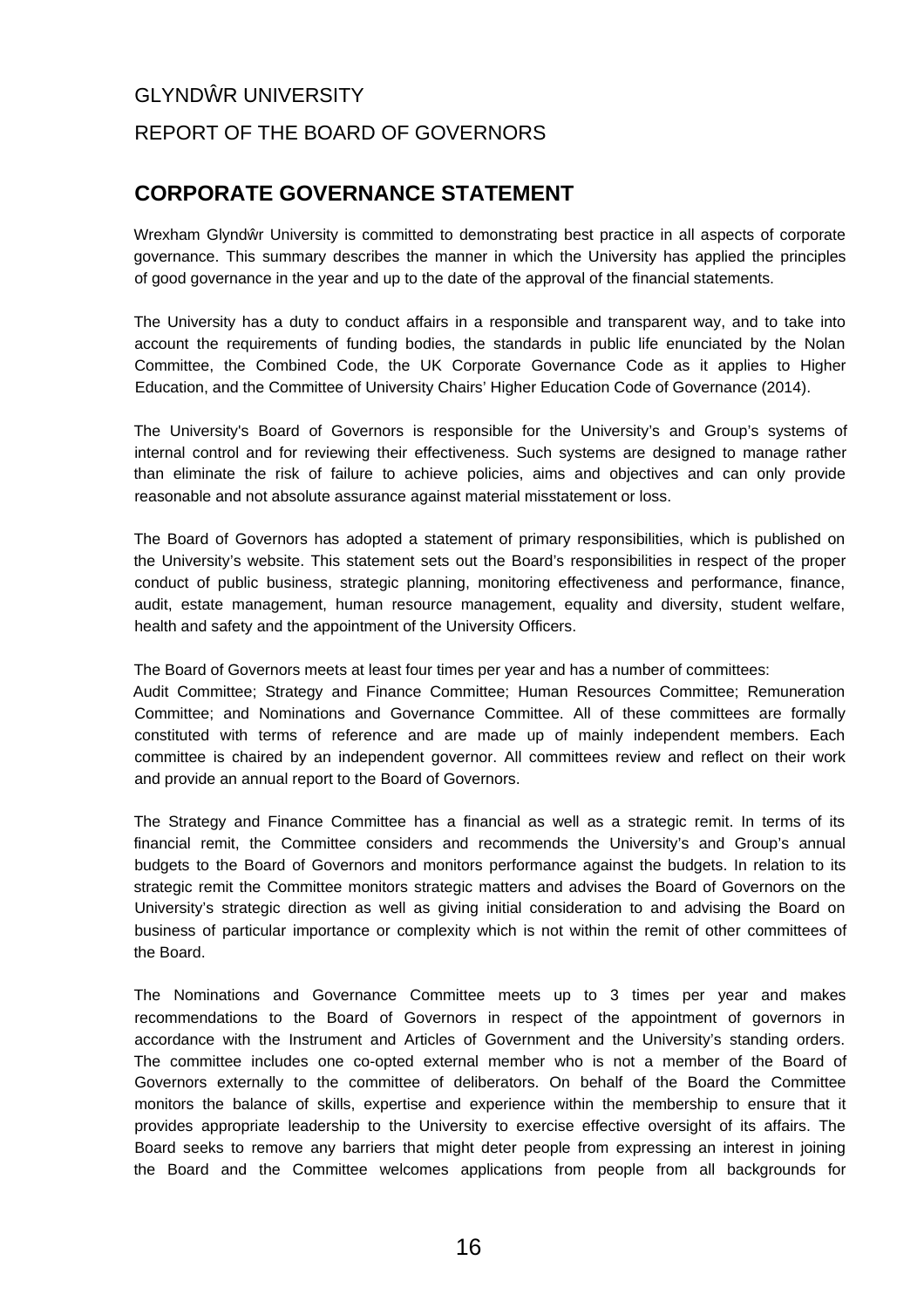## REPORT OF THE BOARD OF GOVERNORS

consideration for appointment during its search to fill vacancies, with the aim of achieving a balance of membership that reflects the diversity of the University, its activities and the region. During 2016/17 the gender balance of the membership was 53% male and 47% female which puts the University amongst the third of UK Higher Education Institutions that are gender-balanced and above the average of 36% of women filling places on UK HEI governing bodies in England, 38% in Scotland and 34% in Northern Ireland and in Wales<sup>[1](#page-17-0)</sup>

The Nominations and Governance Committee also makes recommendations to the Board on matters of governance good practice. During 2016/17 the Board, on the recommendation of the Committee, approved the appointment of the Students' Union President as an ex-officio member of this Committee.

The Human Resources Committee meets four times per year and monitors health and safety, equality and diversity matters, and considers staff related data and policies and procedures. The committee includes one co-opted external member who is not a member of the Board of Governors externally to the committee of deliberators.

On the advice of the Human Resources Committee in July 2016, the Board approved the establishment of a stand-alone Remuneration Committee with separate terms of reference and the inclusion of the Chair of the Strategy and Finance Committee within the Remuneration Committee's membership. The Committee met in June 2017 and made a report to the full Board on its deliberations regarding the remuneration of senior postholders.

The Audit Committee meets four times a year, with internal and external auditors in attendance. The Committee includes three external co-opted members from the public and private sector who are not members of the Board of Governors who provide externality to the Committee's deliberations. The University's senior managers attend meetings of the Audit Committee as necessary but are not members of it. The Audit Committee considers detailed internal audit reports with recommendations for the improvement of the University's systems of internal control and monitors implementation of the recommendations. At the start of every meeting, the members meet privately with the University's internal and external auditors without officers present.

A Register of Interests is maintained and declarations of any conflicts of interest are made at the start of each Committee and Board meeting. The Audit Committee conducts an annual assessment of its own effectiveness. The Board conducts effectiveness reviews at least every four years.

Responsibility for embedding risk management across the University and maintaining an overview of the key high level institutional risks rests with the Vice Chancellor's Board which receives reports on identified risks and considers related control issues. The Audit Committee receives and examines the strategic corporate risk register at every meeting, to help inform the rolling internal audit programme. Annually the Audit Committee receives and considers a report from the University's independent audit provider RSM LLP on risk management processes. The risk register has been reviewed by the Board of Governors during the year.

<span id="page-17-0"></span><sup>&</sup>lt;sup>1</sup> Norma Jarboe OBE/wAv.women[-count.org/WomenCount/March](count.org/WomenCount/March) 2016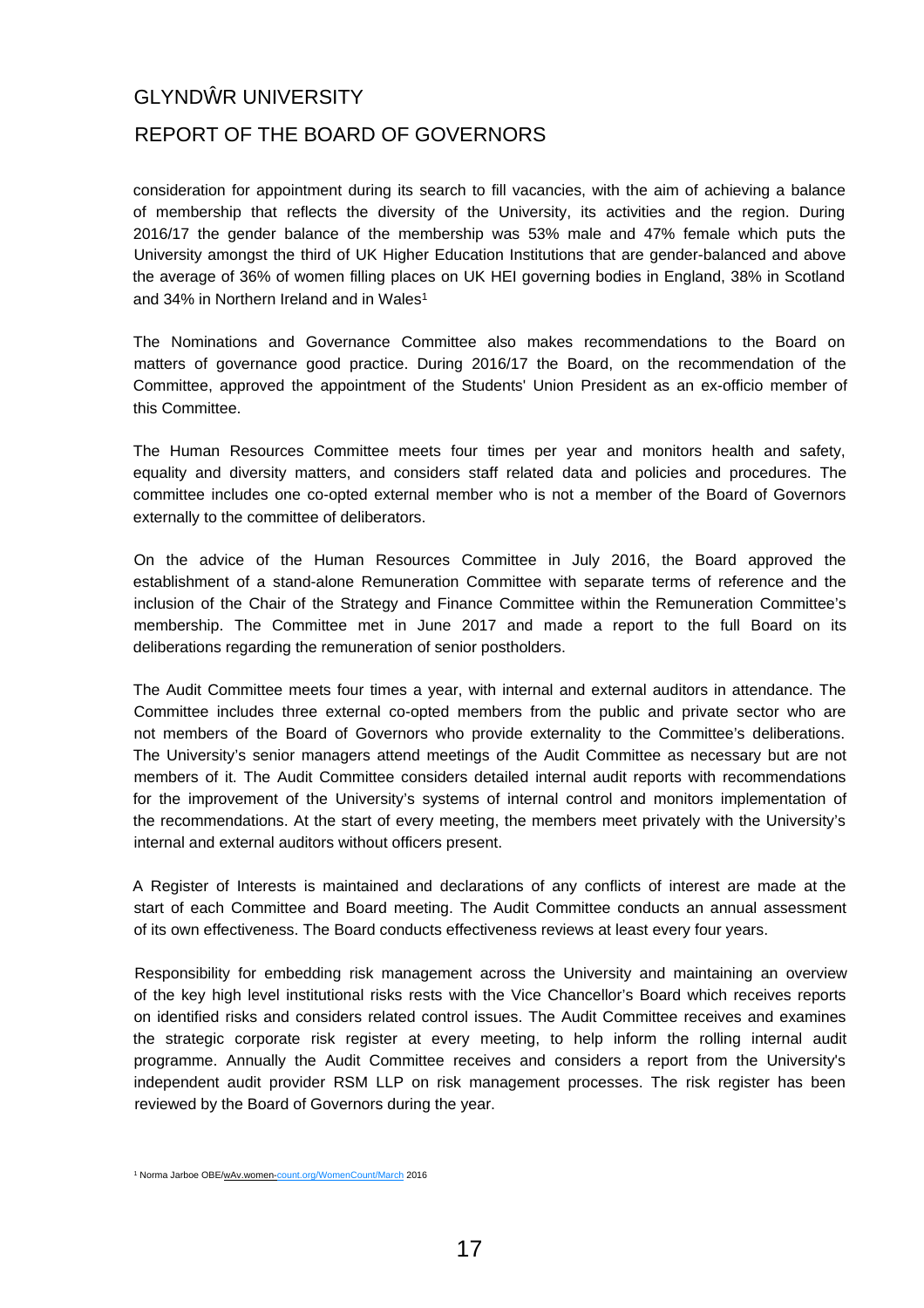## REPORT OF THE BOARD OF GOVERNORS

The Audit Committee receives regular reports from the Group's internal and external auditors and any recommendations they have made for improvement. Progress reports on implementation of recommendations is monitored by the Vice Chancellor's Board and reported to the Audit Committee. The Board of Governors' assurance about the effectiveness of the system of risk and internal control is also informed by the work of the senior management within the University, who have responsibility for the development and maintenance of the internal control framework, through consideration by the Audit Committee; and comments made by the internal auditors in their annual report and external auditors in their management letter.

#### **Internal control**

The key elements of the Group's system of internal controls, which is designed to discharge the responsibilities set out above included the following:

- Clear definitions of the responsibilities of, and the authority delegated to, senior managers and heads of academic and professional areas.
- A medium and short-term planning process, supplemented by detailed annual income, expenditure, capital and cash flow budgets;
- Regular reviews of student recruitment and regular reviews of financial results involving variance reporting and updates of forecast outturns;
- Clearly defined and formalised requirements for approval and control of expenditure, with investment decisions involving capital or revenue expenditure being subject to formal detailed appraisal and review according to approved levels set by the Board of Governors;
- Comprehensive Financial Regulations, detailing financial controls and procedures, approved by the Board of Governors;
- A professional independent Internal Audit team whose annual programme is approved by the Audit Committee;
- Linking the identification and management of risk to the achievement of the University's strategic objectives through the planning process;
- Evaluating the likelihood and impact of risks becoming a reality as part of that same process and establishing mitigating controls;
- Embedding risk management and internal control processes in the ongoing operation of all units;
- Regular reporting to Audit Committee, and then to the Board of Governors, on internal control and risk; and
- Reporting to the Board of Governors the principal results of risk identification, evaluation and management review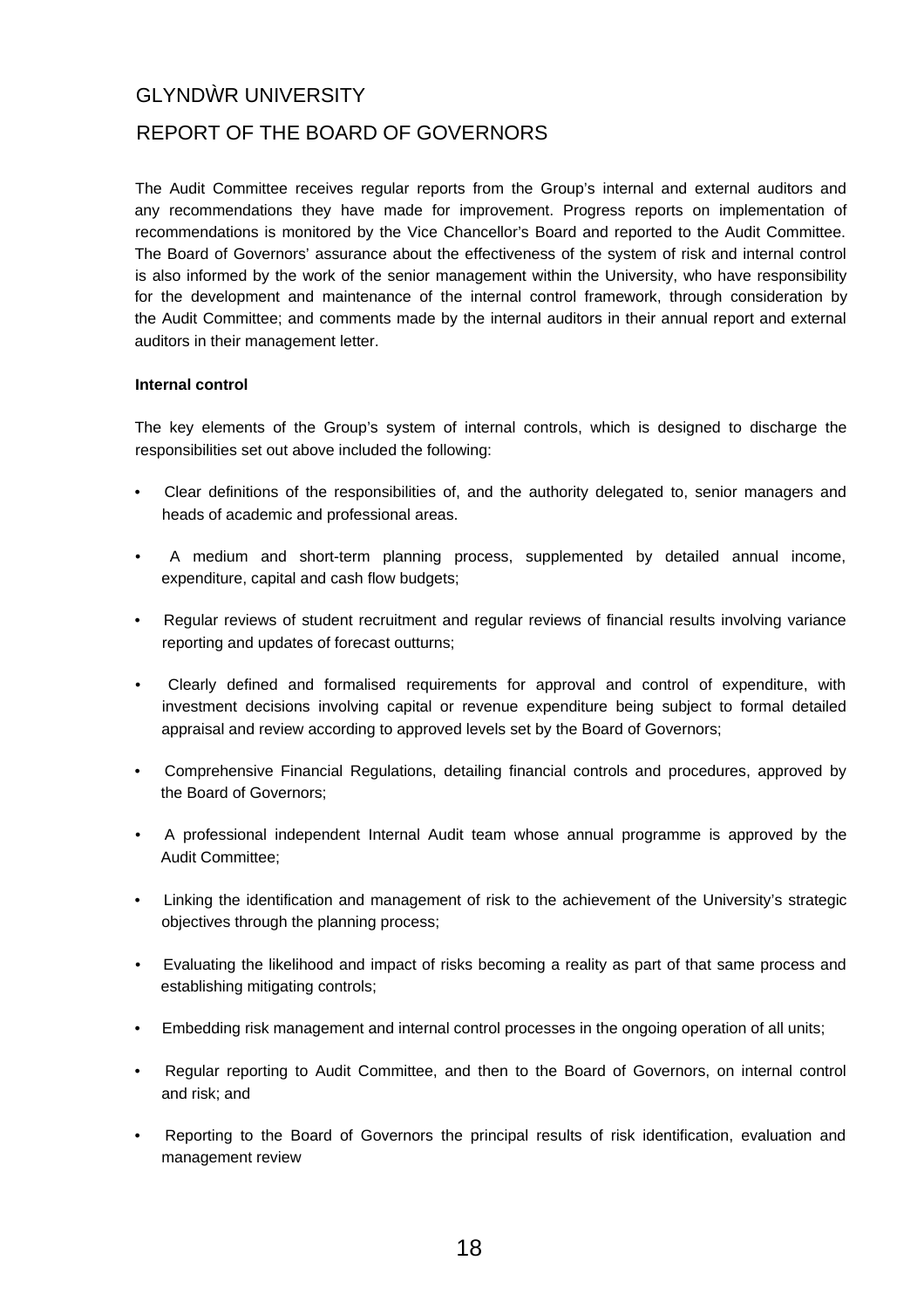# REPORT OF THE BOARD OF GOVERNORS

The Audit Committee, on behalf of the Board of Governors, has reviewed the effectiveness of the system of internal control of the University.

The Board of Governors adheres to the provisions of the Higher Education Code of Governance issued by the Committee of University Chairs. There were no significant issues arising during 2016/17 in respect of Corporate Governance.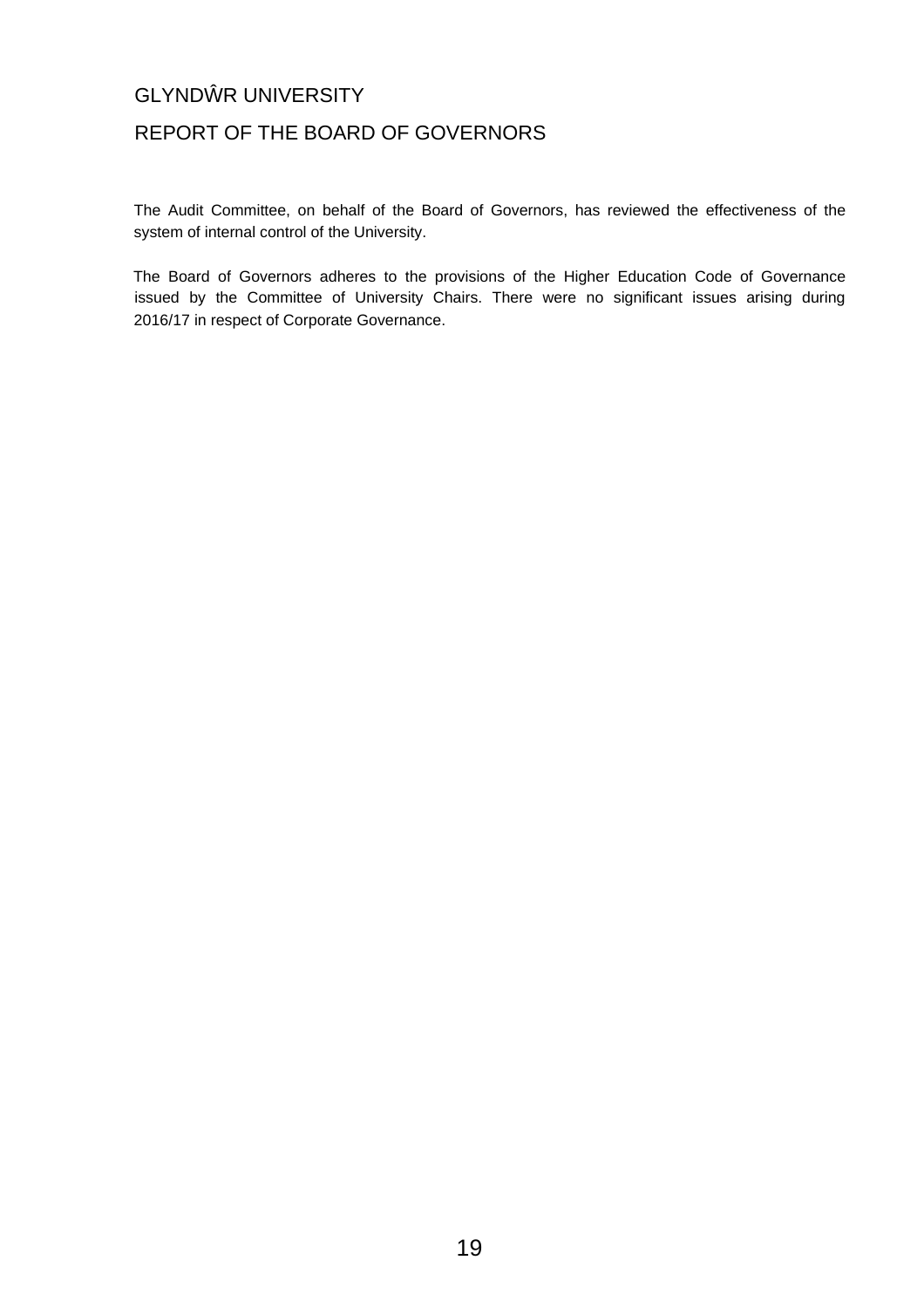# GLYND R UNIVERSITY REPORT OF THE BOARD OF GOVERNORS

# GOVERNORS AND TRUSTEES OF THE UNIVERSITY

The following people serve as Governors and Trustees of the Charity and each year they sign a declaration of interests which is made publicly available on the University's website.

#### **Governors** Ms M Penlington OBE (Chair) Professor N Sharp OBE (Vice Chair) Professor M Hinfelaar Vice Chancellor (ex officio) Mr N Ashbridge Mr P Barlow Mrs C Bleakiey Mrs J Corless Mr T Davies Ms J Grime Mrs C Jenkins Mrs E Karim Professor S Jowett Mr B Jones Mrs G Kreft Mr A Hamill-Stewart Ms R Maxwell Mr P McGrady Mrs J Owen Mr A Sheibani Mr P Storrow Dr C Stuhlfelder Mr D Subacchl **Period of Office** 1<sup>st</sup> September 2015 (Chair from 13<sup>th</sup> December 2015) to date 18<sup>th</sup> October 2012 to date 1 st April 2016 to date 1 st September 2015 to date 1 st November 2016 to date 5th October 2010 to 4<sup>th</sup> October 2016 1 st December 2014 to 30\* November 2017 1 st July 2016 to date 22<sup>nd</sup> April 2010 to 21<sup>st</sup> October 2016 1 st May 2015 to date 1 st July 2015 to 30\* June 2017 1 st May 2016 to date 1 s ' November 2016 to date 1<sup>sl</sup> January 2016 to date 1 st Juty 2017 to date 1 st September 2015 to 30\* September 2017 1 st May 2016 to date 1 st May 2016 to date 1<sup>st</sup> January 2016 to date 10\* July 2015 to 17\* November 2017 14\* March 2016 to date 1 sl September 2016 to date

## <span id="page-20-0"></span>**The Clerk to the Board of Governors**

Mrs V Butterworth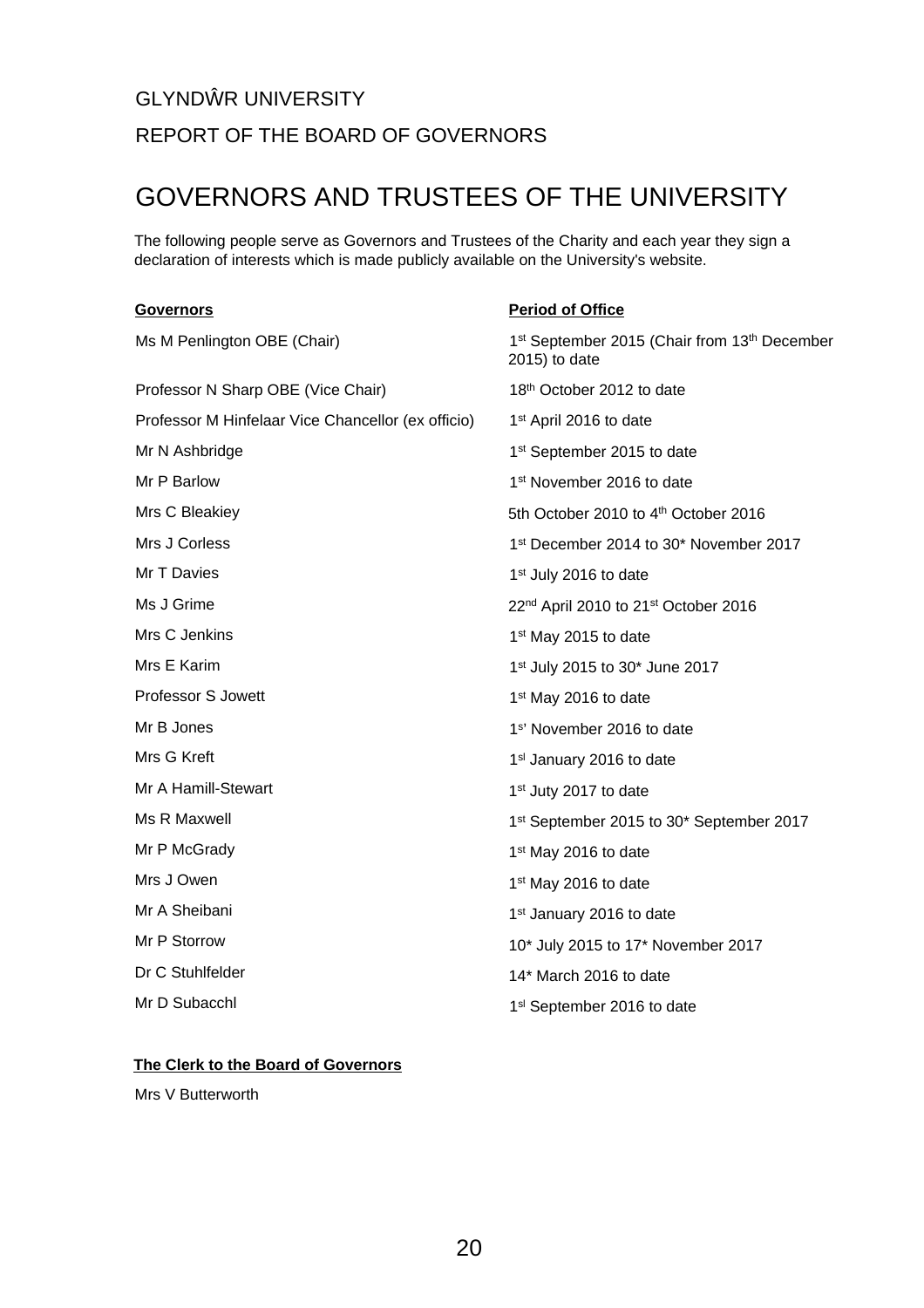# **INDEPENDENT AUDITOR'S REPORT TO THE BOARD OF GOVERNORS OF GLYND R UNIVERSITY**

REPORT ON THE AUDIT OF THE FINANCIAL STATEMENTS

#### Opinion

We have audited the financial statements of Glynd r University ("the University") for the year ended 31 July 2017 which comprise the Consolidated and University Statement of Comprehensive Income and Expenditure, the Consolidated and University Statement of Changes in Reserves, the Consolidated and University Balance Sheet, the Consolidated Cash Flow and related notes, including the Statement of Principal Accounting Policies,

In our opinion the financial statements:

- ® give a true and fair view of the state of the Group's and the University's affairs as at 31 July 2017, and of the Group's and the University's income and expenditure, gains and losses and changes in reserves, and of the Group's cash flows, for the year then ended;
- have been properly prepared in accordance with UK accounting standards, including FRS 102 *The Financial Reporting Standard applicable in the UK and Republic of Ireland,* and with the 2015 *Statement of Recommended Practice - Accounting for Further and Higher Education;* and
- meet the requirements of HEFCW's Accounts Direction to higher education institutions for 2016-17 financial statements.

#### Basis for opinion

We conducted our audit in accordance with International Standards on Auditing (UK) ("ISAs (UK)") and applicable law. Our responsibilities are described below. We have fulfilled our ethical responsibilities under, and are independent of the group in accordance with, UK ethical requirements including the FRC Ethical Standard. We believe that the audit evidence we have obtained is a sufficient and appropriate basis for our opinion.

#### Going concern

We are required to report to you if we have concluded that the use of the going concern basis of accounting is inappropriate or there is an undisclosed material uncertainty that may cast significant doubt over the use of that basis for a period of at least twelve months from the date of approval of the financial statements. We have nothing to report in these respects.

#### Other Information

The Board of Governors is responsible for the other information, which comprises the Report from the Board of Governors and Corporate Governance Statement. Our opinion on the financial statements does not cover the other information and, accordingly, we do not express an audit opinion or any form of assurance conclusion thereon.

Our responsibility Is to read the other information and, in doing so, consider whether, based on our financial statements audit work, the information therein is materially misstated or inconsistent with the financial statements or our audit knowledge. Based solely on that work, we have not identified material misstatements in the other information.

#### Board of Governors responsibilities

As explained more fully in their statement set out on page 14, the Board of Governors is responsible for: the preparation of the financial statements and for being satisfied that they give a true and fair view; such internal control as it determines is necessary to enable the preparation of financial statements that are free from material misstatement, whether due to fraud or error; assessing the group and parent University's ability to continue as a going concern, disclosing, as applicable, matters related to going concern; and using the going concern basis of accounting unless it either intends to liquidate the group or the parent University or to cease operations, or has no realistic alternative but to do so.

#### Auditor's responsibilities

Our objectives are to obtain reasonable assurance about whether the financial statements as a whole are free from material misstatement, whether due to fraud or error, and to issue our opinion in an auditor's report. Reasonable assurance is a high level of assurance, but does not guarantee that an audit conducted in accordance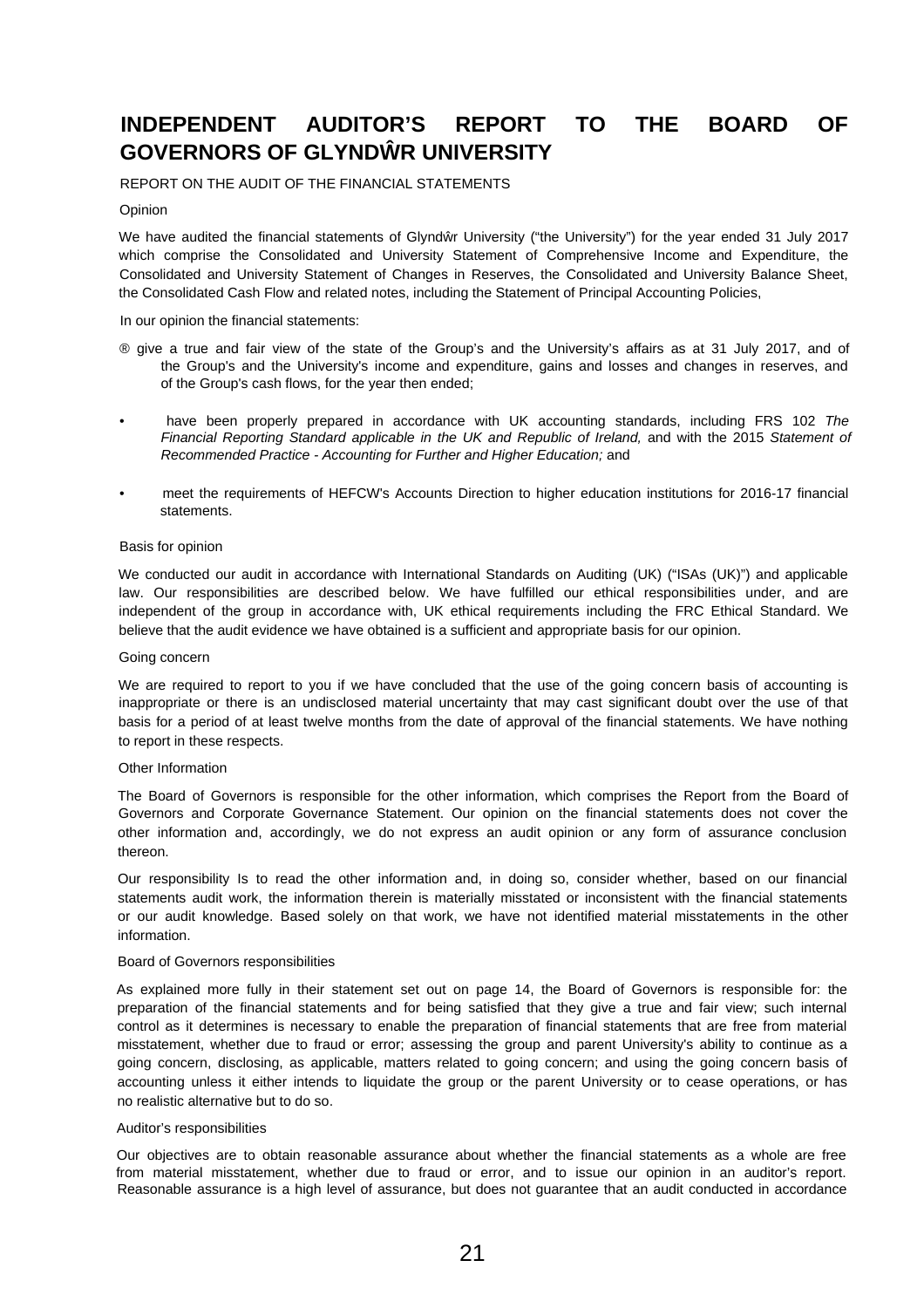with ISAs (UK) will always detect a material misstatement when it exists. Misstatements can arise from fraud or error and are considered material if, individually or in aggregate, they could reasonably be expected to influence the economic decisions of users taken on the basis of the financial statements.

A fuller description of our responsibilities is provided on the FRC's website at [www.frc.org.uk/auditorsresponsibilities.](http://www.frc.org.uk/auditorsresponsibilities)

#### REPORT ON OTHER LEGAL AND REGULATORY REQUIREMENTS

We are required to report on the following matters under the HEFCW Audit Code of Practice (effective 1 August 2016) issued under the Further and Higher Education Act 1992.

In our opinion, in all material respects:

- funds from whatever source administered by the Group or the University for specific purposes have been properly applied to those purposes and managed in accordance with relevant legislation;
- income has been applied in accordance with the University's articles of government; and
- funds provided by HEFCW have been applied in accordance with the Memorandum of Assurance and Accountability and any other terms and conditions attached to them.

#### THE PURPOSE OF OUR AUDIT WORK AND TO WHOM WE OWE OUR RESPONSIBILITIES

This report is made solely to the Board of Governors, in accordance with paragraph 13(2) of the University's Articles of Government and section 124B of the Education Reform Act 1988. Our audit work has been undertaken so that we might state to the Board of Governors those matters we are required to state to them in an auditor's report and for no other purpose. To the fullest extent permitted by law, we do not accept or assume responsibility to anyone other than the University and the Board of Governors for our audit work, for this report, or for the opinions we have formed.

Clare Partridge for and on behalf of KPMG LLP, Statutory Auditor *Chartered Accountants* 1 Sovereign Square Leeds LS14DA Date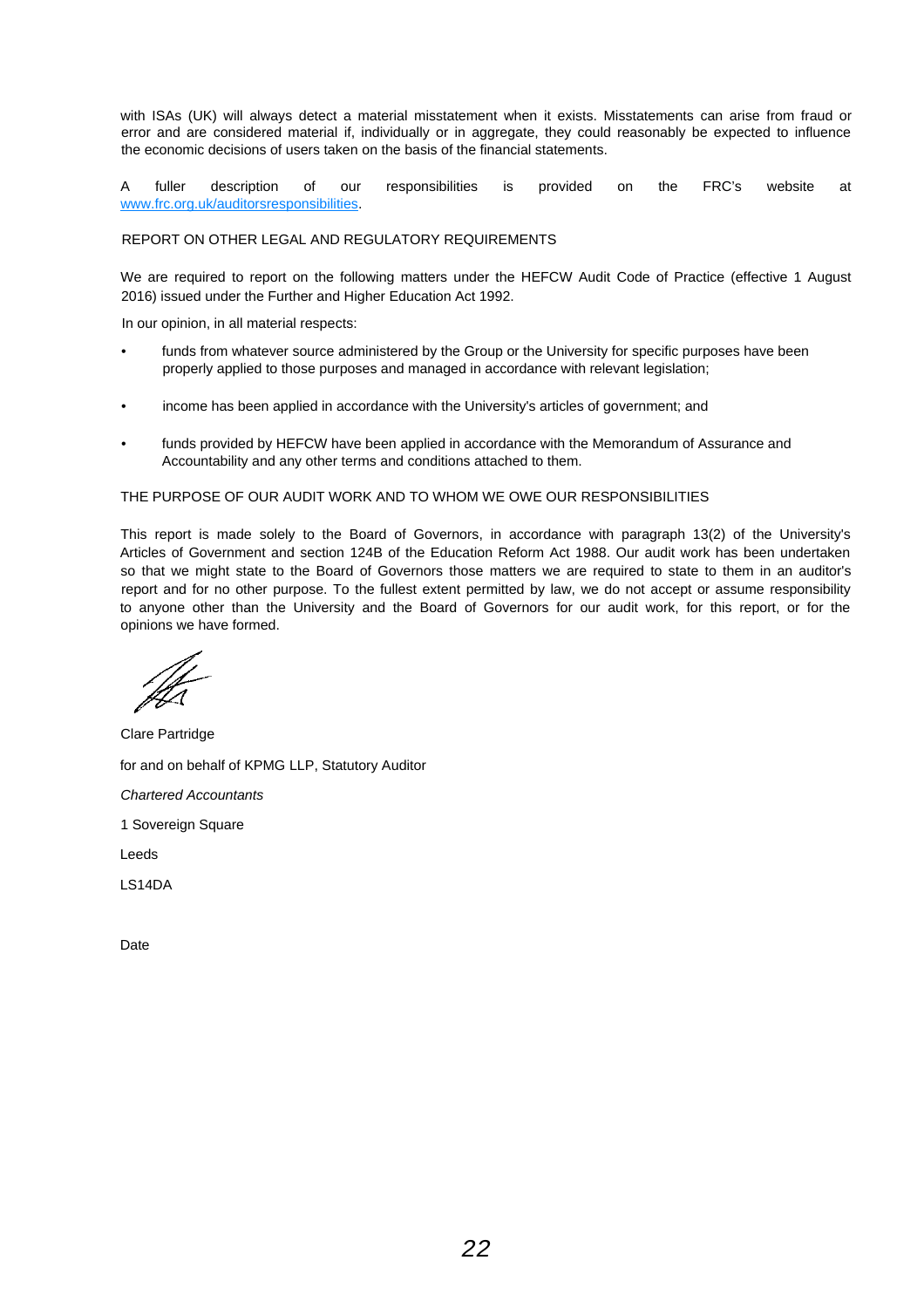# Financial accounts

## **Statement of principal accounting policies**

## **Basis of preparation**

These financial statements have been prepared in accordance with the Statement of Recommended Practice (SORP): Accounting for Further and Higher Education 2015 and in accordance with Financial Reporting Standard (FRS102), The Financial Reporting Standard applicable in the UK and Republic of Ireland. The University is a public benefit entity and therefore has applied the relevant public benefit requirement of FRS 102. Where relevant the financial statements adhere to the accounting directives of HEFCW.

## **Basis of accounting**

The financial statements have been prepared under the historical cost convention, as modified by the deemed cost for certain fixed assets as revalued with the introduction of FRS102 reporting.

The Board of Governors has considered the detailed financial forecasts and cash demands of the University and group for the foreseeable future. Taking account of these, it has agreed with HEFCW that it can continue to use its assets as security for an overdraft facility which the University's bank has agreed. This facility will allow the University to meet its forecast peak funding requirements.

For this reason the Board of Governors considers that the University Group has adequate resources to continue in operational existence for the foreseeable future and they continue to adopt the going concern basis in preparation of the financial statements.

## **Basis of consolidation**

The consolidated financial statements include the University and all its subsidiaries for the financial year to 31 July 2017. The results of subsidiaries acquired or disposed of during the period are included in the consolidated statement of income and expenditure from the date of acquisition or up to the date of disposal. Intra-group transactions are eliminated on consolidation.

The consolidated financial statements do not include the income and expenditure of the Students' Union as the University does not exert control or dominant influence over policy decisions.

Details of the University's subsidiary undertakings are provided in note 20 to the financial statements.

## **Income recognition**

Funding Council block grants are accounted for in the period to which they relate.

Income from the sale of goods or services is credited to the Consolidated Statement of Comprehensive Income and Expenditure when the goods or services are supplied to the external customers or the terms of the contract have been satisfied.

Fee income is stated gross of any expenditure which is not a discount and credited to the Consolidated Statement of Income and Comprehensive Expenditure over the period in which students are studying. Where the amount of the tuition fee is reduced, by a discount for prompt payment, income receivable is shown net of the discount. Bursaries and scholarships are accounted for gross as expenditure and not deducted from income.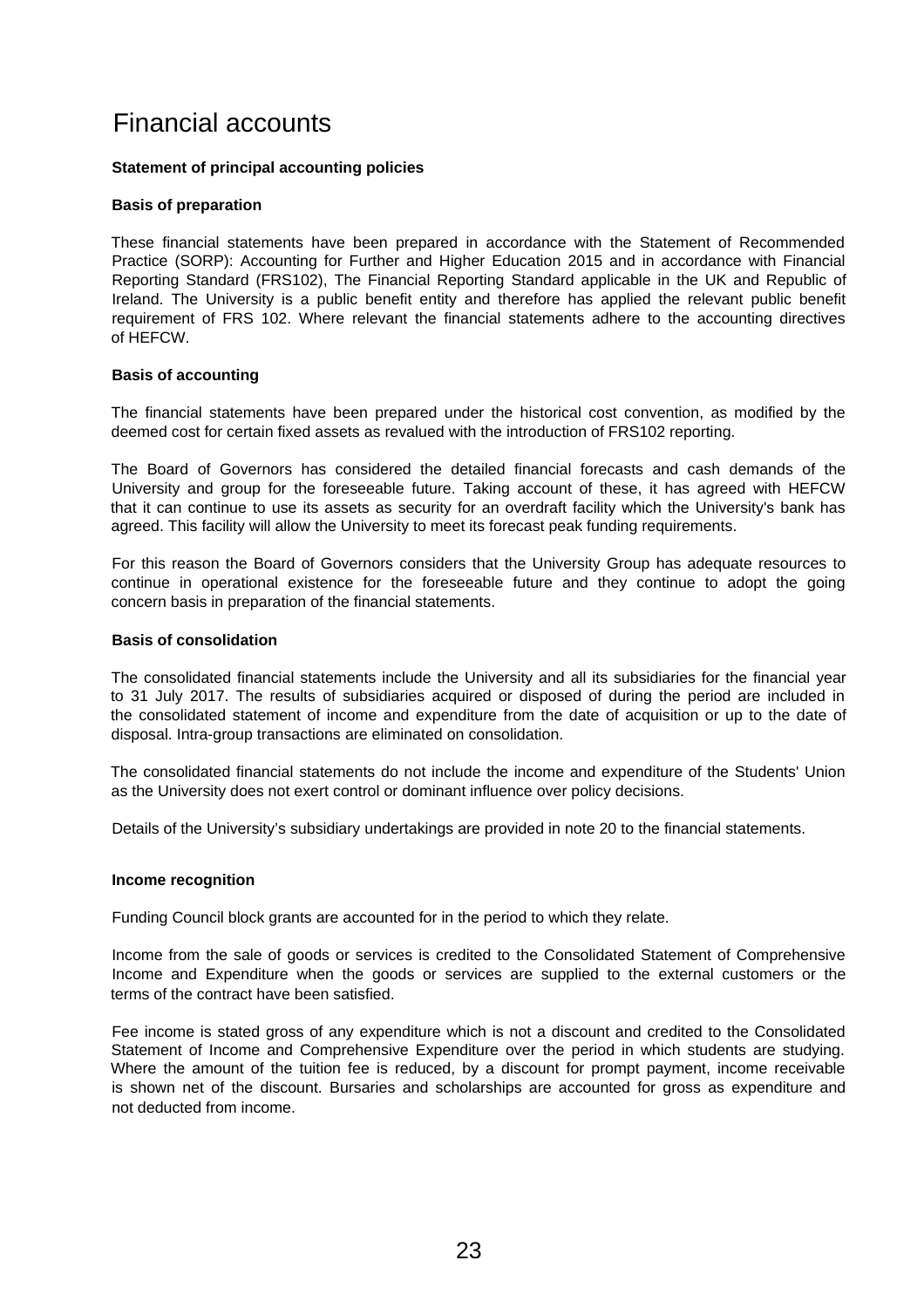#### **Governmental Grant Funding**

Recurrent income from grants, contracts and other services rendered is accounted for on an accruals basis and included to the extent the contract or service has been completed; any payments received in advance of such performance are recognised on the balance sheet as liabilities.

#### **Governmental Capital Grants**

Non-recurrent grants received in respect of the acquisition or construction of fixed assets are treated as deferred capital grants. Such grants are credited to deferred capital grants and an annual transfer made to the income and expenditure account over the useful economic life of the asset, at the same rate as the depreciation charge on the asset for which the grant was awarded.

#### **Non-Governmental Grant Funding.**

Recurrent income from grants, contracts and other services rendered is accounted for on a performance basis and included to the extent the contract or service has been completed; any payments received in advance of such performance are recognised on the balance sheet as liabilities.

#### **Donations and Endowments**

Non exchange transactions without performance related conditions are donations and endowments. Donations and endowments with donor imposed restrictions are recognised in income when the University is entitled to the funds. Income is retained within the restricted reserve until such time that it is utilised in line with such restrictions at which point the income is released to general reserves through a reserve transfer.

Donations with no restrictions are recognised in income when the University is entitled to the funds.

Investment income and appreciation of endowments is recorded in income in the year in which it arises and as either restricted or unrestricted income according to the terms other restriction applied to the individual endowment fund.

There are four main types of donations and endowments identified within reserves:

- 1. Restricted donations the donor has specified that the donation must be used for a particular objective.
- 2. Unrestricted permanent endowments the donor has specified that the fund is to be permanently invested to generate an income stream for the general benefit of the University.
- 3. Restricted expendable endowments the donor has specified a particular objective other than the purchase or construction of tangible fixed assets, and the University has the power to use the capital.
- 4. Restricted permanent endowments the donor has specified that the fund is to be permanently invested to generate an income stream to be applied to a particular objective.

#### **Agency arrangements**

Funds the University receives and disburses as paying agent on behalf of a funding body are excluded from the income and expenditure of the University where the University is exposed to minimal risk or enjoys minimal economic benefit related to the transaction.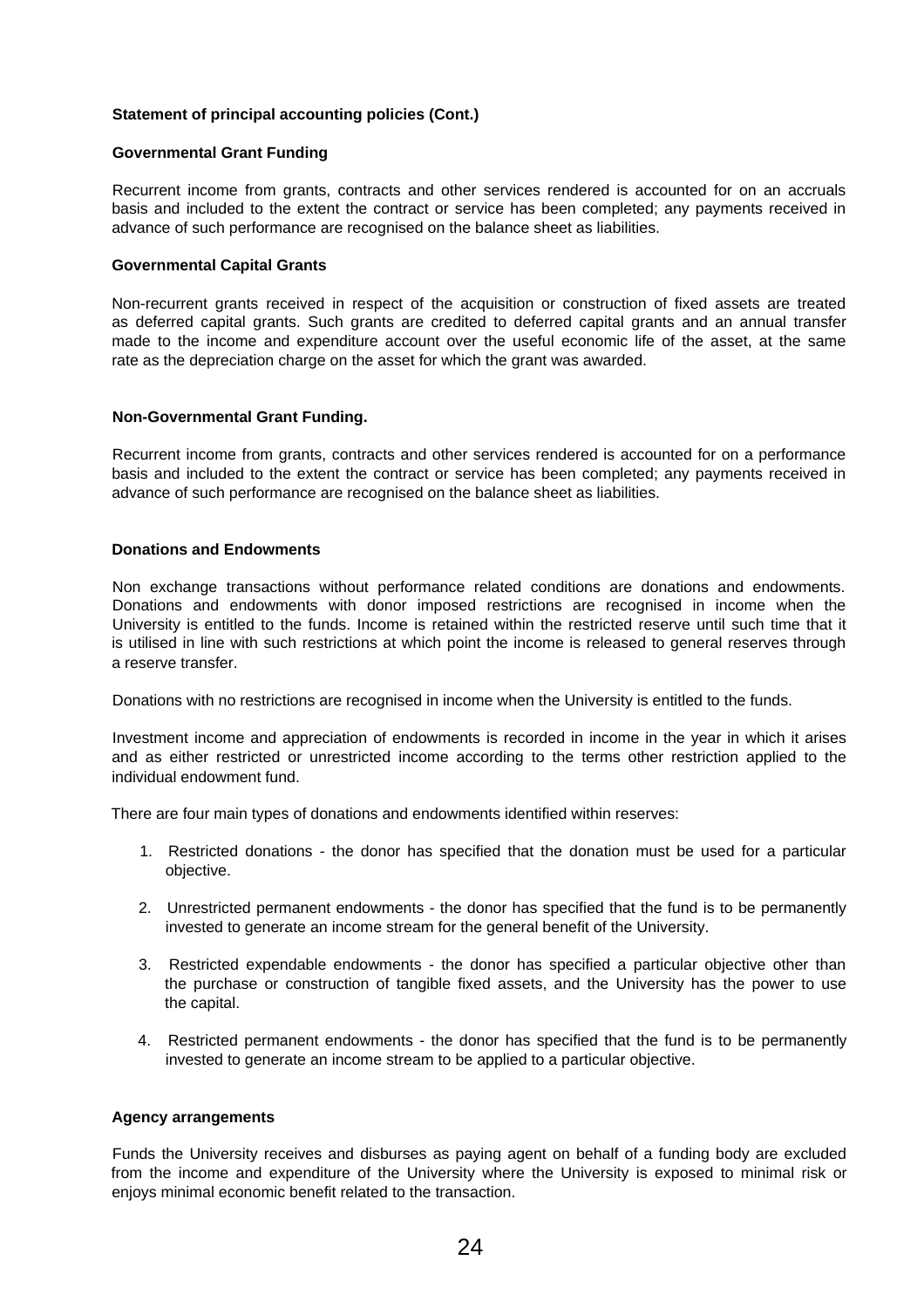#### **Leases and hire purchase contracts**

Costs in respect of operating leases are charged on a straight-line basis over the lease term.

Finance leases, which substantially transfer all the benefits and risk of ownership of an asset to the University, are treated as if the asset had been purchased outright The assets are included in fixed assets and the capital elements of the leasing commitments are shown as obligations under finance leases.

The lease rentals are treated as consisting of capital and interest elements. The capital element is applied in order to reduce outstanding obligations, and the interest element is charged to the income and expenditure account in proportion to the reducing capital element outstanding.

Assets held under finance leases are depreciated over the shorter of the lease term or the useful economic lives of equivalent-owned assets.

The leasing of assets under a finance lease (Racecourse Stadium) are treated as a short and long term debtor consisting of capital and interest elements. The capital element is applied in order to reduce outstanding debtor obligations, and the interest element is recorded as income in the income and expenditure account in proportion to the reducing capital element outstanding.

#### **Taxation**

The University is an exempt charity within the meaning of Part 3 of the Charities Act 2011. It is therefore a charity within the meaning of Para 1 of schedule 6 to the Finance Act 2010 and accordingly, the University is potentially exempt from UK Corporation Tax in respect of income or capital gains received within categories covered by section 478-488 of the Corporation Tax Act 2010 (CTA 2010) or section 256 of the Taxation of Chargeable Gains Act 1992, to the extent that such income or gains are applied to exclusively charitable purposes.

All UK subsidiary companies are liable to corporation tax in the same way as any commercial organisation.

The University receives no similar exemptions in respect of Value Added Tax. Irrecoverable VAT on inputs is included in the costs of such inputs. Any irrecoverable VAT allocated to tangible fixed assets is included in their cost.

All UK subsidiary companies are liable to VAT in the same way as any other commercial organisation except that any education or training provided by a university subsidiary is an exempt supply of education.

#### **Tangible fixed assets**

Fixed assets are stated at deemed cost less accumulated depreciation and accumulated impairment losses. Certain items of fixed assets that had been revalued to fair value on or prior to the date of transition to the 2015 FE HE SORP, are measured on the basis of deemed cost, being the revalued amount at the date of that revaluation.

Where parts of a fixed asset have different useful lives, they are accounted for as separate items of fixed assets.

Freehold land is not depreciated. Freehold buildings are depreciated over their expected useful economic life of 50 years. The hockey pitch is depreciated over its expected useful life of 10 years. Capital expenditure applied to existing buildings is depreciated over its estimated useful life of 10 years.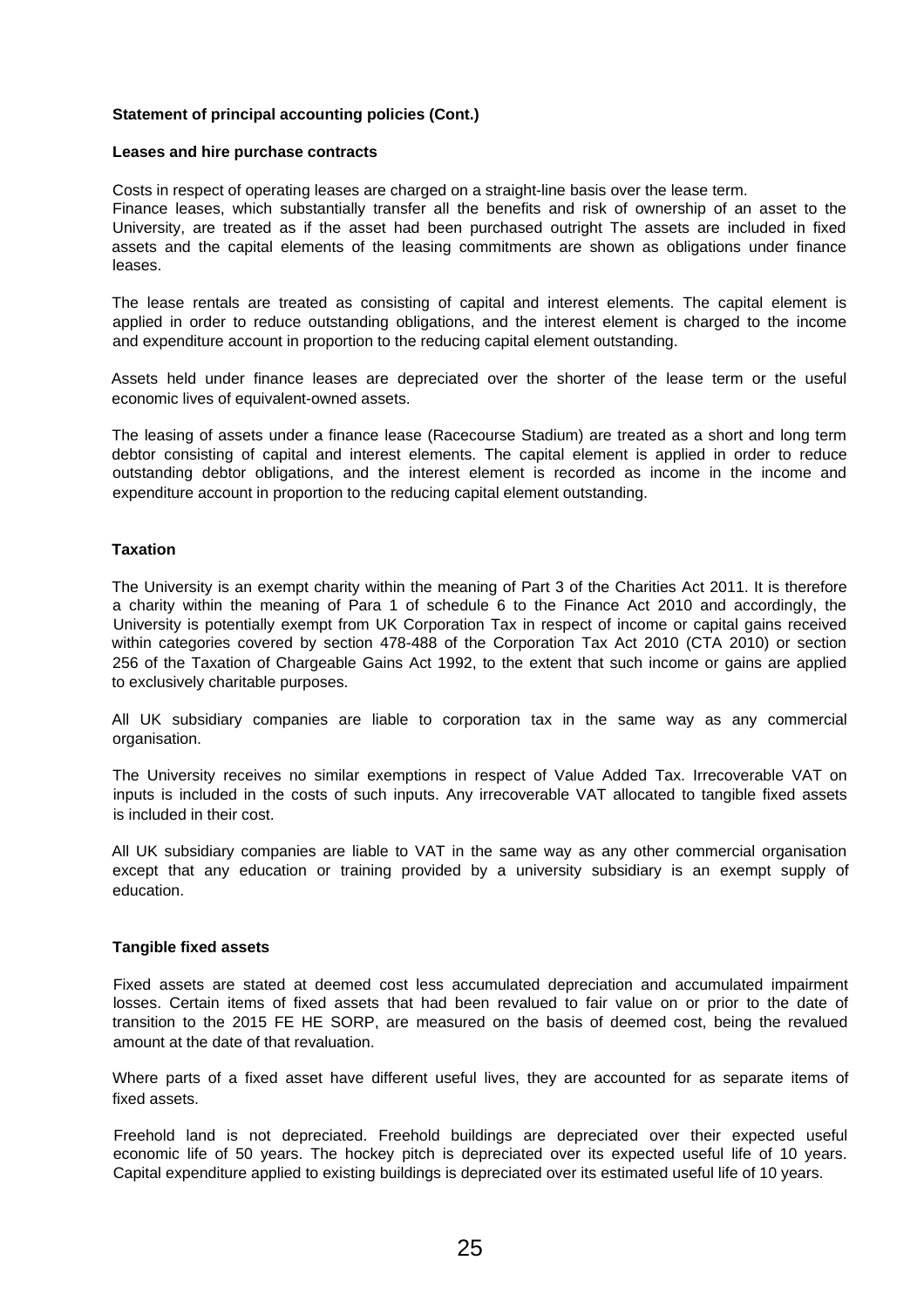Where buildings are acquired with the aid of specific government grants they are capitalised and depreciated as above. The related grants are credited to a deferred capital grant account and are released to the income and expenditure account over the expected useful economic life of the related asset on a basis consistent with the depreciation policy.

Fixtures, fittings and equipment costing less than £10,000 per individual item or group of related items is written off to the income and expenditure account in the period of acquisition. All other fixtures, fittings and equipment is capitalised at cost. Motor vehicles are capitalised at cost.

All assets are depreciated over their estimated useful economic life as follows:

- Fixtures, fittings and equipment five years
- Motor vehicles-three years

Where equipment is acquired with the aid of specific government grants it is capitalised and depreciated in accordance with the above policy, with the related grant being credited to a deferred capital grant account and released to the income and expenditure account over the expected useful life of the related equipment. It is University policy not to revalue this class of assets.

A review for impairment of a fixed asset is carried out if events or changes in circumstances indicate that the carrying amount of the fixed asset may not be recoverable.

Any impairments which are due to the clear consumption of economic benefits are recognised in the income and expenditure account in the period when they occur.

Any downward revaluations which are not due to the clear consumption of economic benefits are also recognised in the statement of comprehensive income and expenditure account in the period when they occur.

Expenditure to ensure that a tangible fixed asset maintains its previously recognised standard of performance is recognised in the income and expenditure account in the period it is incurred.

The University has a planned maintenance programme, which is reviewed on an annual basis.

#### **Investments**

Listed investments held as endowment assets are shown at market value. Investments in subsidiary undertakings and non-listed entities are shown at the lower of cost or net realisable value.

Current asset investments are included at the lower of cost and net realisable value.

#### **Stock**

Stock is stated at the lower of their cost and net realisable value.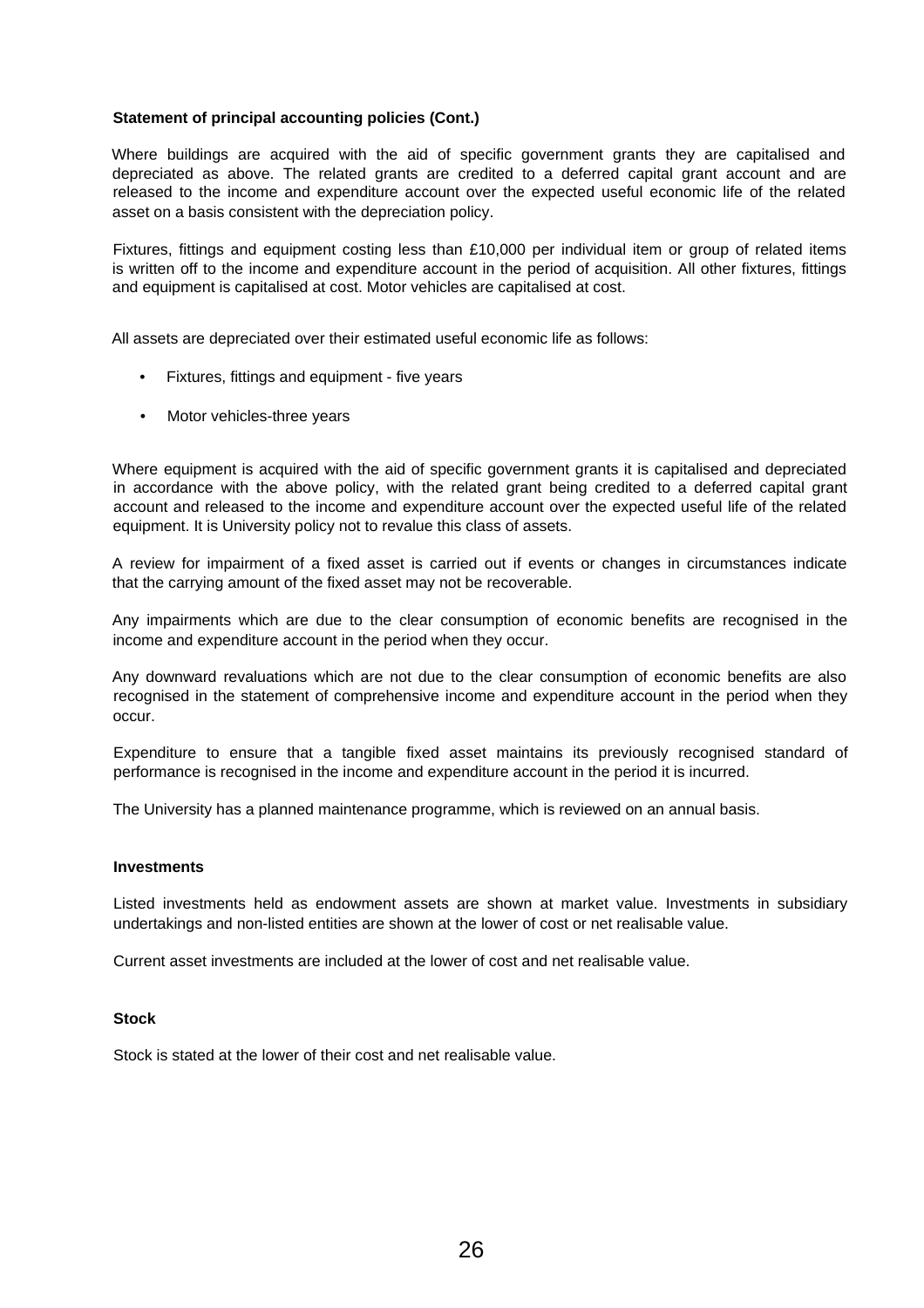#### **Cash and cash equivalents**

Cash flows comprise increases or decreases in cash. Cash includes cash in hand, cash at bank and deposits repayable on demand. Deposits are repayable on demand if they are in practice available within 24 hours without penalty. No other investments, however liquid, are included as cash.

Liquid resources comprise sums on short-term deposit with recognised banks. They exclude any such assets held as endowment assets.

Under FRS102, the exemption from the requirement to prepare a separate cash flow statement for the University has been applied.

#### **Foreign currency translations**

Assets and liabilities denominated in foreign currencies are translated to the group's presentational currency (Sterling) at the rates of exchange ruling at the end of the financial year, with all resulting exchange differences being taken to the income and expenditure account in the period in which they arise.

#### **Financial instruments**

#### **Risk Management**

The University's principal financial instruments are cash, investments and loans. The core objective of these financial instruments is to meet the financing needs of the University's operations. Additionally, the University has other financial assets and liabilities arising directly from its operations i.e. trade debtors and creditors.

## **Credit risk**

Credit risk refers to the risk that a counterparty will default on its contractual obligations resulting in a financial loss to the University.

Student and commercial debtors are reviewed on an-ongoing basis and a bad debt provision is made if recovery becomes uncertain. If a debtor is deemed irrecoverable it is written off. The concentration of risk is limited due to a large number of diverse customers across both students and commercial customer populations.

## **Liquidity risk**

Liquidity risk refers to the risk that the University will not be able to meet its financial obligations as they fall due. Regular monitoring of liquidity risk is an essential feature of treasury management activities.

Cash flow forecasts form part of the University 5 year planning process and are revised during the financial year.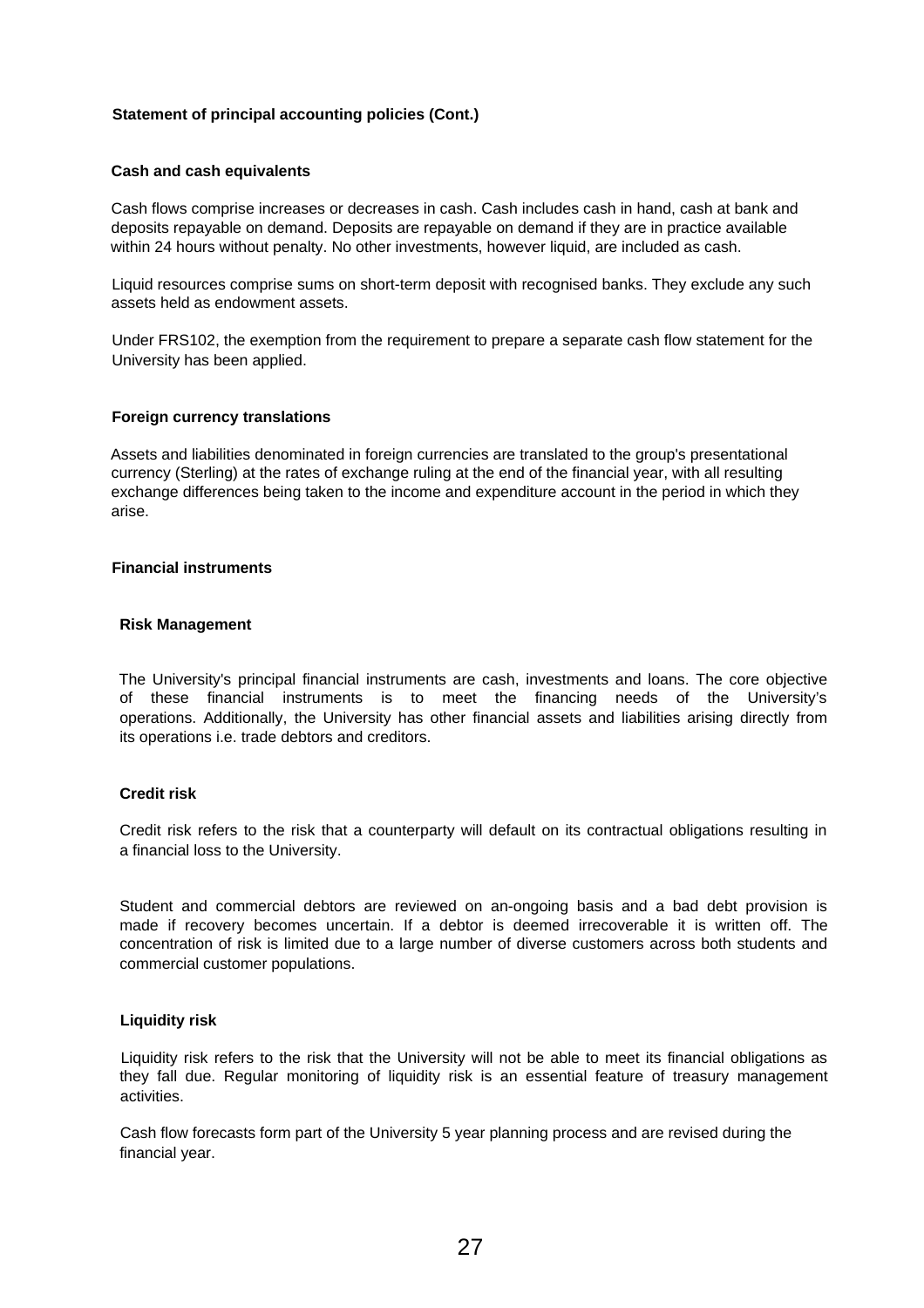Foreign currency risk refers to the risk that unfavourable movement in exchange rates may cause financial loss to the University. The University's principal foreign currency exposure is to the euro. The operating level of euros is reviewed on a regular basis to mitigate the risk of adverse exchange rate movements.

## **Accounting for retirement benefits**

The three principal pension schemes for the University's staff are:

- 1. Teachers'Pension Scheme (TPS)
- 2. Universities Superannuation Scheme (USS)
- 3. Local Government Pension Scheme (LGPS).

All schemes are defined benefit schemes which are externally managed and contracted out of the State Earnings Related Pension Scheme, however Glynd r University's financial element of the TPS and USS cannot be determined and as such these are treated as defined cost schemes under FRS102.

Contributions to the schemes are charged to the income and expenditure account so as to spread the cost of pensions over the employees' working lives with the University in such a way that the pension cost *is a substantially level percentage of current and future pensionable* payroll. Variations from regular costs are spread over the expected average remaining working lifetime of members of the schemes after making allowances for further withdrawals.

The contributions are determined by qualified actuaries on the basis of triennial valuations using the projected unit method. Glyndwr University's financial element of the TPS and USS cannot be determined and as such these are treated as defined cost schemes under FRS 102.

The LGPS surplus or deficit is recognised as an asset or liability on the balance sheet. The current service cost and the past service costs are recorded within staff costs.

The interest element is calculated based on the year end deficit (net liability) multiplied by the discount rate. All changes in pension surplus or deficit due to changes in actuarial *assumptions or differences* between actuarial forecasts and the actual out-turn are reported in the statement of Comprehensive Income and Expenditure.

A liability is recorded within provisions for any contractual commitment to fund past deficits within the USS scheme.

#### **Provisions, contingent liabilities and contingent assets**

Provisions are recognised in the financial statements when

- a) the University has a present legai or constructive obligation as a result of a past event
- b) it is probable that a transfer of economic benefits will be required to settle the obligation; and
- c) a reliable estimate can be made of the amount of the obligation.

The amount recognised as a provision is discounted to present value where the time value of money is material.

A contingent liability arises from a past event that gives the University a possible obligation whose existence will only be confirmed by the occurrence of otherwise uncertain future events not wholly within the control of the University. Contingent liabilities also arise in circumstances where a provision would otherwise be made but either it is not probable that an outflow of resources will be required or the amount of the obligation cannot be measured reliably.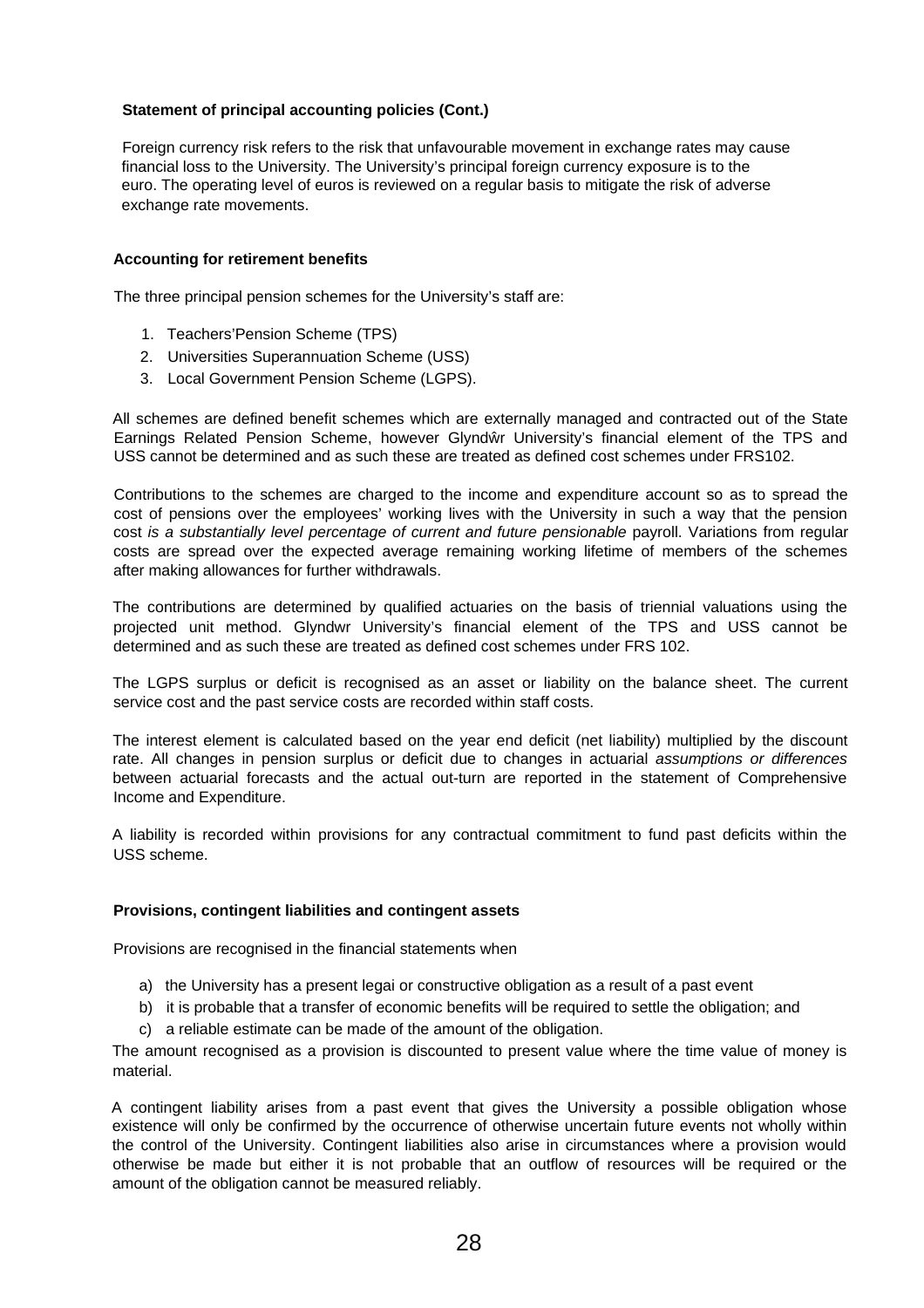A contingent asset arises where an event has taken place that gives the University a probable asset whose existence will only be confirmed by the occurrence of otherwise uncertain future events not wholly within the control of the University

Contingent assets and liabilities are not recognised in the Balance Sheet but are disclosed by way of a note.

#### **Accounting judgements and estimates**

The following key Judgements and estimates have been applied in these financial statements.

- USS Pension Scheme accounting judgements have been applied using the BUFDG standard USS modelling tool at a discount rate consistent with BUFDG guidance and in line with the University group's future salary roll increase expectations.
- Local Government Pension scheme accounting judgements have been supplied by our scheme actuaries Mercers.
- Holiday pay accrual was estimated using a direct sample methodology from the University Group's (academic and non-academic) departments taking actual leave levels as at  $31<sup>st</sup>$  July 2017 and applied as a percentage basis.

#### **Reserves**

Reserves are classified as restricted or unrestricted. Restricted endowment reserves include balances which, through endowment to the University Group, are held as a permanently restricted fund which the Group must hold in perpetuity.

Other restricted reserves include balances where the donor has designated a specific purpose and therefore the Group is restricted in the use of these funds.

#### **Change of accounting policy**

The University Group has changed its accounting policy in relation to its Revaluation reserve in 2017. Under the transition to FRS102 a full revaluation of the University's Land and Buildings was carried out on 31 July 14 and first time adoption applied. As these assets are now valued at deemed cost the disclosure of a separate revaluation reserve is considered to be no longer appropriate.

Impact on the reserves:

|                                               | 2017                    | 2017                | 2016                | 2016                |
|-----------------------------------------------|-------------------------|---------------------|---------------------|---------------------|
|                                               | Consolidat              | ed University       | Consolidated        | University          |
|                                               | £'000                   | £'000               | £'000               | £'000               |
| Income and expenditure reserve - unrestricted | (5,580)                 | (4,884)             | (13,219)            | (11,719)            |
|                                               | 28.511                  | 28.284              | 28.511              | 28.284              |
|                                               | 22,931                  | 23,400              | 15,292              | 16,675              |
| <b>Revaluation reserve</b>                    | 28,511<br>(28.511)<br>« | 28,284<br>(28, 284) | 28,511<br>(28, 511) | 28,284<br>(28, 284) |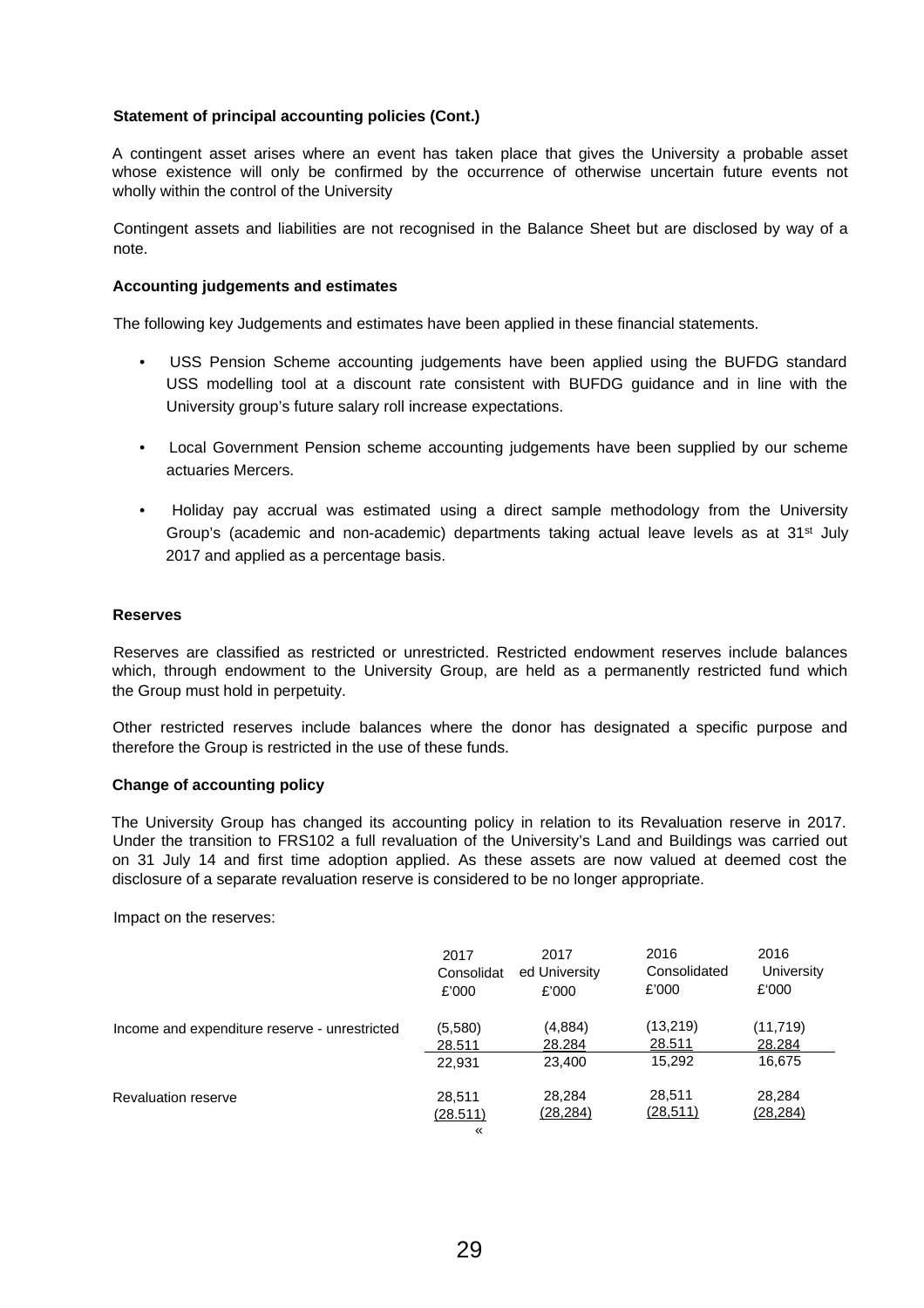## Consolidated and University Statement of Expenditure **Expenditure COLLEG EXPENDITIES EXPENDITIES COLLEG EXPENDITIES COLLEG COLLEG COLLEG COLLEG COLLEG COLLEG COLLEG COLLEG COLLEG COLLEG COLLEG COLLEG COLLEG COLLEG COLLEG**

## **Year Ended 31 July 2017**

|                                                                                             |                         | Year Ended 31 July 2017 |            | Year Ended 31 July 2016 |            |  |
|---------------------------------------------------------------------------------------------|-------------------------|-------------------------|------------|-------------------------|------------|--|
|                                                                                             | Notes                   | Consolidated            | University | Consolidated            | University |  |
|                                                                                             |                         | £'000                   | £'000      | £'000                   | £'000      |  |
| Income                                                                                      |                         |                         |            |                         |            |  |
| Tuition fees and education contracts                                                        | Ť                       | 25,675                  | 25,460     | 26,640                  | 26,598     |  |
| Funding body grants                                                                         | $\overline{c}$          | 3,309                   | 3,309      | 4,227                   | 4,227      |  |
| Research grants and contracts                                                               | 3                       | 502                     | 407        | 997                     | 645        |  |
| Other income                                                                                | $\overline{\mathbf{4}}$ | 6,128                   | 4,060      | 7,577                   | 5,840      |  |
| investment Income                                                                           | 5                       | 102                     | 102        | 12                      | 9          |  |
| Total Income                                                                                |                         | 35,716                  | 33,338     | 39,453                  | 37,319     |  |
| Expenditure                                                                                 |                         |                         |            |                         |            |  |
| Staff costs                                                                                 | 6                       | 20,647                  | 19,624     | 21,701                  | 20,693     |  |
| <b>LGPS Employer Pension Contributions</b>                                                  | 6                       | 1,912                   | 1,912      | 1,792                   | 1,792      |  |
| Other operating expenses                                                                    | 8                       | 9,609                   | 8,688      | 12,820                  | 11,543     |  |
| Depreciation                                                                                | 10                      | 1,541                   | 1,523      | 1,585                   | 1,585      |  |
| Interest and other finance costs                                                            | $\overline{7}$          | 16                      | 16         | 18                      | 18         |  |
| Fundamental restructuring costs                                                             | 6                       | 259                     | 252        | $\bullet$               | ÷          |  |
| Impairment of intercompany debt on closure of Subsidiary companies                          | 8                       | ä,                      | 395        |                         |            |  |
| Total expenditure excluding additional LGPS staff pension costs                             |                         | 33,984                  | 32,410     | 37,916                  | 35,631     |  |
| Surplus / (Deficit) before additional LGPS costs                                            |                         | 1,732                   | 928        | 1,537                   | 1,688      |  |
| LGPS Pension Costs excluding employer contributions                                         |                         |                         |            |                         |            |  |
| Current service costs                                                                       | 6                       | 425                     | 425        | (49)                    | (49)       |  |
| Net interest costs                                                                          | 7/21                    | 715                     | 715        | 719                     | 719        |  |
|                                                                                             |                         | 1,140                   | 1,140      | 670                     | 670        |  |
|                                                                                             |                         |                         | (44)       |                         |            |  |
| Loss on disposal of fixed asset to finance lease                                            | 10/19                   | (44)                    |            |                         |            |  |
| Surplus / (Deficit) before tax                                                              |                         | 548                     | (256)      | 867                     | 1,183      |  |
| Taxation                                                                                    | 9                       |                         |            |                         |            |  |
| Surplus / (Deficit) for the year                                                            |                         | 548                     | (256)      | 867                     | 1,183      |  |
| Actuarial gain/(loss) in respect of pension schemes                                         | 21                      | 7,091                   | 7,091      | (9,052)                 | (9,052)    |  |
| Total comprehensive income / (expenditure) for the year                                     |                         | 7,639                   | 6,835      | (8, 185)                | (7, 869)   |  |
|                                                                                             |                         |                         |            |                         |            |  |
| Represented by:                                                                             |                         |                         |            | $\bullet$               |            |  |
| Endowment comprehensive income for the year                                                 |                         | 7,639                   | 6,835      | (8.185)                 | (7,869)    |  |
| Unrestricted comprehensive expenditure for the year<br>Attributable to the University Group |                         | 7,639                   | 6,835      | <u>(e, inpl</u>         | (7,869)    |  |
|                                                                                             |                         |                         |            |                         |            |  |
| Surplus for the year attributable to:                                                       |                         |                         |            |                         |            |  |
| Non controlling interest                                                                    |                         | 548                     | (256)      | 867                     | 1,183      |  |
| University Group                                                                            |                         |                         |            |                         |            |  |

All items of income and expenditure relate to continuing activities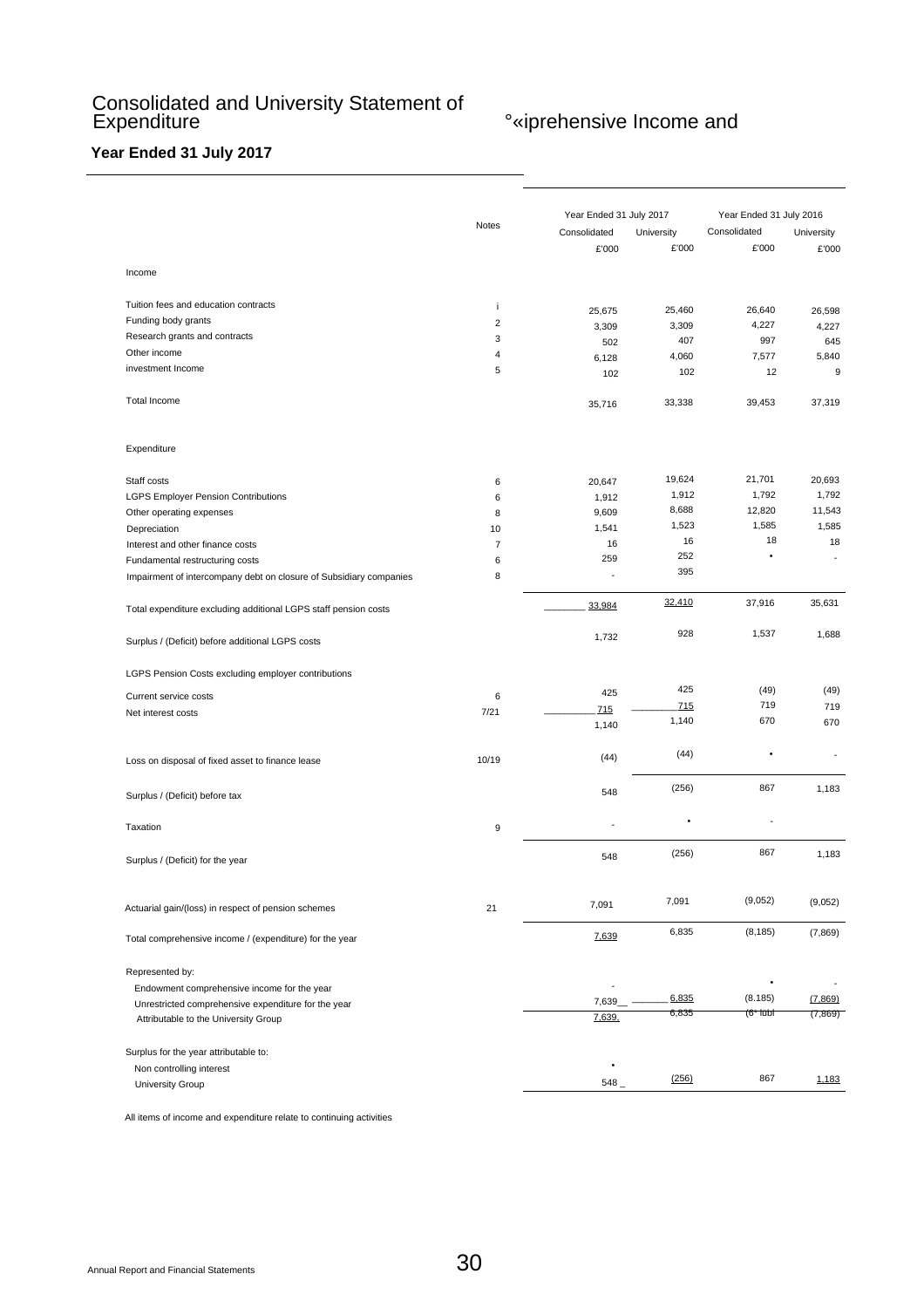## **Consolidated and University Statement of Changes in Reserves Year Ended 31 July 2017**

|                                                                  |                                |              | Revaluation              | Total excluding Non  |         |
|------------------------------------------------------------------|--------------------------------|--------------|--------------------------|----------------------|---------|
| Consolidated                                                     | Income and expenditure account |              | reserve                  | Controlling Interest | Total   |
|                                                                  | Restricted                     | Unrestricted |                          |                      |         |
|                                                                  | £'000                          | £'000        | £'000                    | £'000                | £'000   |
| Balance at 1 August 2015                                         | 200                            | (5,871)      | 29,348                   | 23,677               | (5,671) |
| Surplus from the income and expenditure statement                |                                | 867          | $\overline{\phantom{a}}$ | 867                  | 867     |
| Transfers between revaluation and income and expenditure reserve | $\overline{\phantom{a}}$       | 29,348       | (29, 343)                | $\bullet$            | 29,348  |
| Actuarial (loss) in respect of pension schemes                   | $\overline{\phantom{a}}$       | (9.052)      | $\bullet$                | (9.052)              | (9.052) |
| Total comprehensive Income for the year                          | $\overline{\phantom{a}}$       | 21463        | (29348)                  | (8485)               | 21,163  |
| Balancean August2016                                             | 200                            | 15392        | $\bullet$                | 15,492               | 15492   |
| Surplus from the income and expenditure statement                | $\sim$                         | 548          |                          | 548                  | 548     |
| Actuarial gain in respect of pension scheme                      | $\sim$                         | 7,091        | $\overline{\phantom{a}}$ | 7,091                | 7,091   |
| Total comprehensive income for the year                          |                                | 7,639        |                          | 7439                 | 7,639   |
| Balance at 31 July 2017                                          | 200                            | 22,931       |                          | 23,131               | 23431   |

| University                                                       | income and expenditure account |              | Revaluation<br>reserve   | Total excluding Non<br>Controlling Interest | Total    |
|------------------------------------------------------------------|--------------------------------|--------------|--------------------------|---------------------------------------------|----------|
|                                                                  | Restricted                     | Unrestricted |                          |                                             |          |
|                                                                  | £'000                          | £'000        | £'000                    | £'000                                       | £'000    |
| Balance at 1 August 2015                                         | 200                            | (4,679)      | 29,113                   | 24,634                                      | (4, 479) |
| Surplus from the income and expenditure statement                |                                | 1,183        |                          | 1,183                                       | 1483     |
| Transfers between revaluation and income and expenditure reserve | $\overline{\phantom{a}}$       | 29,113       | (29, 113)                |                                             | 294.13   |
| Actuarial (loss) in respect of pension schemes                   | $\overline{\phantom{a}}$       | (9,0S2)      |                          | (9.052)                                     | (9.052)  |
| Total comprehensive income for the year                          | $\overline{\phantom{a}}$       | 21344        | (29413)                  | (7, 869)                                    | 21344    |
| Balance at 1 August 2016                                         | 200                            | 16365        | $\overline{\phantom{a}}$ | 16,765                                      | 16,765   |
| (Deficit) from the income and expenditure statement              | $\overline{\phantom{a}}$       | (256)        |                          | (256)                                       | (256)    |
| Actuarial gain in respect of pension scheme                      |                                | 7,091        |                          | 7,091                                       | 7.091    |
| Total comprehensive income for the year                          | $\overline{\phantom{a}}$       | 6,835        |                          | 6,835                                       | 6335     |
| Balance at 31 July 2017                                          | 200                            | 23,401       |                          | 23,601                                      | 23,601   |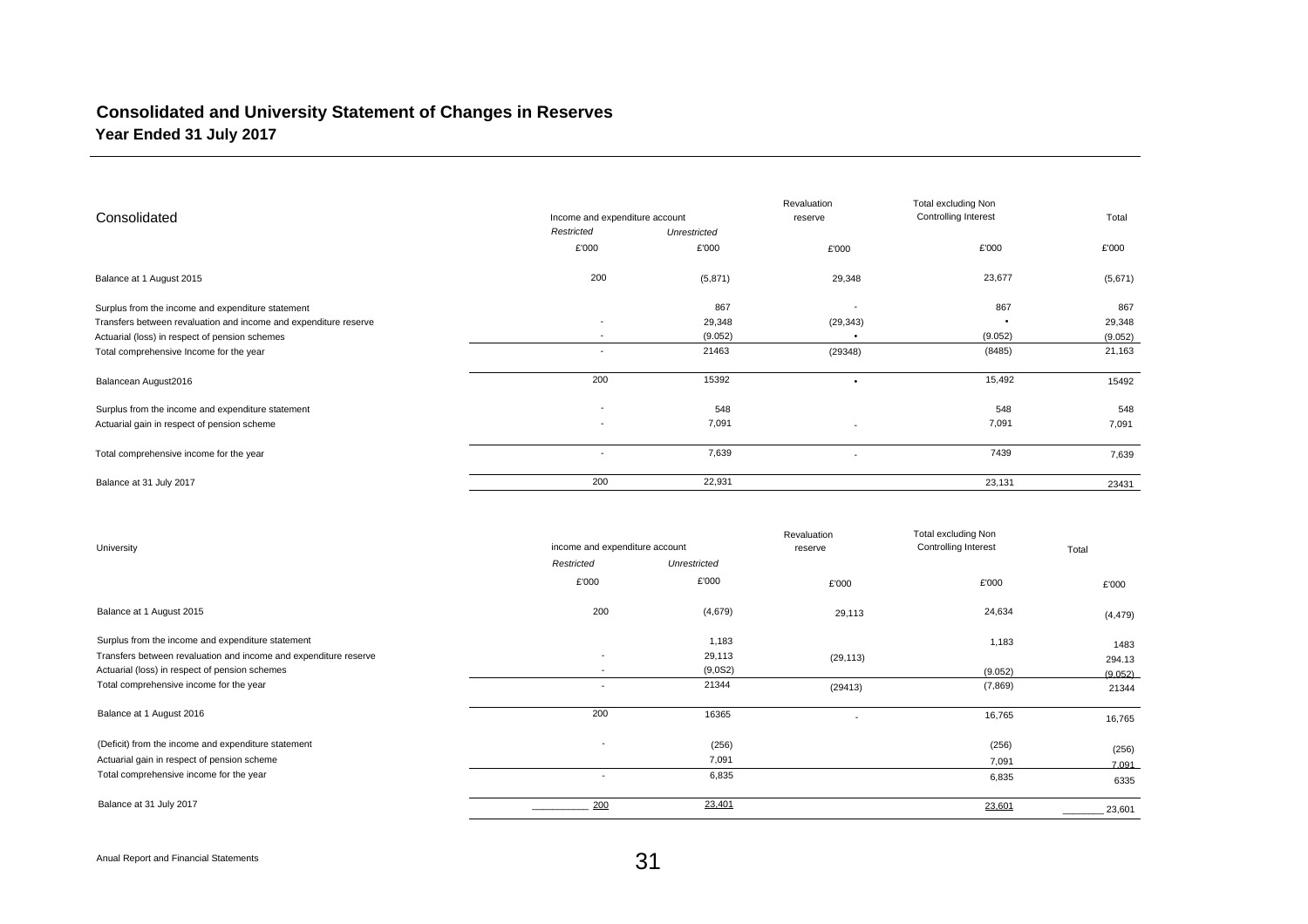## Consolidated and University Balance Sheet As at 31 July 2017

|                                                                           |       | 2017         | 2017               | 2016                 | 2016       |
|---------------------------------------------------------------------------|-------|--------------|--------------------|----------------------|------------|
|                                                                           | Notes | Consolidated | University         | Consolidated         | University |
|                                                                           |       | £'000        | £'000              | £'000                | £'000      |
| Non-current assets                                                        |       |              |                    |                      |            |
| <b>Fixed assets</b>                                                       | 10    | 53,499       | 53.437             | 56,131               | 56.131     |
|                                                                           |       | 53,499       | 53,437             | 56,131               | 56.131     |
| Current assets                                                            |       |              |                    |                      |            |
| Stock                                                                     | 11    | 17           | 13                 | 52                   | 50         |
| Trade and other receivables : amounts fating due within one year          | 12    | 2,894        | 2,859              | 3,428                | 3,230      |
| Investments                                                               | 13    | 23           | 23                 | 65                   | 65         |
| Cash and cash equivalents                                                 | 18    | 2,827        | 2,748              | 3,238                | 3,124      |
|                                                                           |       | 5,761        | 5,643              | 6,783                | 6,469      |
| Less: Creditors: amounts fating                                           |       |              |                    |                      |            |
| due within one year                                                       | 14    | (3.913)      | (3, 282)           | (6,809)              | (5,254)    |
| Net current a ssets/(llabil Illes)                                        |       | 1,848        | 2,361              | (26)                 | 1,215      |
| Total assets less current liabilities                                     |       | 55,347       | 55,798             | 56,105               | 57,346     |
| Trade and other receivables : amounts fating due after more than one year | 15    | 1,350        | 1,350              |                      |            |
| Creditors: amounts faling due after more than one year                    | 16    | (6.515)      | (6.515)            | (6,838)              | (6,838)    |
| Provisions                                                                |       |              |                    |                      |            |
| Pension provisions                                                        | 17    | (26, 130)    |                    |                      | (32, 226)  |
| Other provisions                                                          | 17    | (921)        | (26, 130)<br>(903) | (32, 226)<br>(1.549) | (1,517)    |
| Total netassets                                                           |       | 23,131       | 23,600             | 15,492               | 16,765     |
|                                                                           |       |              |                    |                      |            |
| <b>Restricted Reserves</b>                                                |       |              |                    |                      |            |
| Income and expenditure reserve - restricted reserve                       |       | 200          | 200                | 200                  | 200        |
| <b>Unrestricted Reserves</b>                                              |       |              |                    |                      |            |
| Income and expenditure reserve . unrestricted                             |       | 22,931       | 23,400             | 15,292               | 16,565     |
|                                                                           |       | 23,131       | 23,600             | 15,492               | 16,765     |
| Non-controling interest<br><b>Total Reserves</b>                          |       |              |                    |                      |            |
|                                                                           |       | 23,131       | 23,600             | 15,492               | 16,765     |

The financial statements were approved by the Governino Bodvnr, ه. . . . .<br>« voy on 30th November 2017 and were signed on its behalf on that dale by: . . . . . . . . . . . . . . . . . .

Maria Hinfelaar, Vice-Chancellor

Maxine Penlington, Chair of Governors

PAHTYdes<br>MP=50

David Elcock, Finance Director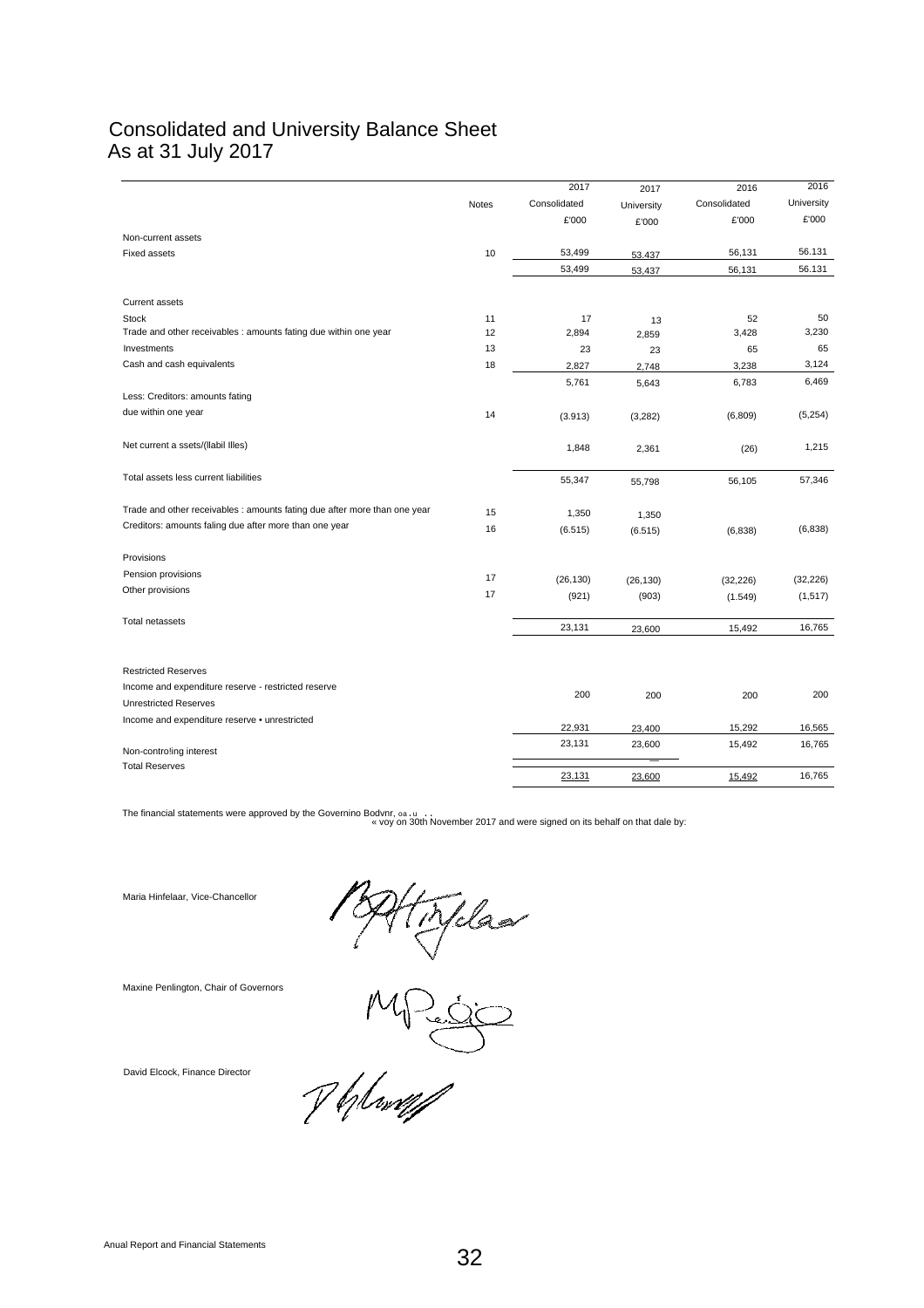## **Consolidated Cash Flow Year Ended 31 July 2017**

|                                                               | Notes          | Year Ended 31<br><b>July 2017</b> | Year Ended 31<br><b>July 2016</b> |
|---------------------------------------------------------------|----------------|-----------------------------------|-----------------------------------|
|                                                               |                | £'000                             | £'000                             |
| Cash flow from operating activities                           |                |                                   |                                   |
| Surplus for the year                                          |                | 548                               | 867                               |
| Adjustment for non-cash Items                                 |                |                                   |                                   |
| Depreciation                                                  | 10             | 1,541                             | 1,585                             |
| Decrease in slock                                             | 11             | 35                                | 4                                 |
| Decrease in debtors < 1 Yr                                    | 12             | 534                               | 1,465                             |
| (Increase) in debtors > 1 Yr                                  | 15             | (1,350)                           |                                   |
| (Decrease) in creditors < 1 Yr                                | 14             | (2.937)                           | (2, 245)                          |
| (Decrease) in creditors > 1 Yr                                | 16             | (406)                             | (460)                             |
| Increase in pension provision                                 | 17             | 995                               | 616                               |
| (Decrease) ZIncrease in other provisions                      | 17             | (628)                             | 721                               |
| Disposal of fixed asset to finance lease                      | 10/19          | 1,394                             |                                   |
| Adjustment for Investing or financing activities              |                |                                   |                                   |
| Investment income                                             | 5              | (102)                             | (12)                              |
| Interest element of finance lease                             | $\overline{7}$ | 12                                | 12                                |
| Net cash (outflow)/inflow from operating activities           |                | (365)                             | 2,553                             |
| Cash flows from investing activities                          |                |                                   |                                   |
| Withdrawal of deposits                                        |                | 42                                | 37                                |
| Investment income                                             |                | 102                               | 12                                |
| Payments made to acquire fixed assets                         |                | (106)                             | $\overline{\phantom{a}}$          |
|                                                               |                | 38                                | 49                                |
| Cash flows from financing activities                          |                |                                   |                                   |
| Interest element of finance lease                             | $\overline{7}$ | (12)                              | (12)                              |
| Unsecured loans                                               | 14             | $\mathbf{1}$                      |                                   |
| Capital element of finance lease                              |                | (72)                              | (55)                              |
|                                                               |                | (84)                              | (67)                              |
| (Decrease) fincrease in cash and cash equivalents in the year |                | (411)                             | 2,535                             |
| Cash and cash equivalents at beginning of the year            | 18             | 3,238                             | 703                               |
| Cash and cash equivalents at end of the year                  | 18             | 2,827                             | 3,238                             |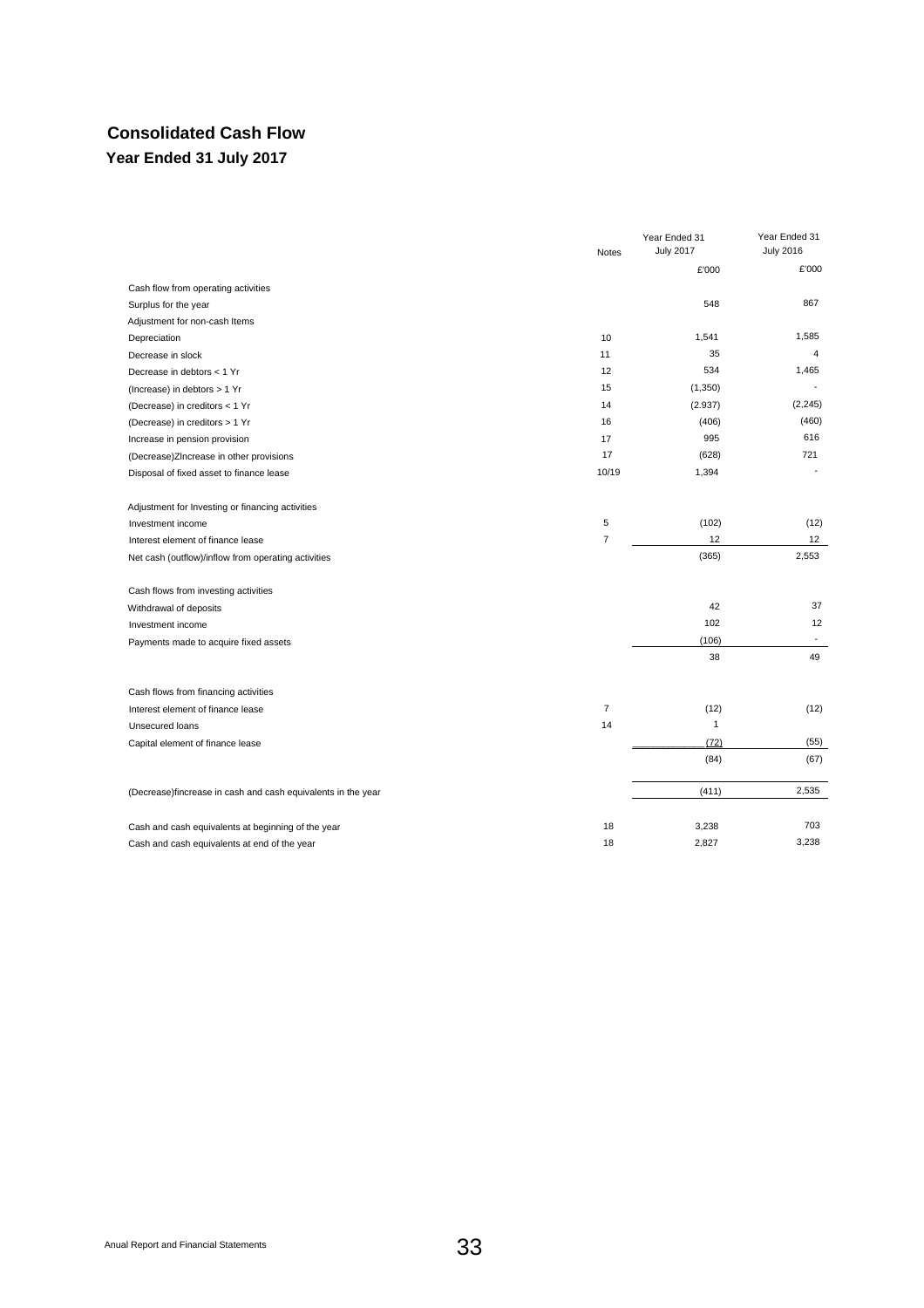## **Notes to the Accounts**

Year Ended 31 July 2017

|   |                                                     | Year Ended 31 July 2017                 |                          | Year Ended 31 July 2016                 |            |
|---|-----------------------------------------------------|-----------------------------------------|--------------------------|-----------------------------------------|------------|
|   |                                                     | Consolidated                            | University               | Consolidated                            | University |
| 1 | Tuition fees and education contracts                | £'000                                   | £'000                    | £'000                                   | £'000      |
|   | Ful-time home and EU students                       | 21,246                                  | 21,246                   | 20,609                                  | 20,809     |
|   | Fuî-time international students                     | 1,324                                   | 1,109                    | 2,178                                   | 2,136      |
|   | Part-time students                                  | 2.036                                   | 2,036                    | 1,854                                   | 1,854      |
|   | <b>Academic Contracts</b>                           | 1,069                                   | 1,069                    | 1,799                                   | 1,799      |
|   |                                                     | 25,675                                  | 25,460                   | 26,640                                  | 26,598     |
|   |                                                     |                                         |                          |                                         |            |
|   |                                                     | Year Ended 31 July 2017                 |                          | Year Ended 31 July 2016                 |            |
| 2 | Funding body grants                                 | Consolidated                            | University               | Consolidated                            | University |
|   |                                                     | £-000                                   | £'000                    | £'000                                   | £-000      |
|   | Recurrent grant<br>Higher Education Funding Council | 2,628                                   | 2,628                    | 2,676                                   | 2,876      |
|   | Specific grants                                     |                                         |                          |                                         |            |
|   | Higher Education Academic Subject Centres           | 62                                      | 52                       | 108                                     | 108        |
|   | Higher Education Innovation Fund                    |                                         | ÷,                       | 630                                     | 630        |
|   | Higher Education Finding Other                      | 49                                      | 49                       |                                         |            |
|   | Higher Education Funding Counts Quality Research    | 215                                     | 215                      | 226                                     | 226        |
|   | Capital grant<br><b>Buildings</b><br>Equipment      | 365                                     | 365                      | 387                                     | 387        |
|   |                                                     | 3.309                                   | 3,309                    | 4,227                                   | 4,227      |
|   |                                                     | Year Ended 31 July 2017<br>Consolidated | University               | Year Ended 31 July 2016<br>Consolidated | University |
| 3 | Research grants and contracts                       | £'000                                   | £-000                    | £-000                                   | £'000      |
|   | Research councils                                   | 40                                      | 39                       | 182                                     | 182        |
|   | Research charities                                  | 173                                     | 173                      | 133                                     | 133        |
|   | Government (UK and overseas)                        | 129                                     | 129                      | 30                                      | 30         |
|   | Industry and commerce                               | 160                                     | 66                       | 652                                     | 300        |
|   |                                                     | 502                                     | 407                      | 997                                     | 645        |
|   |                                                     |                                         |                          |                                         |            |
|   |                                                     | Year Ended 31 July 2017                 |                          | Year Ended 31 duty 2016                 |            |
|   |                                                     | Consolidated                            | University               | Consolidated                            | University |
| 4 | Other income                                        | £'000                                   | £'000                    | £'000                                   | £'000      |
|   | Residences, catering and conferences                | 1,853                                   | 1,571                    | 2.274                                   | 2,235      |
|   | Other revenue grants                                | 4,203                                   | 2,417                    | 5.246                                   | 3,548      |
|   | Other capital grants                                | 57                                      | 57                       | 67                                      | 57         |
|   | Other income                                        | 15                                      | 15                       | $\mathbf 0$                             | 0          |
|   |                                                     | 9,128                                   | 4,060                    | 7,577                                   | 5,840      |
|   |                                                     |                                         |                          |                                         |            |
|   |                                                     | Year Ended 31 July 2017                 |                          | Year Ended 31 July 2016                 | University |
|   |                                                     | Consolidated                            | University               | Consolidated                            |            |
| 5 | Investment income                                   | £'000                                   | £-000                    | £'000                                   | £-000      |
|   | Investment income on finance lease                  | 100                                     | 100                      |                                         |            |
|   | Other investment income                             | $\overline{2}$                          | $\overline{c}$           | 12                                      | 9          |
|   | Net return on pension scheme                        |                                         | $\overline{\phantom{a}}$ |                                         |            |
|   |                                                     | 102                                     | 102                      | 12                                      | 9          |
|   |                                                     |                                         |                          |                                         |            |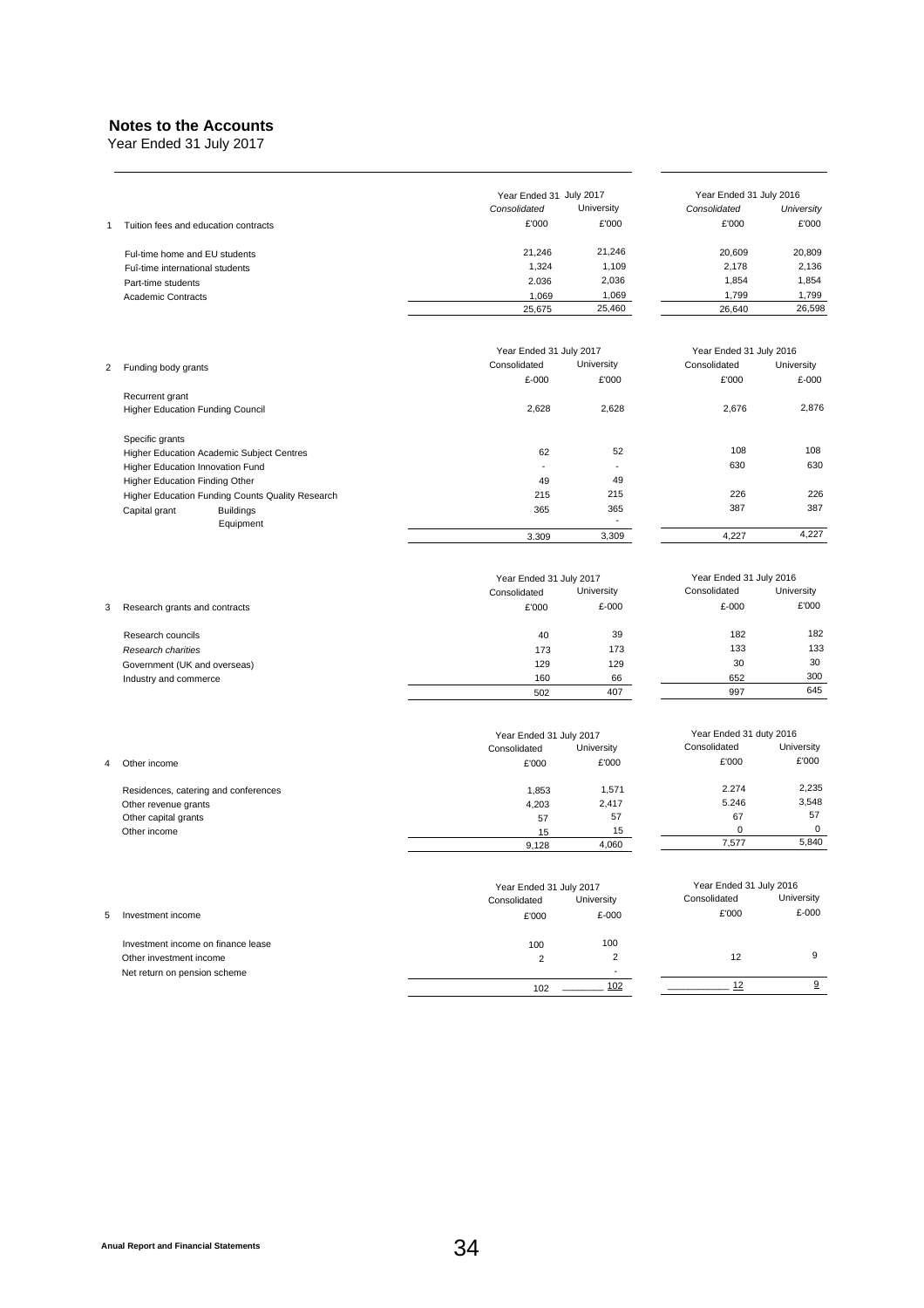|                                   |                         | Year Ended |                          | Year Ended |  |
|-----------------------------------|-------------------------|------------|--------------------------|------------|--|
|                                   | Year Ended 31 July 2017 |            | Year Ended 31 July 2016  |            |  |
|                                   | Consolidated            | University | Consolidated             | University |  |
|                                   | £'000                   | £'000      | £'000                    | £'000      |  |
| 6 Staff costs                     |                         |            |                          |            |  |
| Staff Costs:                      |                         |            |                          |            |  |
| Salaries                          | 17,592                  | 16,762     | 18,314                   | 17,501     |  |
| Social security costs             | 1,722                   | 1,650      | 1,524                    | 1,457      |  |
| <b>LGPS Current service costs</b> | 425                     | 425        | $\overline{\phantom{a}}$ | $\bullet$  |  |
| Other pension costs               | 3,246                   | 3,123      | 3,248                    | 3,126      |  |
| Restructuring costs               | 259                     | 252        | 358                      | 352        |  |
| Total                             | 23,244                  | 22,212     | 23,444                   | 22,436     |  |

|                                                  | 2017    | 2016   |
|--------------------------------------------------|---------|--------|
| Emoluments of the Vice-Chancellor:               |         | £      |
| Salary                                           | 187.035 | 61,667 |
| Contribution to relocation costs                 |         | 1.414  |
| Total emoluments excluding pension contributions | 187.035 | 63,081 |
| Pension contributions to TPS                     | 30.823  | 10,163 |
| Total emoluments Including pension contributions | 217,858 | 73.244 |

#### 2017

The emoluments were paid to the Vice-Chancellor, Professor Maria Hinfelaar, who has been remunerated In line with her contractual terms.

#### 2016

The emoluments paid to the Vice-Chancellor, Professor Maria Hinfefaar, who has been remunerated in line with *her contractual terms.* Professor Hinfelaar commenced employment on 1 April 2016. Prior to that date, the University continued with the engagement of an interim Vice-Chancellor, Professor Graham Upton, who has been remunerated via payments to an agency disclosed as other operating costs to the net sum of £270,581 covering the period 1 August 2015 to 31 March 2016.

#### Key management personnel

Key management personnel are those persons having authority and responsibility for planning, directing and controlling the activities of the University. Staff costs includes compensation paid to key management personnel.

#### 2017

Key management are the Universities Executive team who consist of Vice-Chancellor, Deputy Vice-Chancellor, Pro Vice-Chancellor Partnerships, Pro Vice-Chancellor Research, Director of Finance, Director of HR and Director of Operations.

#### 2016

Key management are the Universities Executive team who consist of Vice-Chancellor, Deputy Vice-Chancellor, Pro Vice-Chancellor, Director of Finance, Director of HR and Director of Operations.

The University also engaged an interim Vice-Chancellor and Director of Finance, who were remunerated via payments to the recruitment agency disclosed as other operating costs to the net sum of £594k to 31st July 2016.

Compensation consists of salary and benefits including any employer's pension contribution.

|                                       | 2017    | 2016    |
|---------------------------------------|---------|---------|
|                                       |         | ££      |
| Key management personnel compensation | 776,262 | 306.000 |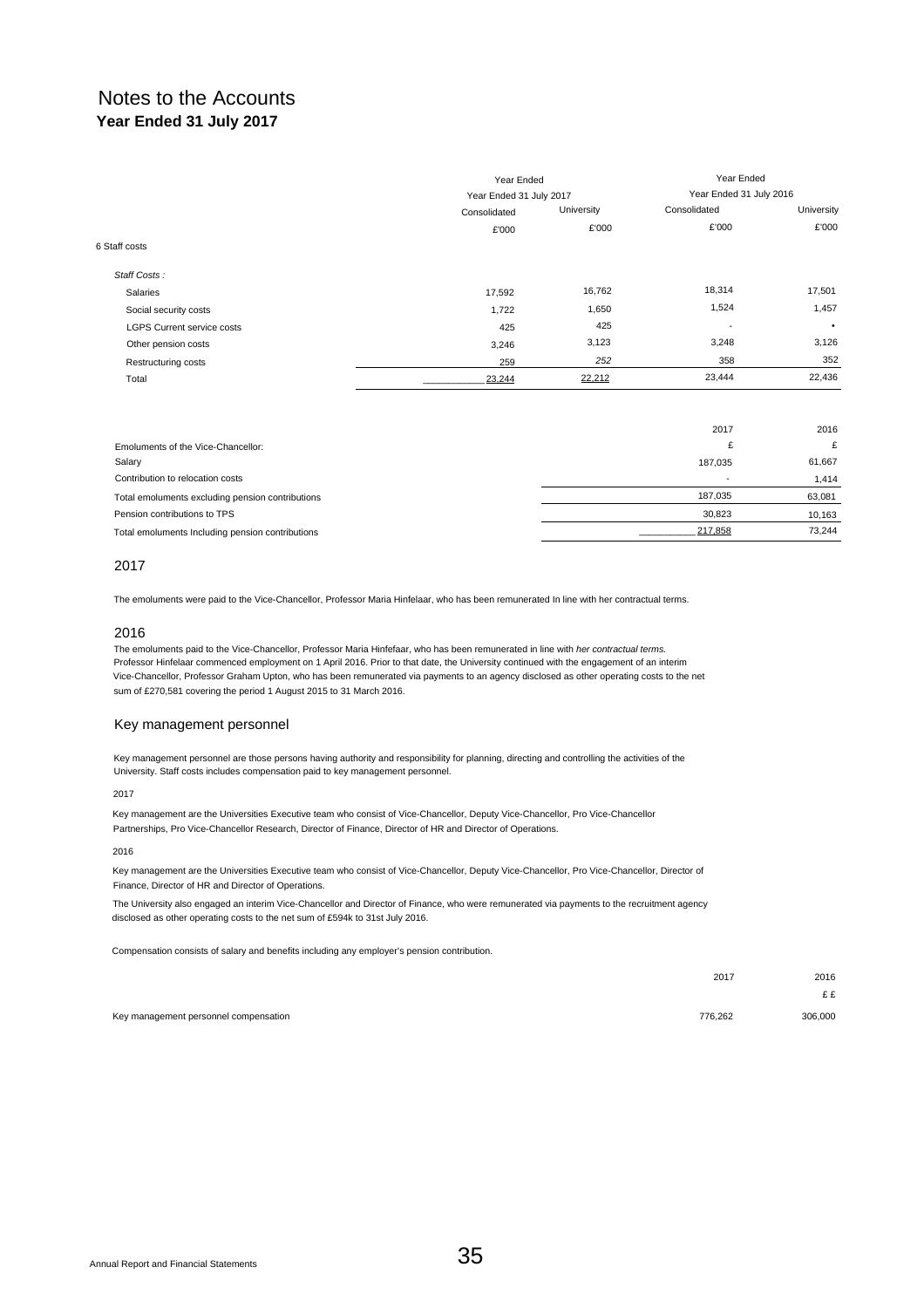## **6 Staff costs (continued)**

Remuneration of other higher paid staff, excluding employer's pension contributions (subject to relevant accounts direction) [all shown before any salary sacrifice):

|                                             | 2017 | 2016 |
|---------------------------------------------|------|------|
|                                             | No.  | No.  |
| £110,000 to £119,999                        |      |      |
|                                             |      |      |
|                                             |      |      |
|                                             | 2017 | 2016 |
| Average staff numbers by major category:    | No.  | No.  |
| Teaching Departments & Academic Support     | 212  | 220  |
| <b>Administraton &amp; Central Services</b> | 233  | 245  |
| <b>Premises</b>                             | 26   | 25   |
|                                             | 471  | 490  |
|                                             |      |      |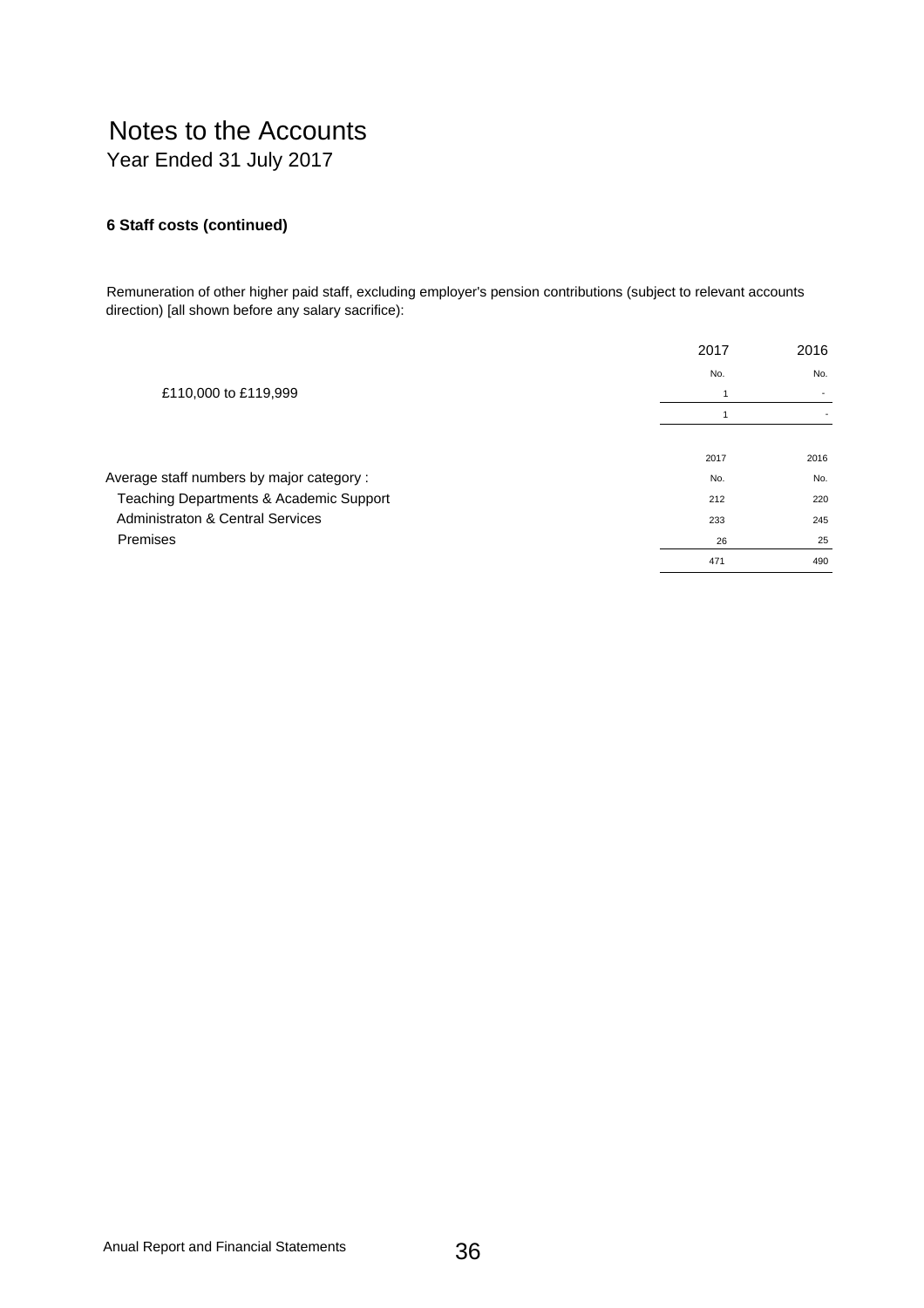|                                    | Year Ended 31 July 2017 |            | Year Ended 31 July 2016 |            |
|------------------------------------|-------------------------|------------|-------------------------|------------|
|                                    | Consolidated            | University | Consolidated            | University |
| 7 Interest and other finance costs | £'000                   | £'000      | £'000                   | £'000      |
| Finance lease interest             | 12                      | 12         | 12                      | 12         |
| Net charge on USS pension scheme   | 4                       | 4          | 6                       | 6          |
| Net charge on LGPS pension scheme  | 715                     | 715        | 719                     | 719        |
|                                    | 731                     | 731        | 737                     | 737        |

|                                                             | Year Ended 31 July 2017 |            | Year Ended 31 July 2016 |            |
|-------------------------------------------------------------|-------------------------|------------|-------------------------|------------|
|                                                             | Consolidated            | University | Consolidated            | University |
| 8 Analysis of operating expenditure by activity             | £'000                   | £'000      | £'000                   | £'000      |
| Academic & Related Expenditure                              | 2,472                   | 2,236      | 2,817                   | 2,523      |
| <b>Administration &amp; Central Services</b>                | 2,210                   | 2.456      | 3,230                   | 2,915      |
| Premises                                                    | 2,909                   | 2,640      | 2,720                   | 2,721      |
| Residences, Catering & Conferences                          | 286                     | 186        | 597                     | 597        |
| Research Grants & Contracts                                 | 532                     | 428        | 297                     | 229        |
| Other Expenses                                              | 1,199                   | 742        | 3,159                   | 2,558      |
| Impairment of intercompany debtor on closure of subsidiary  |                         | 395        |                         |            |
|                                                             | 9,609                   | 9,083      | 12,820                  | 11,543     |
| Other operating expenses include:                           |                         |            |                         |            |
| External auditors remuneration in respect of audit services | 86                      | 74         | 71                      | 52         |
| Depreciation                                                | 1,541                   | 1,523      | 1,585                   | 1,585      |
| Operating tease rentals                                     |                         |            |                         |            |
| Land and buildings                                          | 150                     |            | 176                     |            |
| Other                                                       | 22                      | 22         | 44                      | 44         |

| 9 Taxation                                          | Year Ended 31 July 2017<br>Consolidated | Year Ended 31 July 2016<br>Consolidated |
|-----------------------------------------------------|-----------------------------------------|-----------------------------------------|
|                                                     | £'000                                   | £'000                                   |
| Recognised in the statement of comprehensive income |                                         |                                         |
| Current tax                                         |                                         |                                         |
| Current tax expense                                 |                                         |                                         |
| Adjustment in respect of previous years             |                                         |                                         |
| Current tax expense                                 |                                         |                                         |

Deferred tax Origination and reversal of timing differences Reduction in lax rate Recognition of previously unrecognised (ax losses Deferred tax expense

Total tax expense

In the opinion of the Board of Goverenors, the criteria of the s505 ICTA1998 and s256 TCGA 1992 are fulfilled and there is no Corporation Tax liability arising on the University's activities for the period ended 31 July 2017 or 31 July 2016.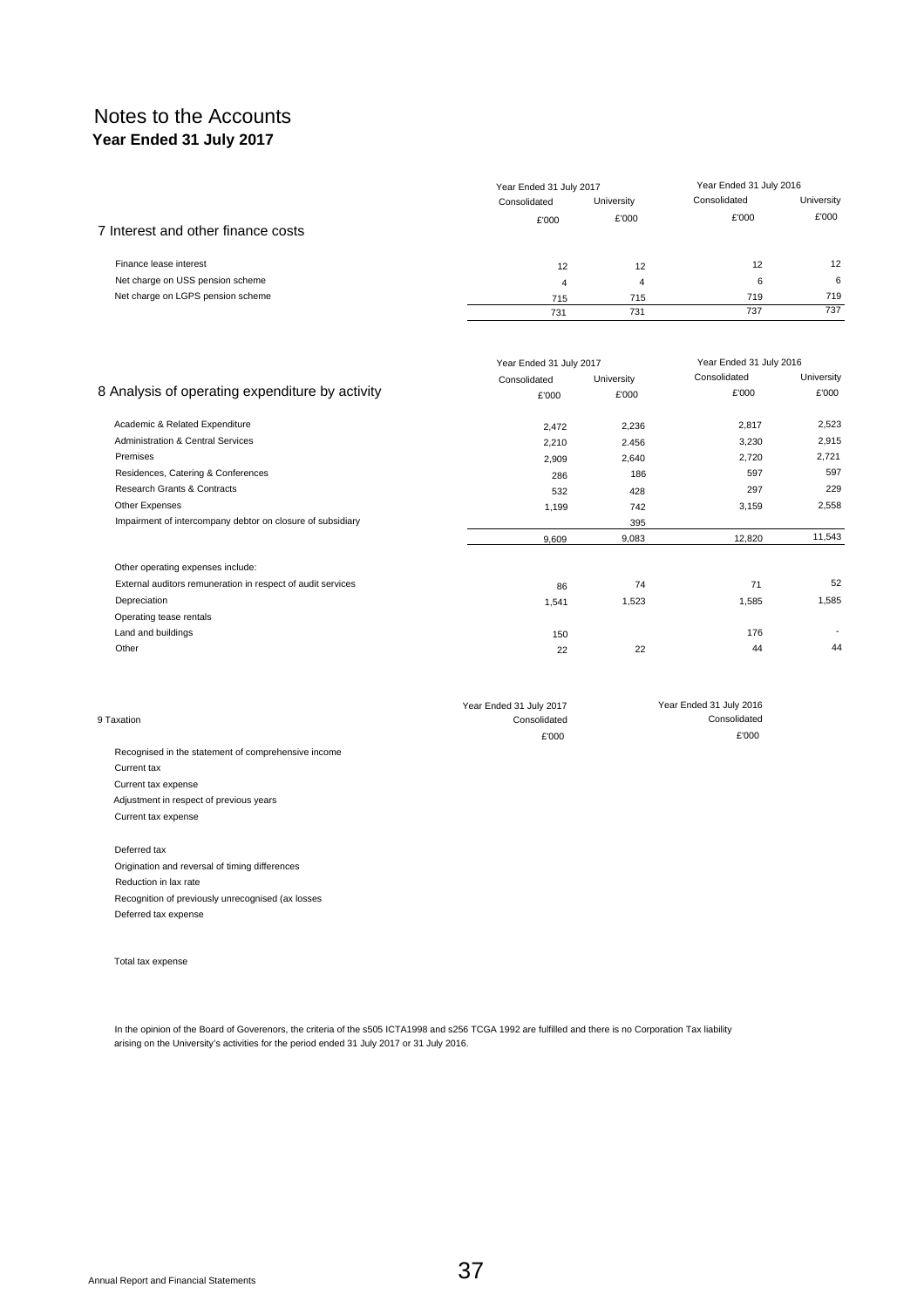#### **Notes to the Accounts**

Year Ended 31 July 2017

#### 10 Fixed Assets

Consolidated

|                              | Freehold Land and | Fixtures, Fittings |         |
|------------------------------|-------------------|--------------------|---------|
|                              | <b>Buildings</b>  | and Equipment      | Total   |
|                              | £'000             | £'000              | £'000   |
| Deemed Cost                  |                   |                    |         |
| At 1 August 2016             | 68,145            | 6,495              | 64,640  |
| <b>Additions</b>             | ٠                 | 303                | 303     |
| Disposals                    | ٠                 | (1,769)            | (1.769) |
| Disposal under finance tease | (1, 465)          |                    | (1.465) |
| At 31 July 2017              | 56,680            | 5,029              | 61,709  |
| Depreciation                 |                   |                    |         |
| At 1 August 2016             | 2,549             | 5,960              | 8,509   |
| Charge for the year          | 1,090             | 451                | 1,541   |
| Disposals                    | ٠                 | (1,769)            | (1.769) |
| Disposal under finance lease | '7D               |                    | (71)    |
| At 31 July 2017              | 3,568             | 4,642              | 8,210   |
| Net book value               |                   |                    |         |
| At 31 Juty 2017              | 53,112            | 387                | 53,499  |
| At 31 Juty 2016              | 55,596            | 535                | 56,131  |
|                              | Freehold Land and | Fixtures, Fittings | Total   |
| University                   | <b>Buildings</b>  | and Equipment      |         |

|                              | <b>I ICCIIUIU LAIIU AIIU</b> | $\ldots$      |          |  |
|------------------------------|------------------------------|---------------|----------|--|
| University                   | <b>Buildings</b>             | and Equipment | Total    |  |
|                              | £'000                        | £'000         | £'000    |  |
| Deemed Cost                  |                              |               |          |  |
| At 1 August 2016             | 58,145                       | 6,478         | 64,623   |  |
| <b>Additions</b>             | ٠                            | 223           | 223      |  |
| Disposals                    | $\overline{a}$               | (1,769)       | (1,769)  |  |
| Disposal under finance lease | (1.465)                      |               | (1, 465) |  |
| At 31 July 2017              | 56,680                       | 4,932         | 61,612   |  |
| Depreciation                 |                              |               |          |  |
| At 1 August 2016             | 2,548                        | 5,944         | 8,492    |  |
| Charge for the year          | 1,090                        | 433           | 1,523    |  |
| Disposals                    | ٠                            | (1,769)       | (1.769)  |  |
| Disposal under finance lease | (71)                         | ٠             | (71)     |  |
| At 31 July 2017              | 3,567                        | 4,608         | 8,175    |  |
| Net book value               |                              |               |          |  |
| At 31 July 2017              | 53,113                       | 324           | 53,437   |  |
| At 31 July 2016              | 55,597                       | 534           | 56,131   |  |
|                              |                              |               |          |  |

During the year the University entered into a 99 year finance lease wilh WST Assets Limited, Wrexham AFC Limited and Wrexham<br>Football Supporters Society Limited to lease the Racecourse football stadium. This has been remov represented within finance lease assets / finance leases. See note 19.

At 31 July 2017, freehold land and buildings included £5.6m (2016 • £5.6m) in respect of freehold land and is not depreciated.

| Leased assets included<br>above:   | Fixtures, Fittings<br>Freehold Land and<br><b>Buildings</b> |       | Total |
|------------------------------------|-------------------------------------------------------------|-------|-------|
|                                    | £'000                                                       | £'000 | £'000 |
| Net Book Value:<br>At 31 July 2017 |                                                             | 288   | 288   |
| At 31 July 2016                    | -                                                           | 162   | 162   |

| Consolidated fixtures, fittings and equipment indude assets held under finance teases as follows: | Year Ended<br>31 Juty 2017 |
|---------------------------------------------------------------------------------------------------|----------------------------|
|                                                                                                   | £ 000                      |
| Cost B/fwd                                                                                        | 272                        |
| Additions                                                                                         | 107                        |
| Accumulated depreciation B/fwd                                                                    |                            |
| Charge for year                                                                                   | £11                        |
| Net book value                                                                                    | 268                        |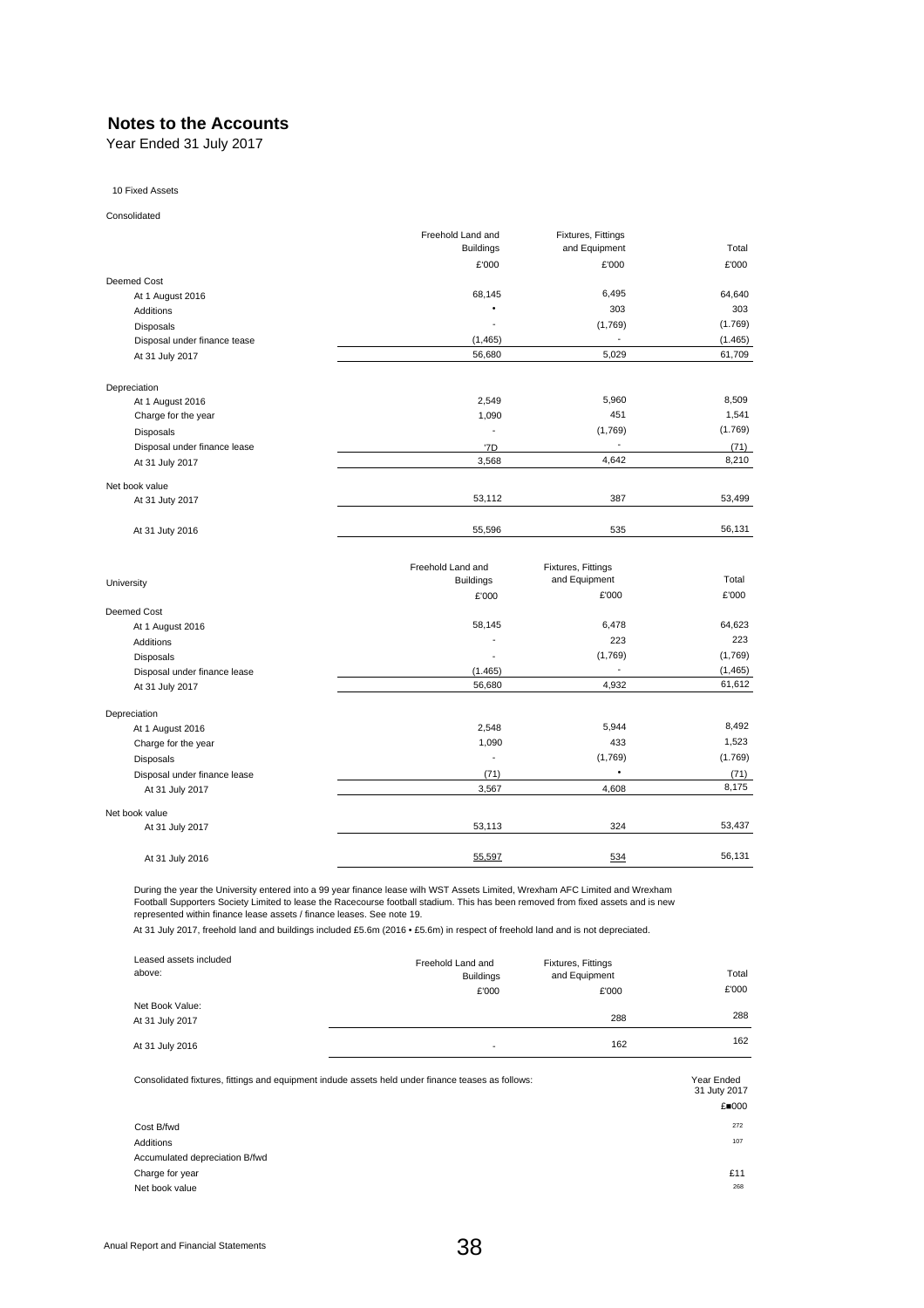| 11 Stock            |              |                         |              |                         |  |
|---------------------|--------------|-------------------------|--------------|-------------------------|--|
|                     |              | Year Ended 31 July 2017 |              | Year Ended 31 July 2016 |  |
|                     | Consolidated | University              | Consolidated | University              |  |
|                     | £'000        | £'000                   | £'000        | £'000                   |  |
| General consumables | 17           | 13                      | 52           | 50                      |  |
|                     |              | 13                      | 52           | 50                      |  |

12 Trade and other receivables : amounts falling due within one year

|                                       | Year Ended 31 July 2017 |                          | Year Ended 31 July 2016  |                          |
|---------------------------------------|-------------------------|--------------------------|--------------------------|--------------------------|
|                                       | Consolidated            | University               | Consolidated             | University               |
|                                       | £'000                   | £ 000                    | £'000                    | £'000                    |
| Trade receivables                     | 2,223                   | 1,668                    | 2,909                    | 2,389                    |
| Prepayments and accrued Income        | 671                     | 653                      | 519                      | 665                      |
| Amounts due from subsidiary companies | $\bullet$               | 538                      | $\overline{\phantom{a}}$ | 176                      |
| Amount due from finance lease         |                         | $\overline{\phantom{a}}$ | $\overline{\phantom{a}}$ | $\overline{\phantom{a}}$ |
|                                       | 2.894                   | 2.859                    | 3,428                    | 3.230                    |

#### Current Investments

|                     | Year Ended 31 July 2017    |       | Year Ended 31 July 2016 |            |
|---------------------|----------------------------|-------|-------------------------|------------|
|                     | University<br>Consolidated |       | Consolidated            | University |
|                     | £'000                      | £'000 | £'000                   | £'000      |
| Short term deposits | 23                         | 23    | 65                      | 65         |
|                     | 23                         | 23    | 65                      | 65         |

These deposits are held with Kaupthing Singer Friedlander bank (Iceland) and are subject to repayment as part of the creditors agreement.

#### 14 Creditors : amounts falling due within one year

|                                           | Year Ended 31 July 2017 |            | Year Ended 31 July 2016 |            |
|-------------------------------------------|-------------------------|------------|-------------------------|------------|
|                                           | Consolidated            | University | Consolidated            | University |
|                                           | £'000                   | £'000      | £'000                   | £'000      |
| Unsecured loans                           | 271                     | ٠          | 270                     |            |
| Obligations under finance leases          | 98                      | 99         | 57                      | 58         |
| Trade payables                            | 847                     | 800        | 1,674                   | 1,276      |
| Sodai security and other taxation payable | 428                     | 407        | 486                     | 465        |
| <b>Other Creditors</b>                    | 378                     | 250        | 232                     | 143        |
| Accruals and deferred income              | 1,281                   | 1.123      | 3,123                   | 2,306      |
| <b>Holiday Pay</b>                        | 219                     | 212        | 526                     | 503        |
| Amounts due to subsidiary companies       | $\bullet$               |            |                         | 62         |
| <b>Deferred Capital Grants</b>            | 391                     | 391        | 441                     | 441        |
|                                           | 3,913                   | 3,282      | 6,809                   | 5,254      |

15 Trade and other receivables : amounts falling due after more than one year

| Year Ended 31 July 2017 |            | Year Ended 31 July 2016 |            |
|-------------------------|------------|-------------------------|------------|
| Consolidated            | University | Consolidated            | University |
| £'000                   | £'000      | £'000                   | £'000      |
|                         |            |                         |            |
| 1.350                   | 1,350      |                         | -          |
| 1,350                   | 1,350      | ٠                       |            |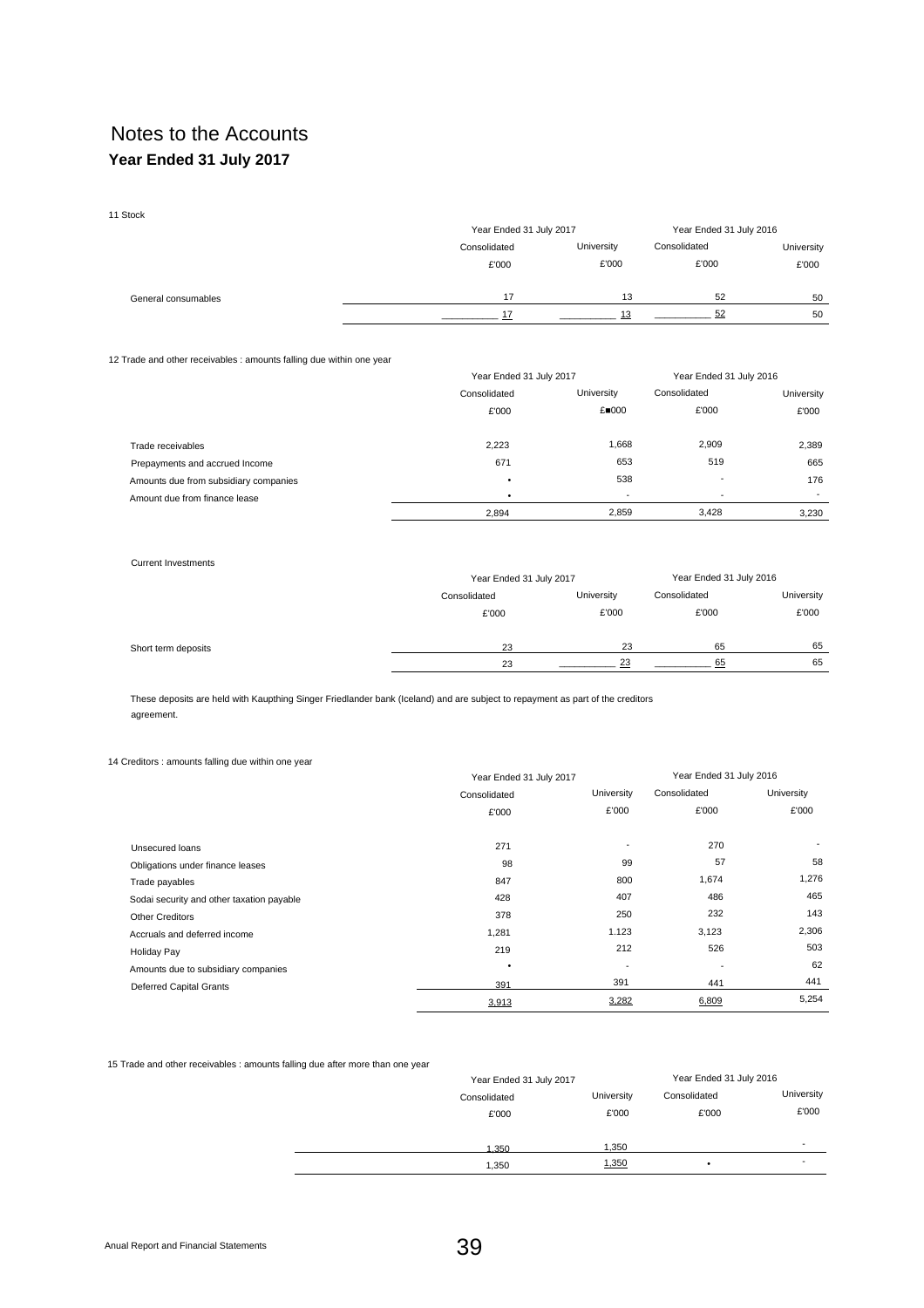## **Notes to the Accounts**

Year Ended 31 July 2017

#### 1\$ Creditors : amounts falling due alter more than one year

|                                      | Year Ended 31 July 2017 |                     | Year ended 31 July 2016 |                     |
|--------------------------------------|-------------------------|---------------------|-------------------------|---------------------|
|                                      | Consolidated<br>$£*000$ | University<br>£'000 | Consolidated<br>£'000   | University<br>£'000 |
| Deferred Capital Grants              | 6.288                   | 6.283               | 6.675                   | 6.675               |
| Obligations under finance lease      | 193                     | 193                 | 110                     | 110                 |
| Energy efficiency loan scheme (SALI) | 34<br>6,515             | 34<br>6,515         | 53<br>6,838             | 53<br>6,838         |

#### 17 Provisions for liabilities

| Consolidated                    | Obligation<br>to fund<br>deficit on<br><b>USS</b><br>Pension<br>£'000 | Pension<br>enhancements<br>on termination<br>£'000 | Defined<br>Benefit<br>Obligations<br>£'000 | Total<br>Pensions<br>Provisions<br>£'000 | Redundancy<br>£'000      | Part-time<br>Credit<br>clawback<br>provision<br>£'000 | Legai<br>Costs<br>£'000 | Total<br>Other<br>£'000 |
|---------------------------------|-----------------------------------------------------------------------|----------------------------------------------------|--------------------------------------------|------------------------------------------|--------------------------|-------------------------------------------------------|-------------------------|-------------------------|
| All August2016                  | 137                                                                   | 2.524                                              | 29,565                                     | 32,226                                   | 32                       | 1.420                                                 | 97                      | 1,549                   |
| Utiised/released in year        | $\overline{\phantom{0}}$                                              |                                                    | $\overline{\phantom{a}}$                   | $\overline{\phantom{0}}$                 | (32)                     | (750)                                                 | (97)                    | (879)                   |
| Additions in 2017               | $\overline{\phantom{0}}$                                              |                                                    |                                            | $\overline{\phantom{0}}$                 | 63                       | 188                                                   | ٠                       | 251                     |
| Unused amounts reversed in 2017 | (43)                                                                  | 1102L                                              | (5,951)                                    | (6,096)                                  | $\overline{\phantom{a}}$ | $\overline{\phantom{a}}$                              |                         |                         |
| At 31 July 2017                 | 94                                                                    | 2/422                                              | 23,614                                     | 26,130                                   | 63                       | 858                                                   |                         | 92 f                    |

#### University

| Obligation               |                |                          |            |            |                          |       |                          |
|--------------------------|----------------|--------------------------|------------|------------|--------------------------|-------|--------------------------|
| to fund                  |                |                          |            |            | Part-lime                |       |                          |
| deficit on               | Pension        | Defined                  | Total      |            | Credit                   |       |                          |
| <b>USS</b>               | enhancements   | Benefit                  | Pensions   |            | clawback                 | Legal | Total                    |
| Pension                  | on termination | Obligations              | Provisions | Redundancy | provision                | Costs | Other                    |
| £'000                    | £'000          | £'000                    | £'000      | £ 000      | £'000                    | £'000 | £'000                    |
| 137                      | 2.524          | 29.565                   | 32,226     | -          | 1.420                    | 97    | 1,517                    |
| $\overline{\phantom{0}}$ |                | -                        |            |            | (750)                    | (97)  | (847)                    |
|                          | ۰              | $\overline{\phantom{a}}$ | ٠          | 45         | 188                      |       | 233                      |
| (43)                     | (102)          | (5,951)                  | (6,096)    |            | $\overline{\phantom{a}}$ |       | $\overline{\phantom{a}}$ |
| 94                       | 2.422          | 23,614                   | 26,130     | 45         | 858                      |       | 903                      |
|                          |                |                          |            |            |                          |       |                          |

Deferred pension obSgations are *covered in more de tai in note 21.*

The provision for redundancy has been provided for expected earty retirement costs to be Incurred in 17/18.

Part time credit daw back provision is established toaBowforthe repayment lo HEFCW of unused allocated funding for the 2014/15 and 2015/16 years.

Legal costs have been released in the year.

The timing of payments in relation to the above is uncertain but indications are that cash outflows couM arise during *2017/18.*

#### Pension enhancement

The assumptions for cataJaling the provision for pension enhancements on termination under FRS 102, are as follows:

|               | Consolidated |
|---------------|--------------|
| Discoint rate | 5.10         |
| Inflation     | 3.10         |

USS deficit

The obligation to fund the past deficit on the Universitys' Superannuation Scheme (USS) arises from the contractual obligation with the pension scheme for total payments relating to benefits arising from past performance. Management have assessed future employees wilhii the USS scheme and salary payment over the period of the *contracted* obSgaüon *in assessing the vakje ot tiis provision.*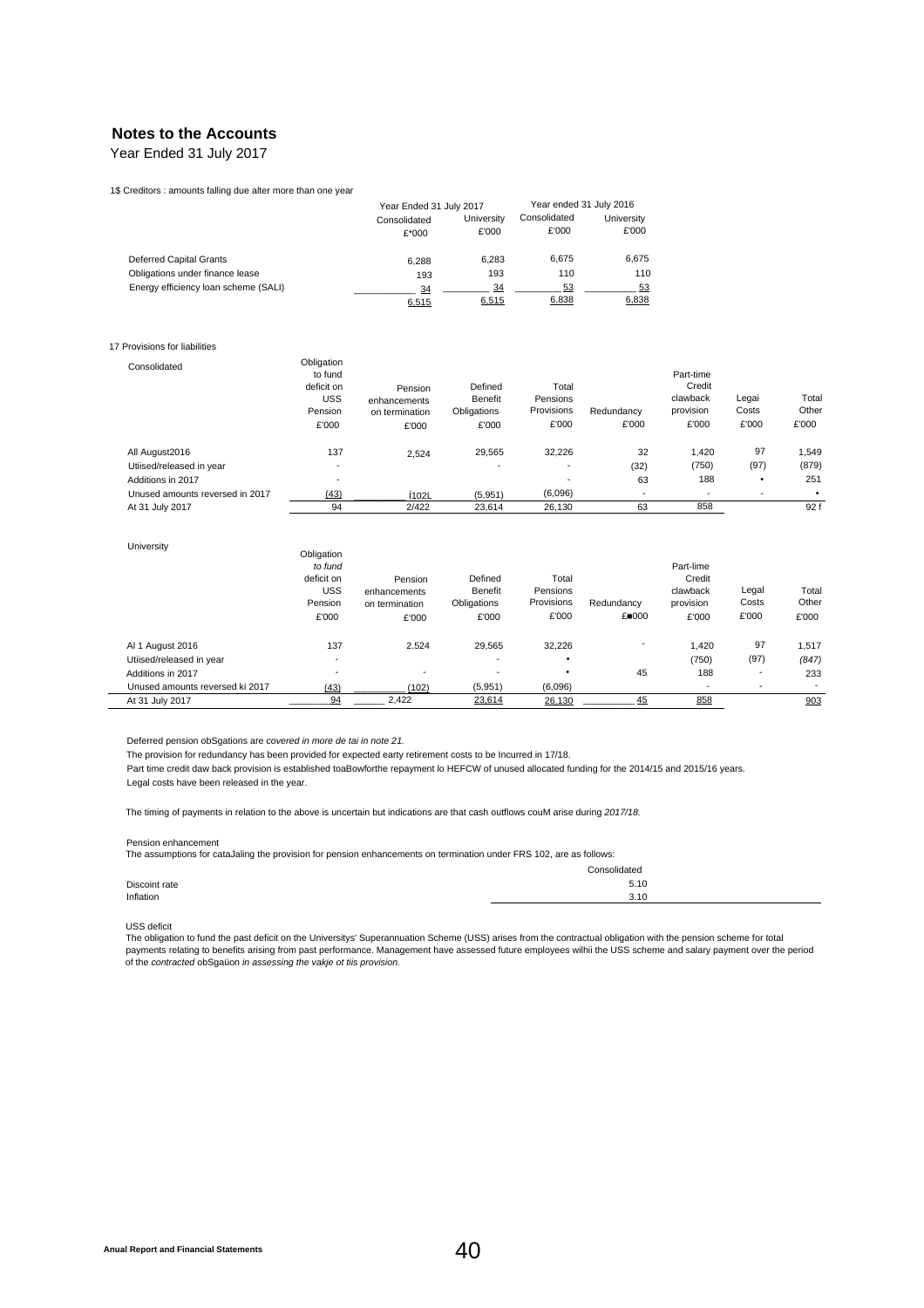18 Cash and cash equivalents

|                           | At 1st August | Cash         | At 31st July |
|---------------------------|---------------|--------------|--------------|
|                           | 2016          | <b>Flows</b> | 2017         |
| Consolidated              | £'000         | £'000        | £'000        |
| Cash and cash equivalents | 3,238         | (411)        | 2,827        |
|                           | 3,238         | (411)        | 2,827        |

#### 19 Lease obligations

#### Total rentals payable under operating *leases:*

|                                              | Land and                  | Plant and          | 31 July 2017<br>Total | 31 July 2016<br>Total |
|----------------------------------------------|---------------------------|--------------------|-----------------------|-----------------------|
|                                              | <b>Buildings</b><br>£'000 | Machinery<br>£'000 | £'000                 | £'000                 |
| Payable during the year                      | 150                       | 22                 | 172                   | 220                   |
| Future minimum lease payments due:           |                           |                    |                       |                       |
| Not later than 1 year                        | 176                       | 6                  | 182                   | 197                   |
| Later than 1 year and not later than 5 years | 26                        | 24                 | 50                    | 235                   |
| Later than 5 years                           | $\overline{\phantom{a}}$  | 6                  | 6                     | $\overline{7}$        |
| Total lease payments due                     | 202                       | $-36$              | 238                   | 439                   |

Total rentals payable under financing leases:

|                                              | 31 July 2017    | 31 July 2016    |
|----------------------------------------------|-----------------|-----------------|
|                                              | <b>IT Lease</b> | <b>IT Lease</b> |
|                                              | £'000           | $£*000$         |
| Payable during the year                      | 84              | 66              |
| Future minimum lease payments due:           |                 |                 |
| Not later than 1 year                        | 110             | 66              |
| Later than 1 year and not later than 5 years | 204             | 116             |
| Later than 5 years                           |                 |                 |
| Total lease payments due                     | 314             | 182             |
|                                              |                 |                 |

#### Total rental receiveable under financing leases:

|                                              |               | Consolidated and University |                    |
|----------------------------------------------|---------------|-----------------------------|--------------------|
|                                              |               | Interest                    | <b>Total lease</b> |
| Stadium Lease                                | Asset receipt | receipts                    | receipts           |
|                                              | £'000         | £'000                       | £'000              |
| Receiveable during the year                  |               | 100                         | 100                |
| Future minimum lease receipts due:           |               |                             |                    |
| Not later than 1 year                        |               | 100                         | 100                |
| Later than 1 year and not later than 5 years |               | 400                         | 400                |
| Later than 5 years                           | 1.350         | 7,950                       | 9,300              |
| Total lease receipts due                     | 1,350         | 8,450                       | 9.800              |

As at 1st August 2016 the University entered into a 99 year full repairing finance lease with WST Assets Limited, Wrexham AFC Limited and Wrexham Football Supporters Society Limited to lease the Racecourse football stadium. The stadium asset has been removed from fixed assets and is now represented above. The lease has an implicit interest rale of 7.4% with annual payments of £100,000 over the 99 year term. The present value of total lease payments is £ 1,350k.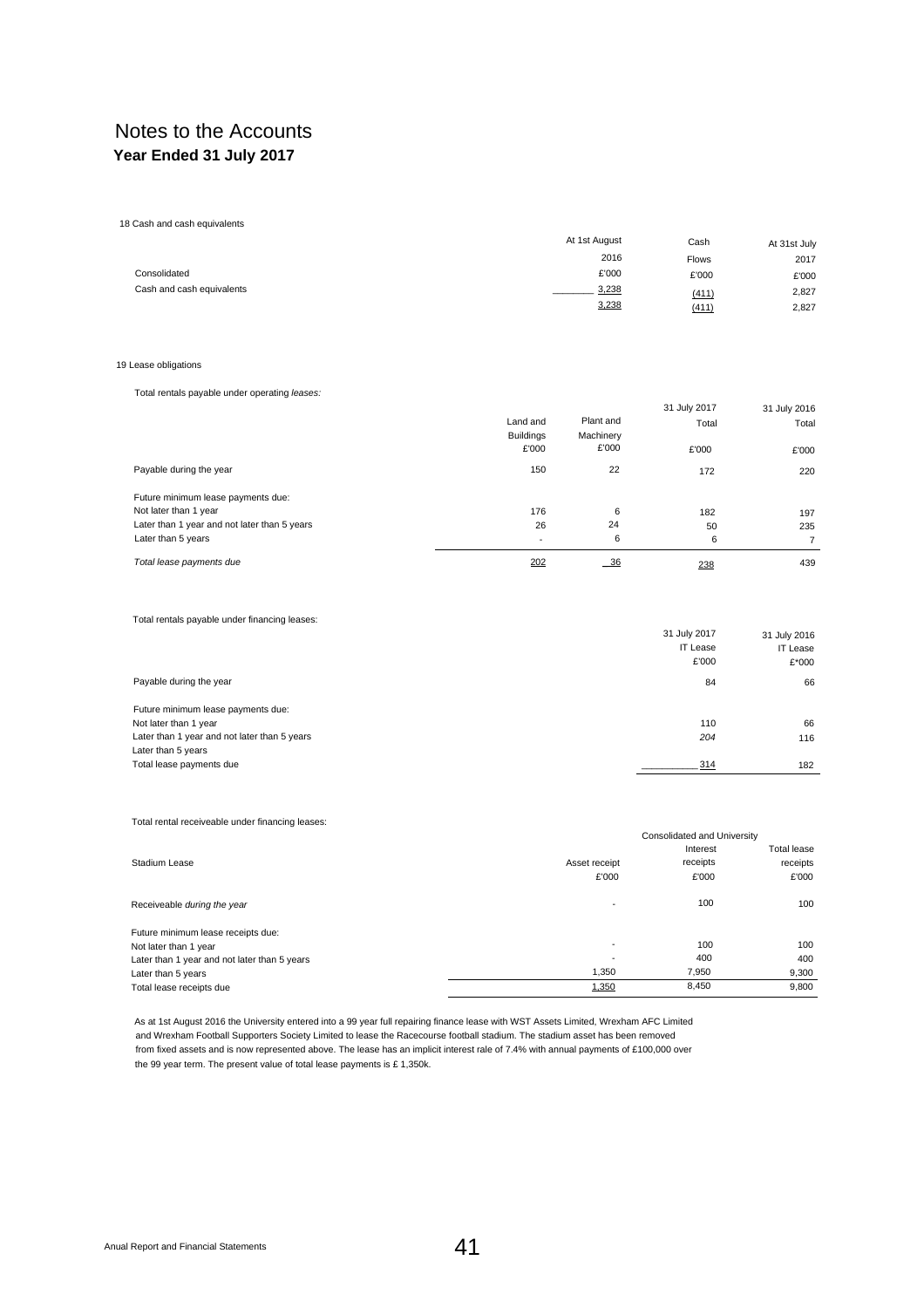# **Notes to the Accounts**

# **Year Ended 31 July 2017**

#### 20 Subsidiary undertakings

The subsidiary companies *(ali of* which are registered in *England & Wales},* whoffy-owned or effectively controlled by the University, are as follows:

| Company                     | <b>Principal Activity</b>                                                       | <b>Status</b> |
|-----------------------------|---------------------------------------------------------------------------------|---------------|
| Glyndwr Innovations Ltd     | Consultancy, comercial technical contracts, incubation 100% owned<br>and sports |               |
| Glyndwr Business School Ltd | Disolved 23 May 2017                                                            | 100% owned    |
| Optic Glyndwr Limited       | Development of opto-electronics                                                 | 100% owned    |
| North Wales Science         | Science discovery centre                                                        |               |
| Glyndwr London Holdings Ltd | Holding Company - closed at year end                                            | 100% owned    |
| Glyndwr London Limited      | Higher Education - closed at year end                                           | 100% owned    |

All of the above subsidiaries operate to the same financial year end as the University.

During the year Glyndwr London Limited and Glyndwr London Holdings Ltd were closed. The associated intercompany balances which remained following their closure with Glyndwr University have been impaired in year. These have impacted on the University accounts with an in year charge of £382k for Glyndwr London Limited and £13k for Glyndwr London Holdings Ltd. There is no In year impact to the Group accounts due to impairment following removal on consolidation.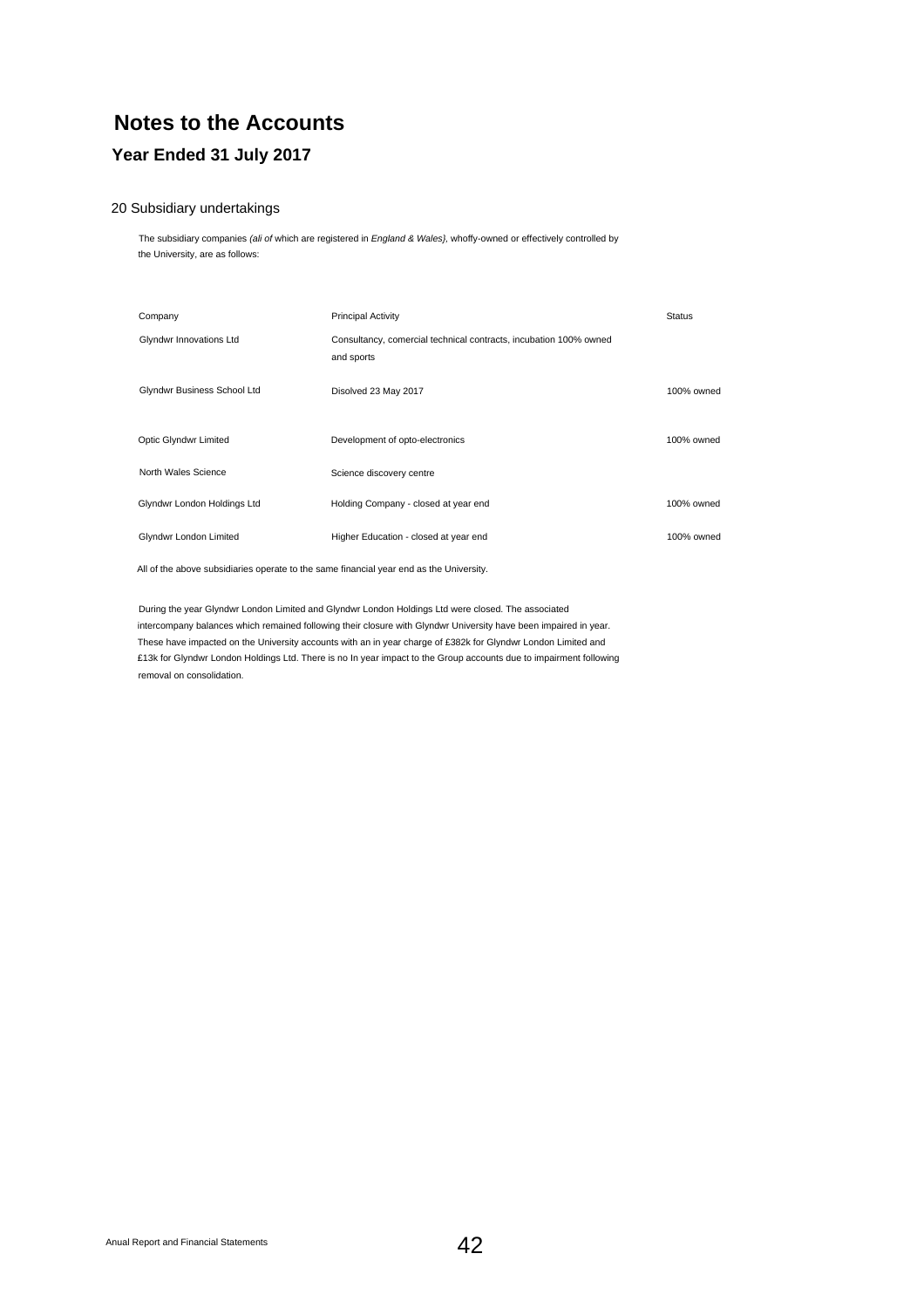21 Pension Schemes

Retirement benefits for employees of the University are provided by defined benefit schemes which are funded by contributions from the University and employees.

Payments are made to the Teachers' Pension Scheme (TPS) for academic and related staff, the Local Government Pension Scheme (LGPS) for non-academic staff and the Universities Superannuation Scheme for pre-existing members. These are all independently administered schemes.

The total pension cost for the period was £3,670,573 (2016- £3,283,000). The expected costs for 2017/18 for the LGPS are £588,000 finance charge and £2,009,000 contributions in addition to contributions to TPS and USS schemes.

(i) Teachers Pension Scheme

The Teachers' Pension Budgeting and Valuation Account

The Teachers' Pension Scheme (TPS) is a statutory, unfunded, defined benefit scheme, governed by the Teachers' Pensions Regulations 2010, and the Teachers' Pension Scheme Regulations 2014. These regulations apply to teachers in schools and other educational establishments, including academies, in England and Wales that are maintained by local authorities. In addition, teachers in many independent and voluntary-aided schools and teachers and lecturers in some establishments of further and higher education may be eligible for membership. Membership is automatic for fulltime teachers and lecturers and, from 1 January 2007, automatic too for teachers and lecturers in part-time employment following appointment or a change of contract. Teachers and lecturers are able to opt out of the TPS.

#### The Teachers\* Pension Budgeting And Valuation Account

Although members may be employed by various bodies, their retirement and other pension benefits are set out in regulations made under the Superannuation Act (1972) and Public Service Pensions Act (2013) and are paid by public funds provided by Parliament. The TPS is an unfunded scheme and members contribute on a 'pay as you go' basis these contributions, along with those made by employers, are credited to the Exchequer under arrangements governed bv the above Act.

The Teachers' Pensions Regulations 2010 require an annual account, the Teachers' Pension Budgeting and Valuation Account, to be kept of receipts and expenditure (including the cost of pension increases). From 1 April 2001, the Account has been credited with a real rate of return, which is equivalent to assuming that the balance in the Account is invested in notional investments that produce that real rate of return.

#### Valuation Of The Teachers' Pension Scheme

The latest actuarial review of the TPS was carried out as at 31 March 2012 and in accordance with The Public Service Pensions (Valuations and Employer Cost Cap) Directions 2014.

The valuation report was published by the Department on 9 June 2014. The key results of the valuation are:

- employer contribution rates were set at 16.4% of pensionable pay; in line with current regulations, not including the additional 0.08% employers pay for the cost of Scheme administration;

- total scheme liabilities for service to the effective date of £191.5 billion, and notional assets of £176.6 billion, giving a notional past service deficit of £15.0 billion;

- an employer cost cap of 10.9% of pensionable pay;

- Actuarial assessments are undertaken in intervening years between formal valuations for financial reporting purposes, using updated membership data.

The new employer contribution rate and administration levy for the TPS were implemented in September 2015.

A full copy of the valuation report and supporting documentation can be found on the Teachers' Pension Scheme website at the following location:

<https://www.teacherspensions.co.uk/news/employers/2014/06/publication-of-the-valuation-report.aspx>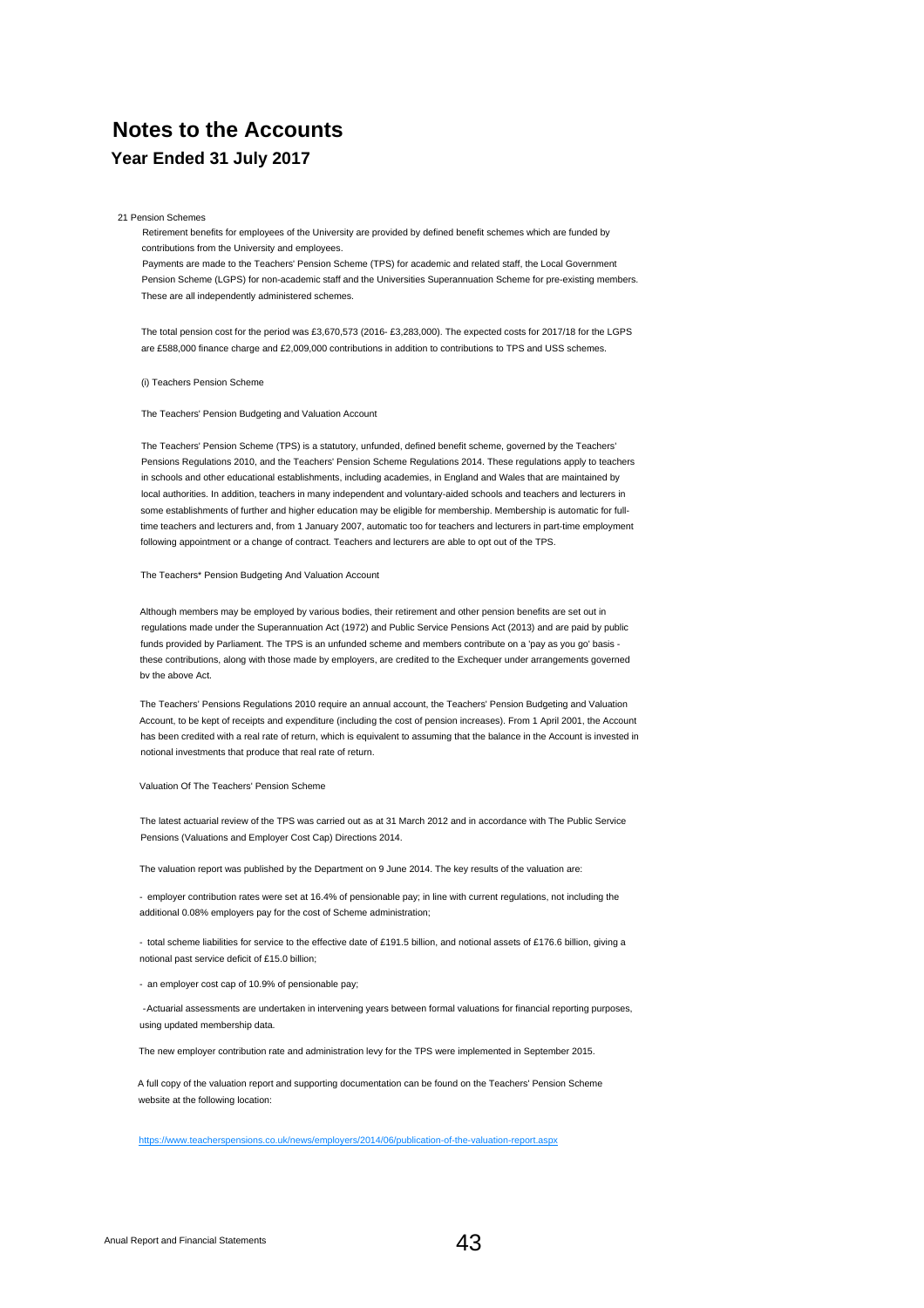*21 Pension Schemes*

#### Scheme Changes

Lord Hutton, who chaired the Independent Public Service Pensions Commission, published his final report in March 2011 and made recommendations about how pensions can be made sustainable and affordable, whilst remaining fair to the workforce and the taxpayer. The Government accepted Lord Hutton's recommendations as the basis for consultation and Ministers engaged in extensive discussions with trade unions and other representative bodies on reform of the TPS. Those discussions concluded on 9 March 2012, and the Department published a Proposed Final Agreement, setting out the design for a reformed TPS to be implemented from 1 April 2015.

The key provisions of the reformed scheme include: a pension based on career average earnings; an accrual rate of 1/57th; and a Normal Pension Age equal to State Pension Age, but with options to enable members to retire earlier or later than their Normal Pension Age. Importantly, pension benefits built up before 1 April 2015 will be fully protected.

In addition, the Proposed Final Agreement includes a Government commitment that those within 10 years of Normal Pension Age on 1 April 2012 will see no change to the age at which they can retire, and no decrease in the amount of pension they receive when they retire. There will also be further transitional protection, tapered over a three and a half year period, for people who would fall up to three and a half years outside of the 10 year protection.

In his interim report of October 2010, Lord Hutton recommended that short-term savings were also required, and that the only realistic way of achieving these was to increase member contributions. At the Spending Review 2010 the Government announced an average increase of 3.2 percentage *points on the contribution rates by 2014-15.* The *increases have been* phased in since April 2012.

The arrangements for a reformed Teachers' Pension Scheme, in line with the remainder of the recommendations made by Lord Hutton, have now been implemented. The Career Average Revalued Earnings (CARE) scheme was implemented from 1 April 2015, whereby benefits will accrue on a career average basis and there is a normal pension age aligned to the state pension age.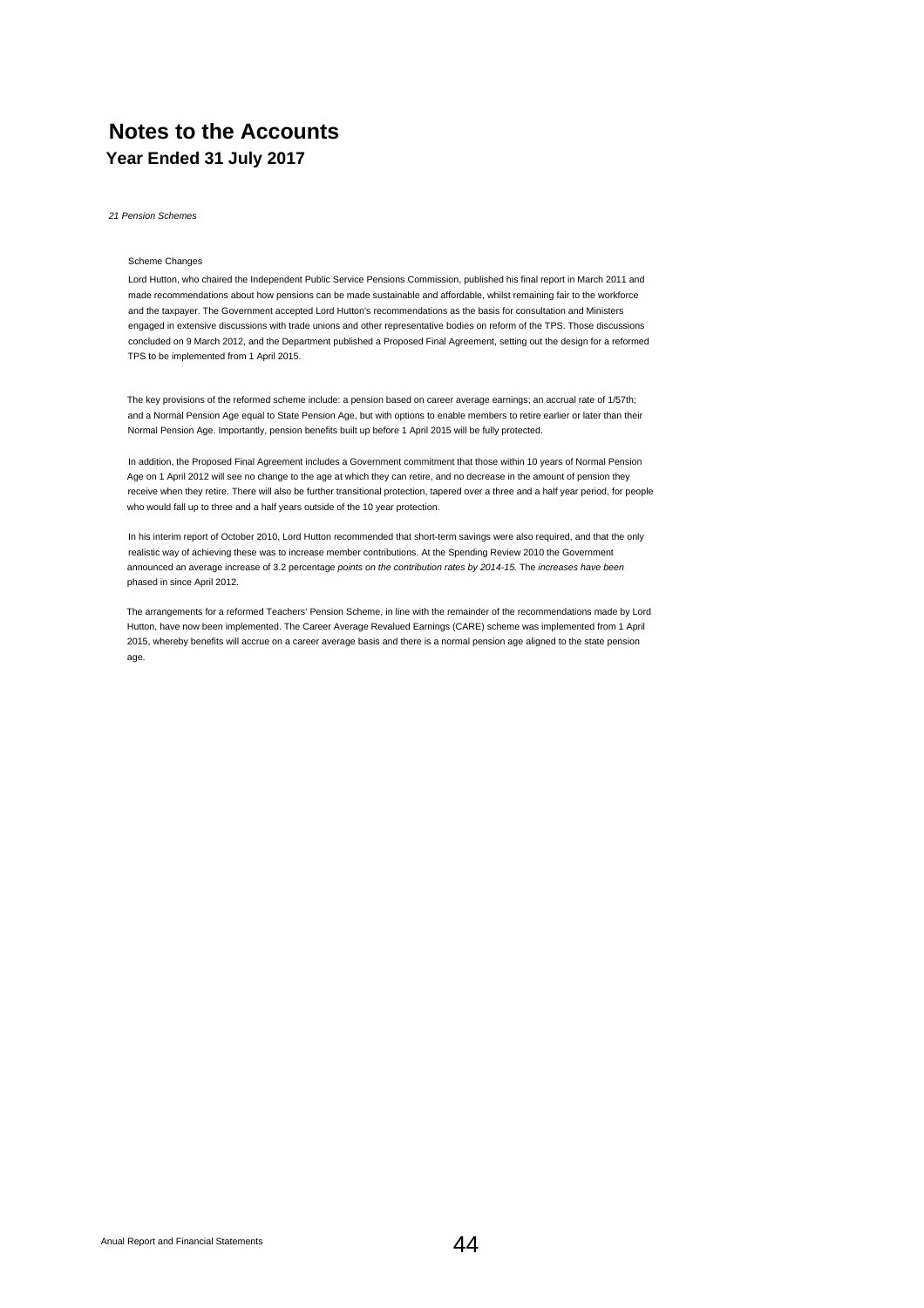#### 21 Pension Schemes

#### (ii) The Universities Superannuation Scheme

The institution participates in the Universities Superannuation Scheme. With effect from 1 October 2016, the scheme changed from a defined benefit only pension scheme to a hybrid pension scheme, providing defined benefits (for all members), as well as defined contribution benefits. The assets of the scheme are held in a separate trustee-administrated fund. Because of the mutual nature of the scheme, the assets are not attributed to individual institutions and a scheme-wide contribution rate is set. The institution is therefore exposed to actuarial risk associated with other Institutions' employees and is unable to identify its share of the underlying assets and liabilities of the scheme on a consistent and reasonable basis. As required by Section 28 of FRS102 "Employee benefits", the institution has entered into an agreement (the Recovery Plan) that determines how each employer with the scheme will fund the overall deficit, the institution recognises a liability for the contributions payable that arise from the agreement (to the extent that they relate to the deficit) and therefore an expense Is recognisd.

#### Critical accounting judgements

FRS 102 makes the distinction between a group plan and a multi-employer scheme. A group plan consists of a collection of entities under common control typically vXth a sponsoring employer. A mulit-employer scheme is a scheme for entities not under common control and represents (typically) an industry-wide scheme such as Universities Superannuation Scheme. The accounting for a multi-employer scheme where the employer has entered into an agreement vZth the scheme that determines how the employer will fund a deficit results in the recognition of a liability for the contributions payable that arise from the agreement (to the extent that they relate to the deficit) and the resulting expense In profit or loss in accordance with section 28 of FRS 102. The directors are satisfied that the scheme provided by Universities Supperannuation Scheme meets the definition of a multiemployer scheme and has therefore recognised the discounted fair value of the contractual contributions under the funding plan in existence at the date of approving the financial statements.

#### Pension Costs

The total cost charged to the profit and loss account is £18,064 (2016: £17,924 ) as shown in notes 6 and 7.

The latest available full actuarial valuation of the scheme was at 31 March 2014 ( the valuation date), which was carried out using the projected unit method. The valuation as at 31 March 2017 is underway.

Since the institution cannot identify its share of the scheme assets and liabilities, the following disclosures reflect those relevant for the scheme as a whole.

The 2014 valuation was the third valuation for the USS under the scheme-specific funding regime introduced by the Pensions Act 2004, which requires schemes to adopt a statutory funding objective, which is to have sufficient and appropriate assets to cover their technical provisions. At the valuation date, the value of the assets of the scheme was £41.6 billion and the value of the scheme's technical provisions was £46.9 billion indicating a shortfall of £5.3 billion. The assets therefore were sufficient to cover 09% of the benefits which had accrued to members after allowing for expected future increases in earnings.

Defined benefit liability numbers for the scheme have been produced using the following assumptions :

|                           | 2017  | 2016  |
|---------------------------|-------|-------|
| Discount rate             | 2.57% | 3.60% |
| Pensionable salary growth | n/a   | n/a   |
| Pensions increases (CPI)  | 2.41% | 2.20% |

The main demographic assumption used relates to the mortality assumptions. Mortailily In retirement is assumed to be in line with the Continuous Mortality Investigation's (CMI) S1 NA tables as follows:

| Male members' mortality   | 98% of S1NA ['light'] YoB tables - No age rating   |
|---------------------------|----------------------------------------------------|
| Female members' mortality | 99% of S1NA ["light"] YoB tables-rated down 1 year |

Use of these mortality tables reasonably reflects the actual USS experience. To allowfor further improvements in mortality rates the CMI 2014 projections with a 1.5% pa long term rate were also adopted. The current life expectancies on retirement at age 65 are:

|                                   | 2017    | 2016    |
|-----------------------------------|---------|---------|
| Males currently aged 65 (years)   | 24.40   | 24.30   |
| Females currently aged 65 (years) | 26.60   | 26.50   |
| Males currently aged 45 (years)   | 26.50   | 26.40   |
| Females currently aged 45 (years) | 29.00   | 28.80   |
|                                   | 2017    | 2016    |
| Scheme assets                     | £60.0bn | £49.8bn |
| Total scheme liabilities          | £77.5bn | £58.3bn |
| FRS 102 total scheme deficit      | £17.5bn | £8.5bn  |
| FRS 102 total funding level       | 77%     | 85%     |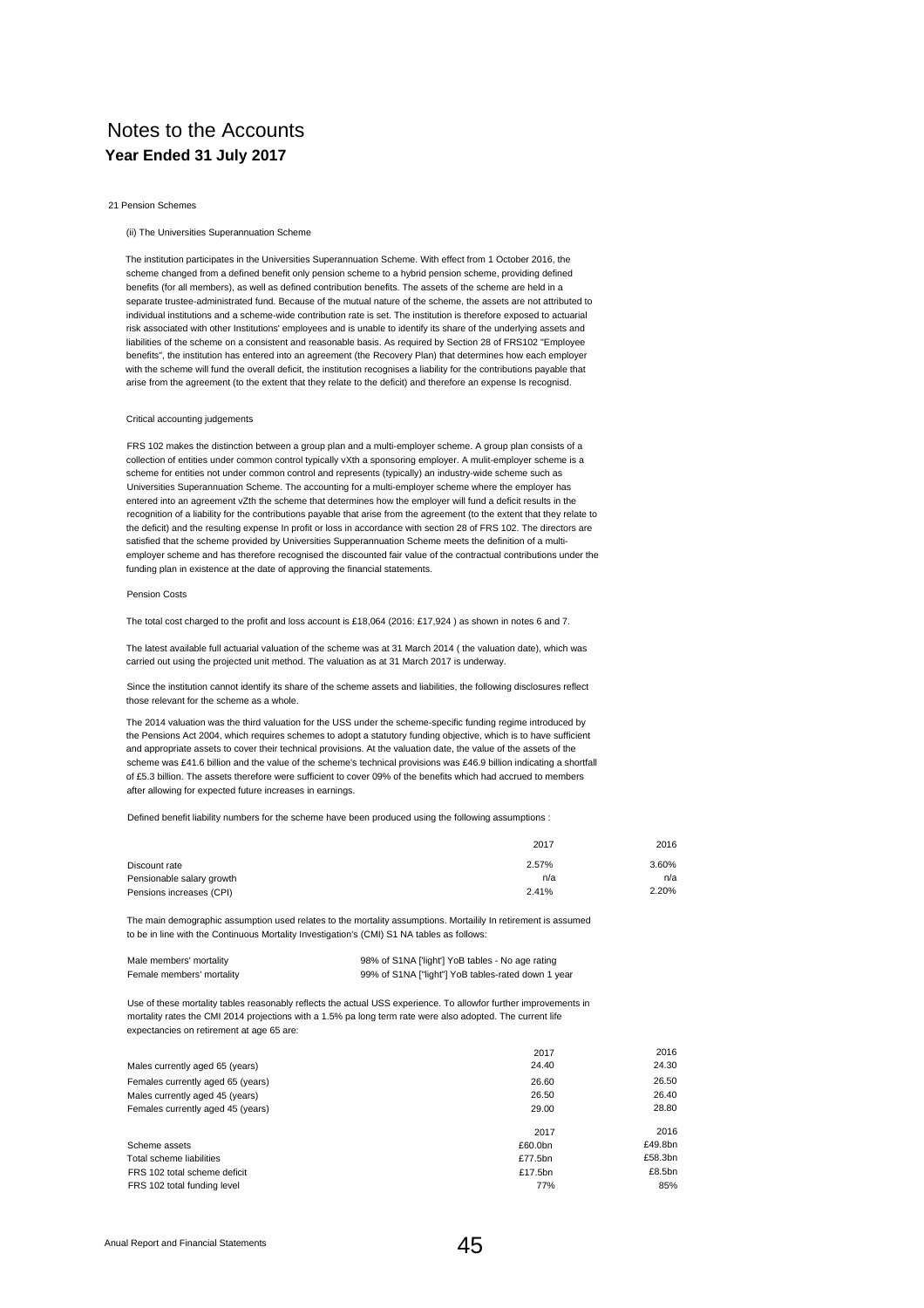#### 21 Pension Schemes (continued)

#### (iii) LGPS

(Retirement Benefits) Disclosure for the accounting period ending 31 July 2017

The following information is based upon the last formal triennial actuarial valuation of the scheme was performed as at 31 March 2013 and updated at 31 July 2016 by an independent qualified actuary.

#### Assumptions

The financial assumptions used to calculate scheme liabilities under FRS102 are:

|                                                          | At 31 July | At 31 July |
|----------------------------------------------------------|------------|------------|
|                                                          | 2017       | 2016       |
|                                                          | %pa        | %pa        |
| Price Inflation (CPI)                                    | 2.20%      | 1.70%      |
| Rate of increase in salaries                             | 3.45%      | 3.20%      |
| Rate of increase of pensions in payment for LGPS members | 2.20%      | 1.80%      |
| Discount rate                                            | 2.60%      | 2.50%      |

\* Excluding ex-gratia pensions for non-academics, which are subject to fixed 3% pa increases.

The most significant non-financial assumption is the assumed level of longevity. The table below shows the life expectancy assumptions used in the accounting assessments based on the life expectancy of male and (female) members at age 65.

| At 31 July 2017 |                     | At 31 July 2016                   |
|-----------------|---------------------|-----------------------------------|
| Pensioner       | Non-pensloner       | Pensioner Non-pensloner           |
|                 | (currently aged 45) | (currently aged 45)               |
| 23 (25.5) years | 25.6 (28.2) years   | 23.5 (26) years 26.4 (29.4) years |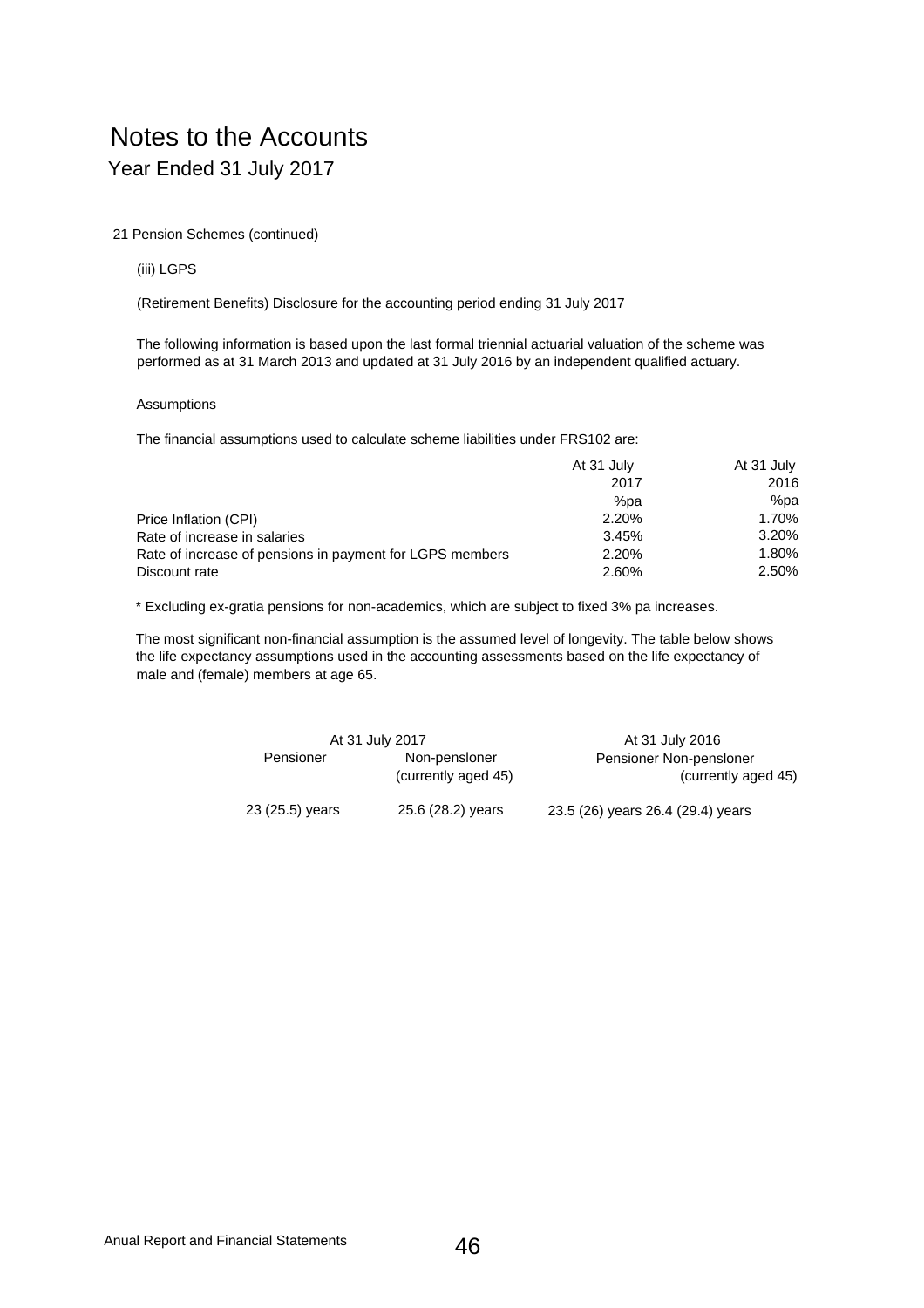21 Pension Schemes (continued)

Scheme assets and expected rate of return for LGPS

The expected return on assets has been derived as the weighted average of the expected returns from each of the main asset classes (i.e. equities and bonds). The expected return for each asset class reflects a combination of historical performance analysis, the forward looking views of the financial markets (as suggested by the yields available) and the views of investment organisations.

The assets in the scheme were:

|                                                                  |            | Fair value as at |            |
|------------------------------------------------------------------|------------|------------------|------------|
|                                                                  | 31/07/2017 | 31/07/2016       | 01/08/2015 |
|                                                                  | £'000      | £'000            | £'000      |
| Equities                                                         | 6,679      | 5,887            | 6,298      |
| Corporate bonds                                                  | 15,521     | 13.622           | 12,119     |
| Property                                                         | 3,040      | 2,848            | 2,451      |
| Cash                                                             | 1,151      | 1,116            | 1,021      |
| Other                                                            | 19,666     | 15.007           | 12,153     |
| Total                                                            | 46,057     | 38,480           | 34,042     |
|                                                                  | 31/07/2017 | 31/07/2016       | 01/08/2015 |
|                                                                  | % pa       | % pa             | % pa       |
| The weighted average expected<br>long-term rates of return were: | 13.28      | 10.17            | 9.65       |

|                                                              | Year Ended<br>31/07/2017 | Year Ended<br>31/07/2016 |
|--------------------------------------------------------------|--------------------------|--------------------------|
|                                                              | £'000                    | £'000                    |
| Analysis of the amount shown in the balance sheet for LGPS : |                          |                          |
| Scheme assets                                                | 46,057                   | 38,480                   |
| Scheme liabilities                                           | (69, 671)                | (68, 045)                |
| Deficit in the scheme - net pension liability                | (23, 614)                | (29, 565)                |
| recorded within pension provisions (Note 17)                 |                          |                          |
| Current service cost                                         | 2,173                    | 1,654                    |
| Administration expenses                                      | 85                       | 37                       |
| <b>Effect of curtailments</b>                                | 79                       | 52                       |
| Total operating charge:                                      | 2,337                    | 1.743                    |

Analysis of the amount charged to interest payable/credited to other finance income for LGPS

| Interest cost<br>Expected return on assets<br>Interest on net deficit | 1.690<br>(975)<br>$\overline{\phantom{0}}$ | 2.031<br>(1,312) |
|-----------------------------------------------------------------------|--------------------------------------------|------------------|
| Net charge to other finance income                                    | 715                                        | 719              |
| Total profit and loss charge before deduction for tax                 |                                            |                  |

Analysis of other comprehensive income for LGPS :

Total other comprehensive income before deduction for tax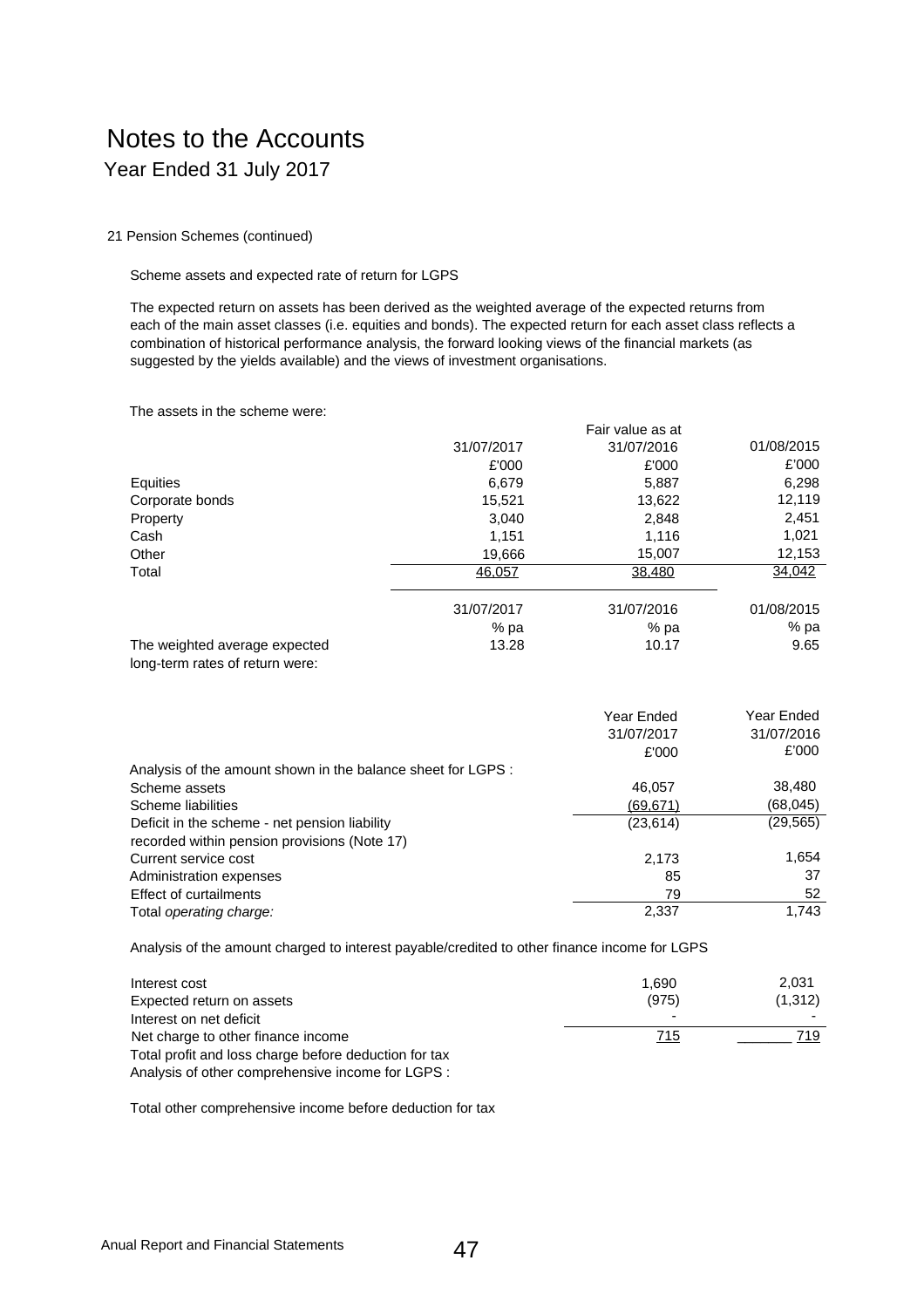# Notes to the Accounts

# Year Ended 31 July 2017

## 21 Pension Schemes (continued)

## History of experience gains and losses - LGPS

|                                                                                                                                                                                                                                                                                    | Year to            |                    |                                                                  |                    |                                                                   |
|------------------------------------------------------------------------------------------------------------------------------------------------------------------------------------------------------------------------------------------------------------------------------------|--------------------|--------------------|------------------------------------------------------------------|--------------------|-------------------------------------------------------------------|
|                                                                                                                                                                                                                                                                                    | $31 -$ Jul<br>2017 | $31 -$ Jul<br>2016 | $31 -$ Jul<br>2015                                               | $31 -$ Jul<br>2014 | 31-Jul<br>2013                                                    |
| Difference between actual and expected return on scheme assets:                                                                                                                                                                                                                    |                    |                    |                                                                  |                    |                                                                   |
| Amount (£'000)<br>% of assets at end of year                                                                                                                                                                                                                                       | 4,206<br>9.13%     | (292)<br>(0.76%)   | 4<br>0.01%                                                       | (26)<br>$(0.09\%)$ | 3<br>0.01%                                                        |
| Experience (gains)Zlosses on scheme liabilities:                                                                                                                                                                                                                                   |                    |                    |                                                                  |                    |                                                                   |
| Amount (£'000)<br>% of liabilities at end of year                                                                                                                                                                                                                                  | (1, 470)<br>(2%)   | 11,252<br>17%      | 4,302<br>8%                                                      | 242<br>1%          | 798<br>2%                                                         |
|                                                                                                                                                                                                                                                                                    |                    |                    | At 31-Jul<br>2017<br>$£*000$                                     |                    | At <sub>31</sub> -Jul<br>2016<br>£'000                            |
| Cumulative actuarial loss recognised as other comprehensive income for LGPS                                                                                                                                                                                                        |                    |                    |                                                                  |                    |                                                                   |
| Cumulative actuarial losses recognised at the start of the year<br>Cumulative actuarial gains recognised at the end of the year                                                                                                                                                    |                    |                    | (9,052)<br>7,091                                                 |                    | (2,661)<br>(9,052)                                                |
| Analysis of movement in surplusZ(deficit) for LGPS<br>Deficit at beginning of year<br>Contributions or benefits paid by the University<br>Current service cost<br>Administration expenses<br>Curtailments<br>Other finance charge<br>Gain recognised in other comprehensive income |                    |                    | (29, 565)<br>1,912<br>(2, 173)<br>(85)<br>(79)<br>(715)<br>7,091 |                    | (19, 843)<br>1,792<br>(1,654)<br>(37)<br>(52)<br>(719)<br>(9,052) |
| Deficit at end of year                                                                                                                                                                                                                                                             |                    |                    | (23, 614)                                                        |                    | (29, 565)<br>Year to                                              |
|                                                                                                                                                                                                                                                                                    |                    |                    | Year to<br>$31 - JU - 17$<br>£'000                               |                    | 31-JU1-16<br>£'000                                                |
| Analysis of movement in the present value of LGPS<br>Present value of LGPS at the start of the year<br>Current service cost (net of member contributions)<br>Interest on member liabilities<br>Curtailments                                                                        |                    |                    | 68,045<br>2,173<br>1,690<br>79                                   |                    | 53,885<br>1,654<br>2,031<br>52                                    |
| Actual member contributions (including notional contributions)<br><b>Actuarial loss</b><br>Actual benefit payments                                                                                                                                                                 |                    |                    | 501<br>(1,470)<br>(1, 347)                                       |                    | 503<br>11,252<br>(1, 332)                                         |
| Present value of LGPS at the end of the year                                                                                                                                                                                                                                       |                    |                    | 69,671                                                           |                    | 68,045                                                            |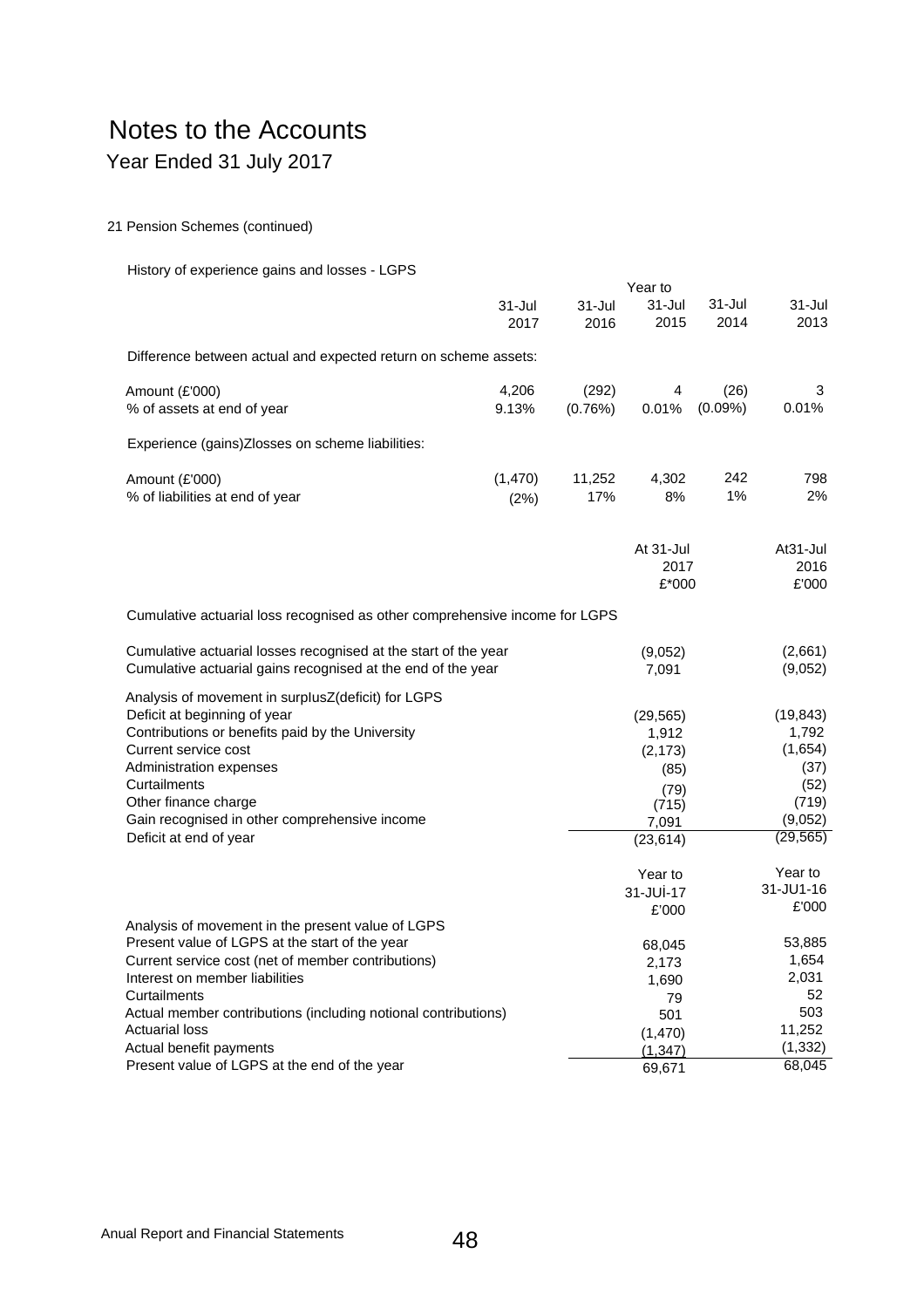21 Pension Schemes (continued)

|                                                                | Year to    | Year to    |
|----------------------------------------------------------------|------------|------------|
|                                                                | 31July2017 | 31July2016 |
|                                                                | £'000      | £'000      |
| Analysis of movement in the fair value of scheme assets        |            |            |
| Fair value of assets at the start of the year                  | 38,480     | 34,042     |
| Expected return on assets                                      | 975        | 1,312      |
| Administration expenses                                        | (85)       | (37)       |
| Actuarial gain on assets                                       | 5,621      | 2,200      |
| Actual contributions paid by University                        | 1.912      | 1,792      |
| Actual member contributions (including notional contributions) | 501        | 503        |
| Actual benefit payments                                        | (1,347)    | (1,332)    |
| Fair value of scheme assets at the end of the year             | 46.057     | 38.480     |

LGPS assets do not include any of the University's own financial instruments, or any property occupied by the University.

|                                  | Year to        | Year to        |
|----------------------------------|----------------|----------------|
|                                  | $31 - JU - 17$ | $31 - JU - 16$ |
|                                  | £'000          | £'000          |
| Actual return on Scheme assets   |                |                |
| Expected return on Scheme assets | (440)          | 1.312          |
| Asset gain                       | 5,621          | 2,200          |
|                                  | 5.181          | 3.512          |

The University Group acts as guarantor for the LGPS payments of those staff that were transferred during the year, under TUPE to Aramark Ltd and those staff employed by the Students Union